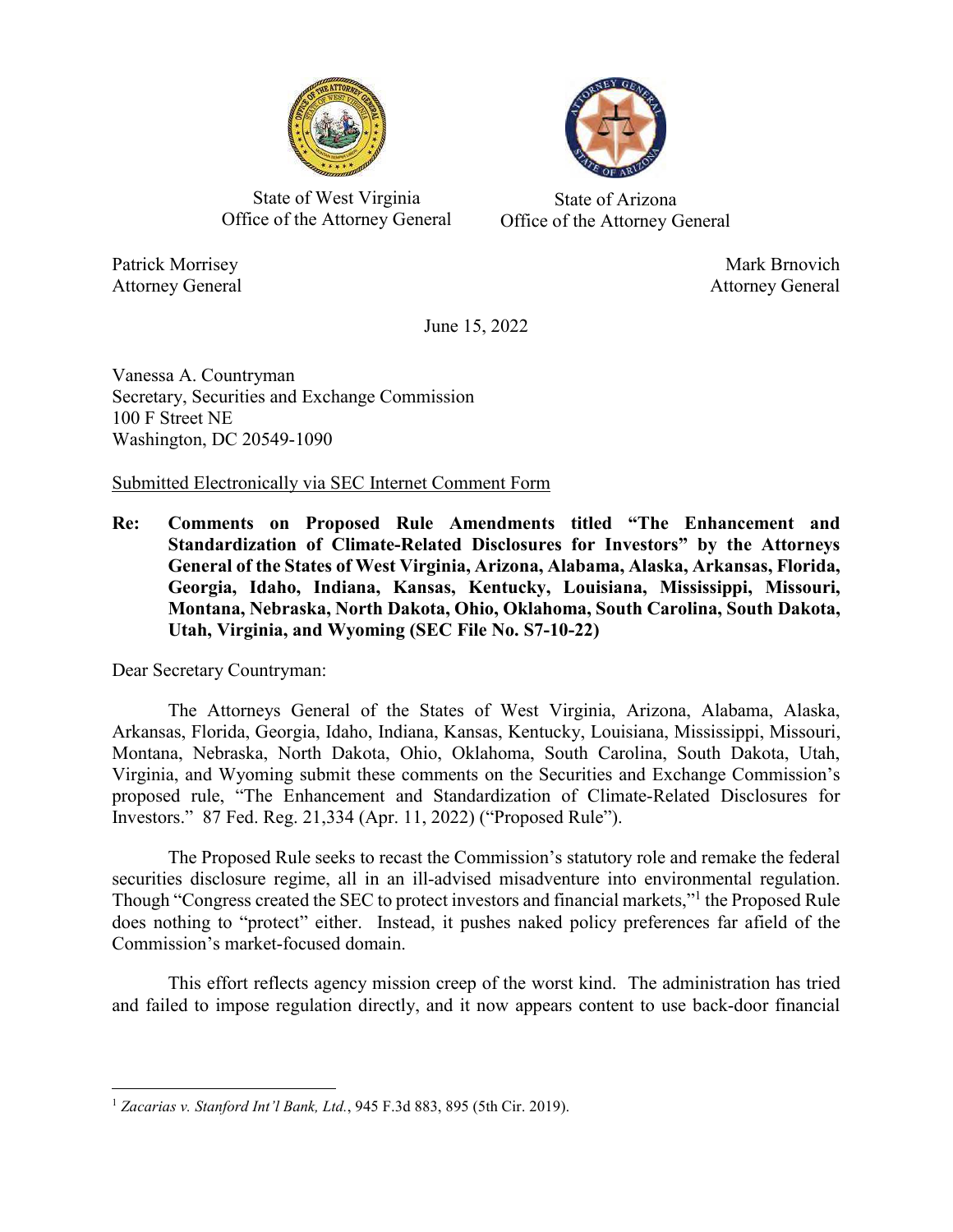regulatory actions to implement its political will. But it is up to lawmakers to decide major policy questions like these, not unelected agency administrators.

Worse still, the Commission seems to be redefining itself at the behest of political interests bent on destroying industries central to the American economy—building blocks like energy companies, traditional automakers, and more. The Commission proposes to compel registered companies to create, gather, and disclose a crushing amount of material divorced from the type of basic financial information that investors need. The Commission thus looks to be trying to regulate disfavored industries into oblivion.

Let's be clear: the Proposed Rule appears to be an intentional step toward a command-andcontrol economy in which investors, as a practical matter, are permitted to invest only in companies palatable to massive shadow banks and federal government functionaries.<sup>2</sup> As things stand now, companies are properly focused on profits and maximizing returns to shareholders. But through the Proposed Rule, the Commission is now trying to intimidate boardrooms into reordering these priorities—profit will become secondary to political interests, and capitalism will fall by the wayside.

If the SEC finalizes the Proposed Rule, then we expect the Commission will use it as a precedent for asserting many new powers in extra-statutory ways. Freed from any pretense of constraint, the Commission can work to mold the market to its will. But powerful forces in Washington and New York don't lead our free-market economy. Publicly listed companies are not agents of the state. And we oppose any effort to use the Commission to lock out the bluecollar enterprises and Main Street investors that actually drive this country.

The States thus object to the Proposed Rule on three fundamental bases. *First*, the Commission lacks statutory authority to issue it. *Second*, the rule would violate First Amendment rights. And *third*, the rule does not reflect reasoned decisionmaking and so would fail arbitraryand-capricious review. Standing alone any one of these problems would be reason enough to reject the Proposed Rule. That the Proposed Rule implicates all three underscores its misguided nature. The Commission must suspend this unnecessary and destructive effort.

### **BACKGROUND**

From his first days in office, President Biden has insisted that *all* federal government agencies must advance his administration's climate-related agenda. "The full capacity" of these "agencies," he ordered, must be "organize[d] and deploy[ed]" to "implement a Government-wide

<sup>2</sup> *See*, *e.g.*, Marianne M. Jennings, *The Social Responsibility of Business Is Not Social Responsibility: Assume That There Are No Angels and Allow the Free Market's Touch of Heaven*, 16 BERKELEY BUS. L. J. 325, 333 (2019) ("Those behind the destruction of business autonomy are leading it to its own demise through the clever ploys of perceived public demand.").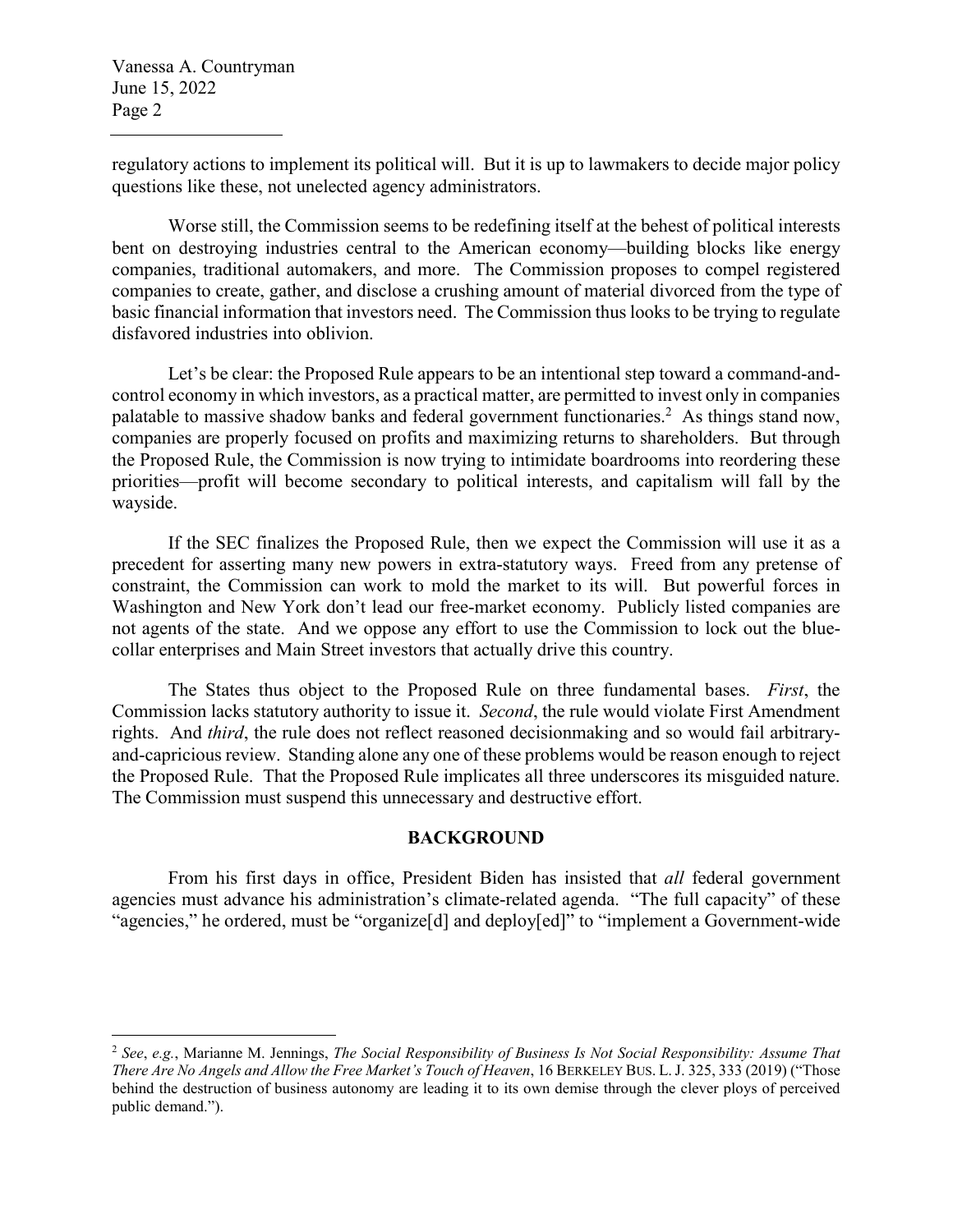approach."<sup>3</sup> The President expected federal agencies to take "bold" steps reaching "every corner of our Nation, every level of government, and every sector of our economy."<sup>4</sup>

Since this edict, "[t]he climate change debate has been untethered from its traditional political sphere and is having implications across unique federal agencies."<sup>5</sup> It is not yet obvious what, if any, actual benefit this all-encompassing administrative campaign will produce. As we have seen in the past, "federal regulatory strategies may remain more time-consuming, conflictridden, and legally vulnerable than [other] measures."<sup>6</sup>

Even so, the Commission (although purportedly an independent agency<sup>7</sup>) has quickly leapt to implement the President's mandate. In the first few months of 2021 alone, the agency hired a "Senior Policy Advisor for Climate and ESG,"8 directed its Division of Corporation Finance to focus on climate-related disclosures in securities filings,<sup>9</sup> and created a "Climate and ESG Task Force" in its Division of Enforcement.<sup>10</sup> Then-incoming Chair Gary Gensler likewise announced that climate disclosures would be "one of [his] top priorities" and "an early focus during [his] tenure."<sup>11</sup> The Commission then sent "dozens" of letters to public companies questioning the sufficiency of their climate-related disclosures in prior public filings.<sup>12</sup>

Most relevant here, the then-Acting Chair requested public input just over a year ago on a series of new potential climate-change disclosures.<sup>13</sup> She got input back in spades: The Commission received *hundreds* of unique comment letters, many of them critical of any proposed disclosures. Several of our States, for instance, explained that mandatory, broad, climate-related

<sup>3</sup> *Tackling the Climate Crisis at Home and Abroad*, 86 Fed. Reg. 7,619, 7,622 (Jan. 27, 2021).

<sup>4</sup> *Id.*

<sup>5</sup> Avi Wolasky, *The Climate Debate Is Reaching Untraditional Places As A Result of Biden's Aggressive Policy, and These Changes Can Become More Common*, GEO. L.: GEO. ENV'T L. REV. (Apr. 18, 2022), https://bit.ly/3mEe0jA.

<sup>6</sup> Jonathan H. Adler, *The Legal and Administrative Risks of Climate Regulation*, 51 ENV'T L. REP. (ELI) 10,485, 10486 (2021).

<sup>7</sup> *See*, *e.g.*, *Zelaya v. United States*, 781 F.3d 1315, 1331 (11th Cir. 2015) ("The SEC is an independent agency, created by the Securities Exchange Act of 1934 to regulate the securities markets and protect investors through its enforcement of that and other statutes.").

<sup>8</sup> Press Release, SEC, Satyam Khanna Named Senior Policy Advisor for Climate and ESG (Feb. 1, 2021), https://www.sec.gov/news/press-release/2021-20.

<sup>&</sup>lt;sup>9</sup> Statement from Allison Herren Lee, Acting Chair, SEC, on the Review of Climate-Related Disclosure (Feb. 24, 2021), https://www.sec.gov/news/public-statement/lee-statement-review-climate-related-disclosure.

<sup>&</sup>lt;sup>10</sup> Press Release, SEC, SEC Announces Enforcement Task Force Focused on Climate and ESG Issues (Mar. 4, 2021), https://www.sec.gov/news/press-release/2021-42.

<sup>&</sup>lt;sup>11</sup> Andrew Ramonas, *SEC Readying New Company Workforce Disclosures*, *Gensler Says*, BLOOMBERG LAW: SECURITIES LAW (May 13, 2021, 5:48 PM), https://bit.ly/3FdN3Ma.

<sup>12</sup> Paul Kiernan, *SEC Asks Dozens of Companies for More Climate Disclosures*, WALL ST. J. (Sept. 22, 2021, 4:14 PM), *available a*t https://perma.cc/GZA8-CVCV; *see also* Cydney Posner, *In Most Recent Comments on Climate Disclosure, SEC Drills Down on Materiality*, COOLEY PUBCO (Mar. 4, 2022), https://cooleypubco.com/ 2022/03/04/sec-comments-climate-disclosure/.

<sup>&</sup>lt;sup>13</sup> Statement from Allison Herren Lee, Acting Chair, SEC, on Public Input Welcomed on Climate Change Disclosures (Mar. 15, 2021), https://www.sec.gov/news/public-statement/lee-climate-change-disclosures.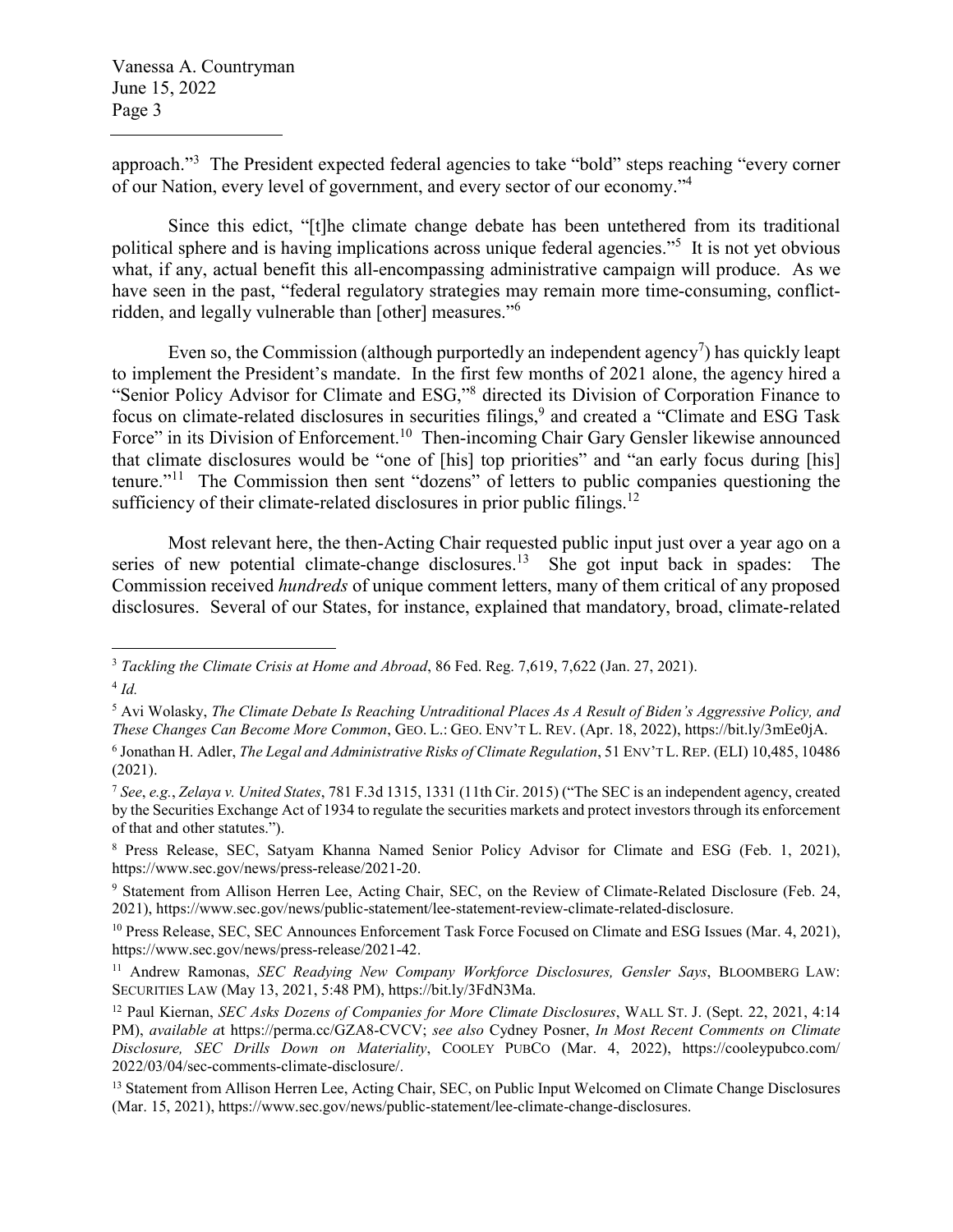disclosures could make meaningless the materiality standard that underlies existing disclosure regulations.<sup>14</sup> We also noted it would likely violate the Constitution's protections against compelled speech.<sup>15</sup> Many others questioned the agency's broader statutory authority and the significant burdens that such regulations would create.<sup>16</sup>

In response to these concerns, the Commission doubled down. One commissioner declared that materiality—at least as a limit on the Commission's authority to mandate disclosures—is a "myth."<sup>17</sup> Another insisted that the SEC is merely "step[ping] in" to solve a problem<sup>18</sup>—no matter that the agency had once recognized that it could *not* advance environmental disclosure matters absent a "specific congressional mandate."<sup>19</sup> But reports suggest that the Commission was not as confident privately as it advertised publicly. Commissioners evidently wrestled over key subjects like whether to require auditors to sign off on the proposed disclosures and how to deal with the existing materiality standard.<sup>20</sup>

Apparently dissatisfied that climate-related disclosure rules were not immediately forthcoming, Senator Elizabeth Warren informed the Commission that she considered it "unacceptable" to delay any further in "releas [ing] the strongest requirements possible."<sup>21</sup> The Commission issued the Proposed Rule just a few weeks later.

Spanning more than 500 pages, the Proposed Rule yields to President Biden's (and Senator Warren's) demands to take a maximally aggressive regulatory approach. The proposal would amend both Regulation S-K (generally governing qualitative descriptions in securities filings) and Regulation S-X (governing financial reports). Together, these amendments will create a vast new set of required disclosures pertaining to climate change and greenhouse-gas emissions.

Under the proposed amendments to Regulation S-K, companies will have to make a variety of exhaustive and overlapping narrative disclosures. Among other things, companies will need to:

 Describe the role of the company's board and management in overseeing, assessing, and managing climate-related risk, including the names of specific individuals charged with

<sup>&</sup>lt;sup>14</sup> Letter from Eric Schmitt, Missouri Attorney General, to Gary Gensler, Chairman, SEC (June 14, 2021), https://perma.cc/8AAT-U9N8; Letter from Patrick Morrisey, West Virginia Attorney General, and 15 Other State Attorneys General to Gary Gensler, Chairman, SEC (June 14, 2021), https://perma.cc/ME49-9P6H. <sup>15</sup> *Id.*

<sup>16</sup> *See*, *e.g.*, Letter from Western Energy Alliance, et al. to Gary Gensler, Chairman, SEC (June 12, 2021), https://www.sec.gov/comments/climate-disclosure/cll12-8911630-244372.pdf.

<sup>&</sup>lt;sup>17</sup> Allison Herren Lee, Commissioner, SEC, Keynote Remarks at the 2021 ESG Disclosure Priorities Event: Living in a Material World: Myths and Misconceptions about "Materiality" (May 24, 2021), https://www.sec.gov/news/speech/lee-living-material-world-052421.

<sup>&</sup>lt;sup>18</sup> Gary Gensler, Chair, SEC, Prepared Remarks Before the Principles for Responsible Investment "Climate and Global Financial Markets" Webinar (July 28, 2021), https://www.sec.gov/news/speech/gensler-pri-2021-07-28.

<sup>19</sup> *Business and Financial Disclosure Required by Regulation S-K*, 81 Fed. Reg. 23,916, 23,970 (Apr. 22, 2016).

<sup>20</sup> Robert Schmidt & Benjamin Bain, *SEC Bogs Down on Climate Rule, Handing White House Fresh Setback*, BLOOMBERG (Feb. 8, 2020, 10:00 AM), https://bloom.bg/3vKcv9c.

<sup>&</sup>lt;sup>21</sup> Letter from Elizabeth Warren, U.S. Senator, to Gary Gensler, Chairman, SEC (Feb. 9, 2022), https://bit.ly/3ycfp88.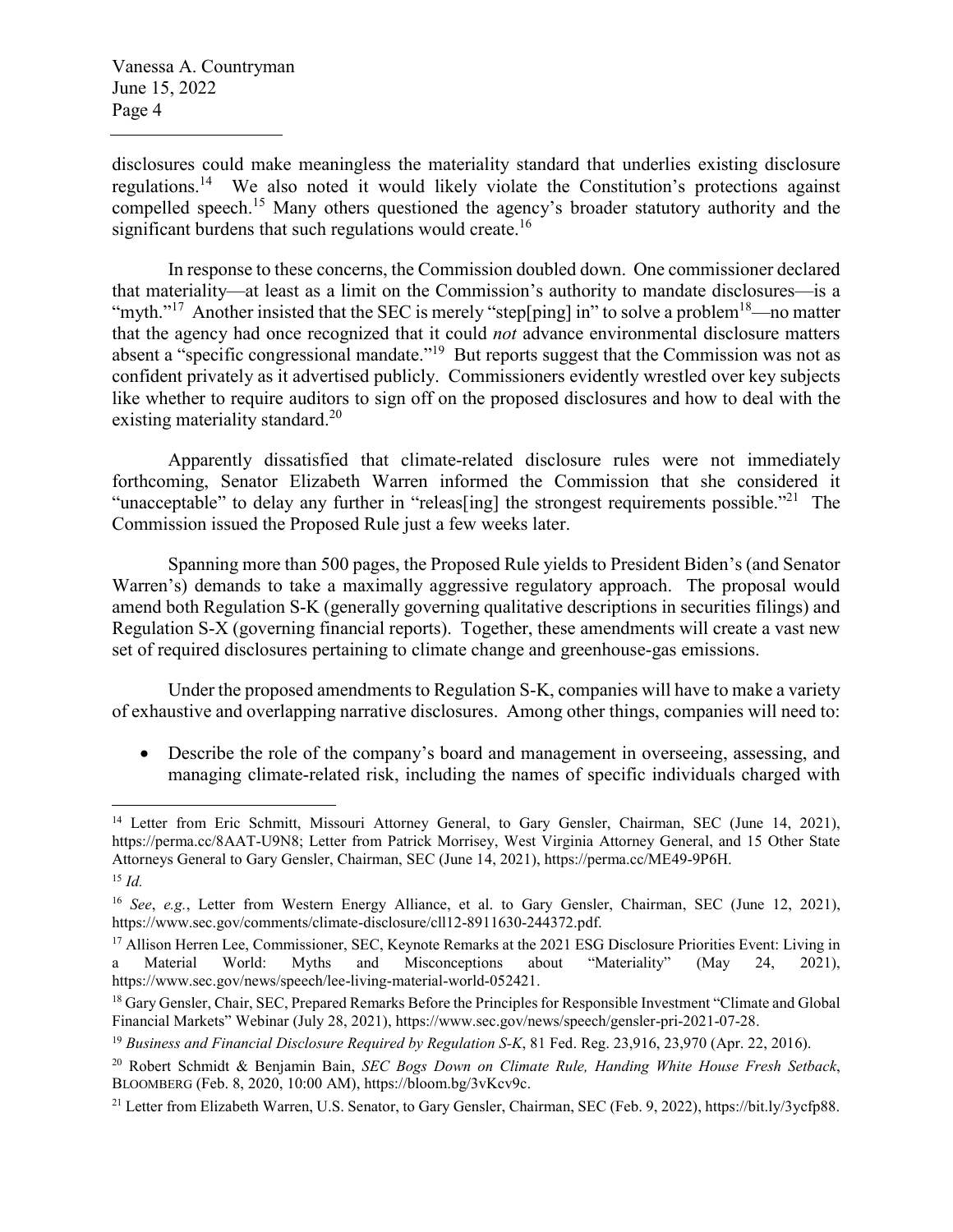that responsibility and their expertise, processes, reporting responsibilities, what activities they undertake, and more. $^{22}$ 

- "Describe any climate-related risks reasonably likely to have a material impact on the registrant, ... which may manifest over the short, medium, or long term.<sup>323</sup> This requirement includes highly specific disclosures about the nature of each risk, how it might manifest, and how the company would assess it. For example, a registered company would need to "disclose the percentage of the registrant's total water usage from water withdrawn" in "regions of high or extremely high water stress."<sup>24</sup>
- "Describe the actual and potential impacts of any climate-related risks … on the registrant's strategy, business model, and outlook."<sup>25</sup> Here again, the proposed regulation includes painstaking requirements including discussions of specific types of effects and their time horizons, how the company will account for them in various aspects of the business plan, how they could affect financial statements, how the company sets internal carbon prices, and whether the company's business strategy is "resilient."<sup>26</sup>
- "Describe any processes the registrant has for identifying, assessing, and managing climate-related risks," as well as "whether and how [those processes] are integrated into the registrant's overall risk management system or processes."<sup>27</sup> Relatedly, companies must provide extended discussions of any climate-related "transition plans."<sup>28</sup>
- Disclose any targets or goals related to the reduction of greenhouse-gas emissions, including a detailed breakdown of methodology, plans, updates, data, and use of offsets and credits.<sup>29</sup>

Perhaps most oppressively, registrants will need to disclose *all* of their direct "Scope 1" greenhouse gas emissions (from the registrant's own operations), indirect "Scope 2" emissions (from the generation of the power its operations consume), and, for many registrants, other material indirect "Scope 3" emissions (from all "upstream and downstream activities of a registrant's value chain").<sup>30</sup> Companies will also have to calculate their greenhouse gas "intensity"—that is, the ratio of  $CO<sub>2</sub>e$  per unit of total revenue and per unit of total production.<sup>31</sup> And companies must

<sup>22</sup> 87 Fed. Reg. at 21,467. <sup>23</sup> *Id.* <sup>24</sup> *Id.* <sup>25</sup> *Id.* <sup>26</sup> *Id.* at 21,467-68. <sup>27</sup> *Id.* at 21,468. <sup>28</sup> *Id.* <sup>29</sup> *Id.* at 21,471. <sup>30</sup> *Id.* at 21,466, 21,468-69. <sup>31</sup> *Id.* at 21,469.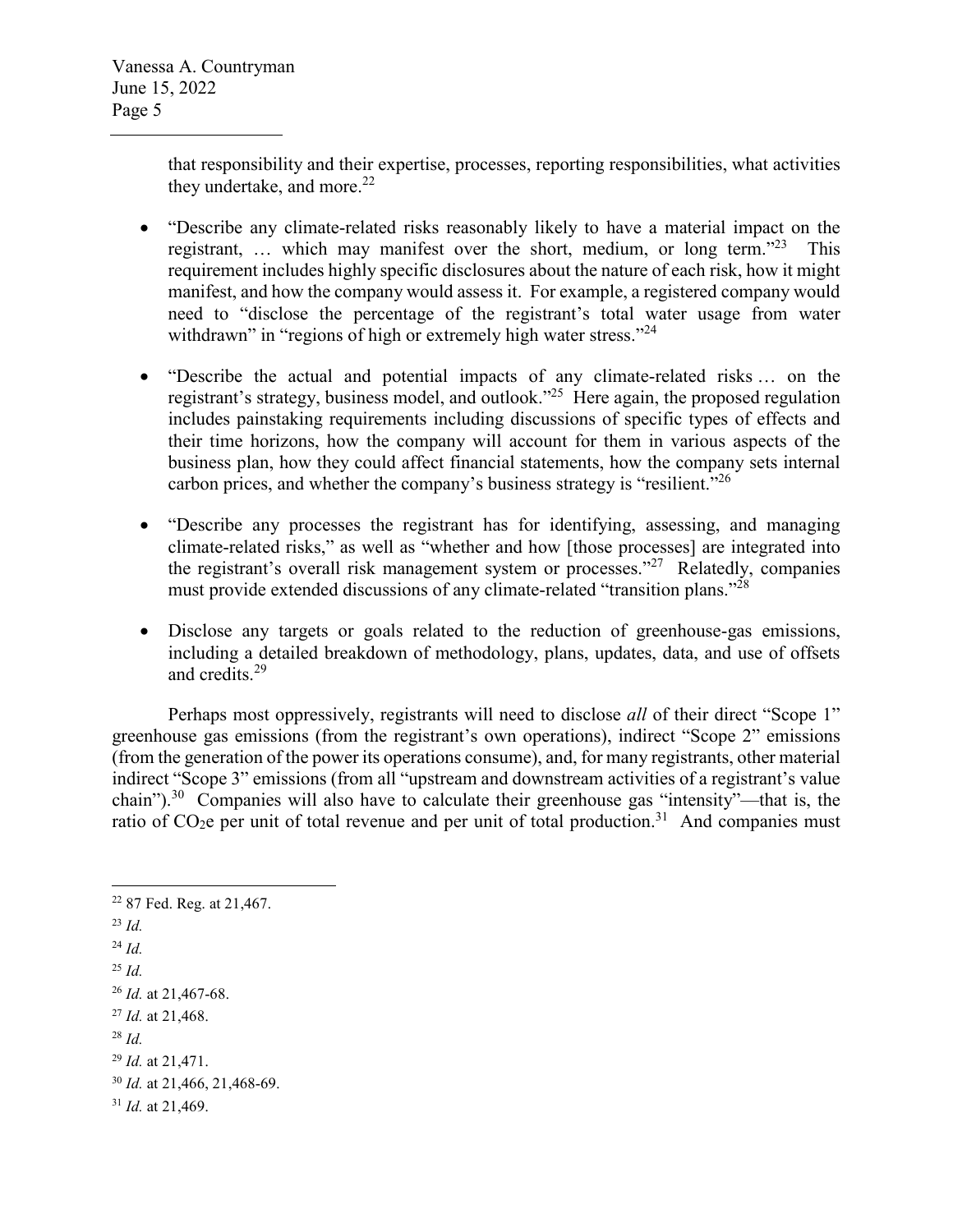disclose this information for the present fiscal year and every historical year included in their financial statements.

It is an understatement to call these emission disclosure requirements broad. For example, emissions might include gases emitted during "[b]usiness travel by a registrant's employees" or during "[u]se by a third party of the registrant's sold products."<sup>32</sup> The company will also have to provide detailed information on *how* it calculates emissions.<sup>33</sup> But accuracy and not just breadth is key, as the Proposed Rule requires many filers to obtain an "attestation report" from a greenhouse-gas attestation provider for its Scope 1 and Scope 2 emissions.<sup>34</sup> This attestation requirement carries with it additional detailed disclosures specific to the attestation.<sup>35</sup>

There's still more. Under the proposed amendments to Regulation S-X, registered companies will have to include certain quantitative metrics and disclosures in a separate footnote to their audited financial statements. Generally, companies will need to disclose three categories of information: impacts, expenditures, and estimates. As for impacts, companies would disclose the consequences of severe weather events and natural disasters, financial fallout from "transition" activities, and the results of identified climate-related risks or opportunities.<sup>36</sup> As for expenditures, companies will similarly need to disclose what they are paying to mitigate the risk of either severe weather events or "transition risks."<sup>37</sup> Lastly, companies will need to explain how severe weather events and transition activities affected any estimates or assumptions in the financial statements.<sup>38</sup> These disclosures are more complicated than even this sounds, as the regulations will also require companies to provide more "contextual information" and descriptions of methodology for every single metric they disclose.<sup>39</sup>

Although some commissioners believe that these all-encompassing provisions will "modernize and standardize" disclosure rules,<sup>40</sup> at least one commissioner concluded that the Proposed Rule in fact "turns the disclosure regime on its head."<sup>41</sup> In her view, the Proposed Rule "forces investors to view companies through the eyes of a vocal set of stakeholders, for whom a company's climate reputation is of equal or greater importance than a company's financial

<sup>32</sup> *Id.* at 21,466.

<sup>33</sup> *Id.* at 21,469.

<sup>34</sup> *Id.* at 21,469-70.

<sup>35</sup> *Id.* at 21,470-71.

<sup>&</sup>lt;sup>36</sup> *Id.* at 21,464-65. This requirement attaches for any impact greater than one percent of the total line item for the relevant fiscal year. *Id.* at 21,464.

<sup>37</sup> *Id.* at 21,464-65.

<sup>38</sup> *Id.* at 21,465.

<sup>39</sup> *Id.* at 21,464.

<sup>40</sup> Statement from Caroline A. Crenshaw, Commissioner, SEC, Statement on the Enhancement and Standardization of Climate-Related Disclosures for Investors (Mar. 21, 2022), https://www.sec.gov/news/statement/crenshaw-climatestatement-032122.

<sup>&</sup>lt;sup>41</sup> Statement from Hester M. Peirce, Commissioner, SEC, We are Not the Securities and Environment Commission -At Least Not Yet (Mar. 21, 2022), https://www.sec.gov/news/statement/peirce-climate-disclosure-20220321.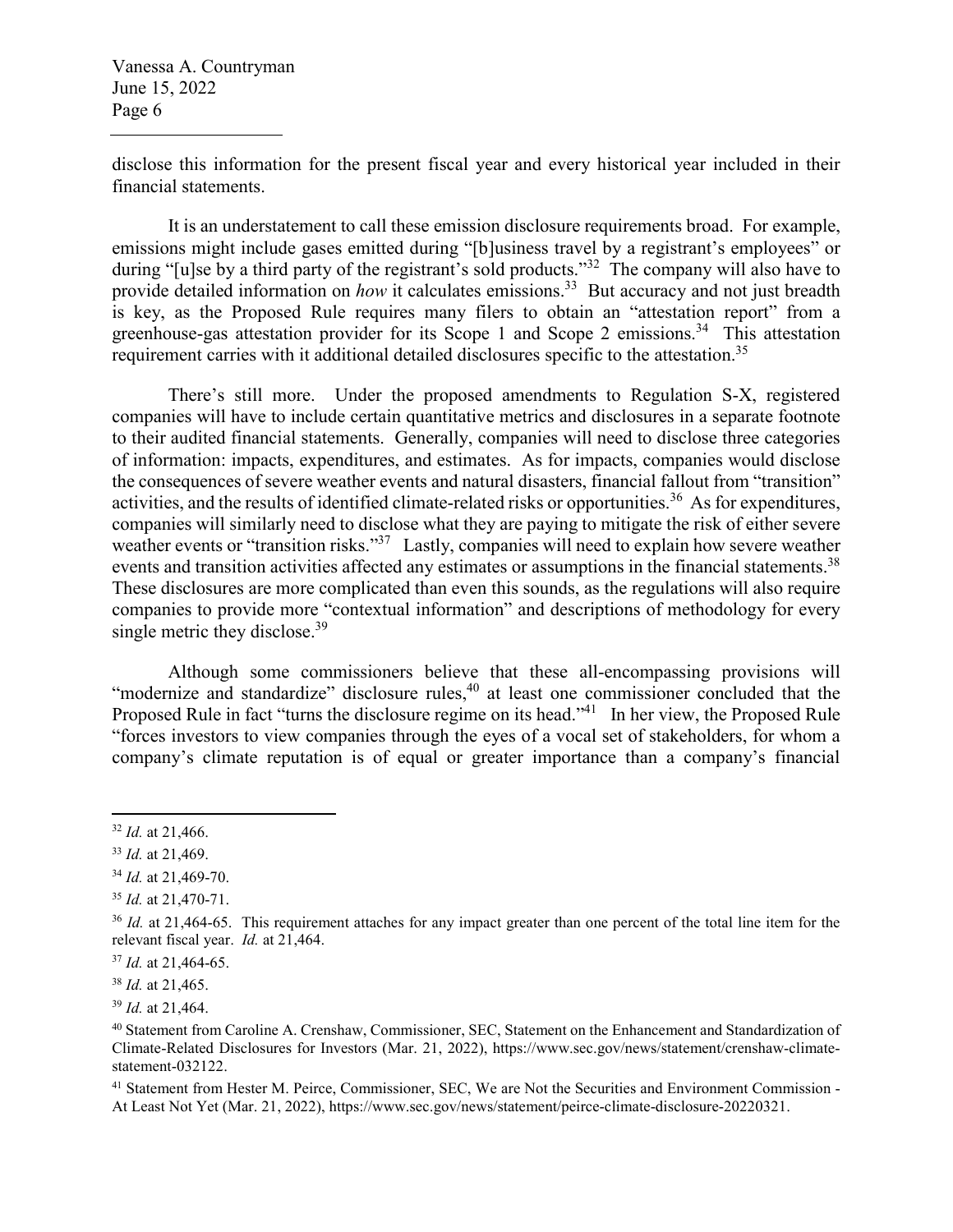performance."<sup>42</sup> Meanwhile, the Proposed Rule will require corporate managers to follow the lead of "*regulators*, doing the bidding of an array of non-investor stakeholders" rather than their own shareholders.<sup>43</sup>

Unsurprisingly, the Proposed Rule has already spurred hundreds of comments. Among them is another letter from Senator Warren (and others) encouraging the Commission to wield its newly conceived powers even more aggressively.<sup>44</sup> Those senators believe that the rule "must" require disclosures about corporate lobbying and other influencing activities" because there is purportedly an "orgy" of anti-climate lobbying in Congress.<sup>45</sup> In contrast, dozens of members of Congress have cautioned the Commission that the Proposed Rule, as already written, will take the SEC "outside its historical purview" and into the area of "climate-related policy"—which is reserved to Congress.<sup>46</sup> Likewise, 16 state governors decried the Proposed Rule as another "part of an ongoing effort across the federal government to penalize companies involved in traditional energy development."<sup>47</sup> We are adding our States to this well-justified outcry.

#### **DISCUSSION**

For many independent reasons, the Proposed Rule is legally indefensible. The Commission should not finalize it.

#### **I. The SEC Does Not Possess Legal Authority To Adopt The Proposed Rule.**

The first question behind any rulemaking goes to the agency's power to act. Because an agency may not confer power upon itself,<sup>48</sup> "an administrative agency's power to regulate in the public interest must always be grounded in a valid grant of authority from Congress."<sup>49</sup> And an agency may not act beyond the scope of its congressionally conferred authority "even in pursuit of desirable ends."<sup>50</sup> "That an agency's improvisation might be thought by some more expedient than what the law allows, does nothing to commend it …, for lawful ends do not justify unlawful means."<sup>51</sup>

<sup>42</sup> *Id.*

<sup>43</sup> *Id.* (emphasis in original).

<sup>44</sup> Letter from Sheldon Whitehouse, U.S. Senator, et al. to Gary Gensler, Chairman, SEC (Mar. 15, 2022), https://bit.ly/3OW3elU.

<sup>45</sup> *Id.*

<sup>46</sup> Letter from Ted Bud, U.S. Representative, et al. to Gary Gensler, Chairman, SEC (Apr. 11, 2022), https://bit.ly/3OY4qFb; *see also* Letter from John Hoeven, U.S. Senator, et al. to Gary Gensler, Chairman, SEC (June 10, 2022), https://bit.ly/3tC3EVg.

<sup>47</sup> Letter from Spencer Cox, Utah Governor, et al. to Joseph Biden, U.S. President, et al. (May 31, 2022), https://bit.ly/3Q1Dt4f.

<sup>48</sup> *La. Pub. Serv. Comm'n v. FCC*, 476 U.S. 355, 357 (1986).

<sup>49</sup> *FDA v. Brown & Williamson Tobacco Corp.*, 529 U.S. 120, 161 (2000).

<sup>50</sup> *Ala. Ass'n of Realtors v. Dep't of Health & Hum. Servs.*, 141 S. Ct. 2485, 2490 (2021).

<sup>51</sup> *SAS Inst., Inc. v. Iancu*, 138 S. Ct. 1348, 1358 n.\* (2018) (internal citation omitted).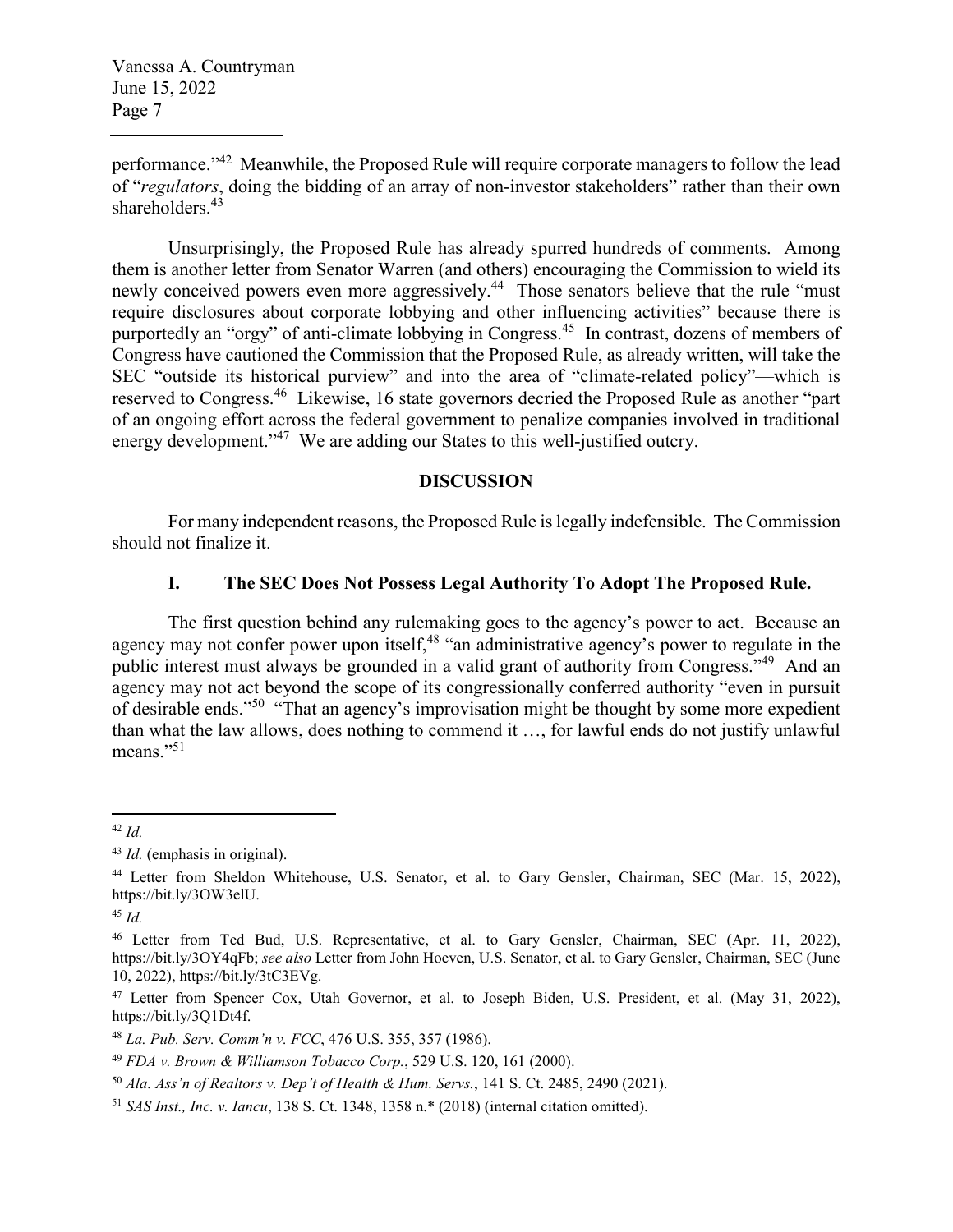Here, Congress has not given the Commission authority to implement the measures in the Proposed Rule.

## **A. Enabling Statutes: Text, Purpose, Context, and History**

The Proposed Rule invokes the Commission's statutory power to mandate disclosures that are "necessary or appropriate in the public interest or for the protection of investors."<sup>52</sup> In deciding whether a requirement is necessary or appropriate, the Commission must also conclude that it "will promote efficiency, competition, and capital formation.<sup>55</sup> And as the Proposed Rule further acknowledges, "Section 23(a)(2) of the Exchange Act [separately] requires the Commission … to consider the impact that the rules would have on competition."<sup>54</sup> Lastly, at least in the past, the Commission has understood that it has no power to demand disclosure "solely" for the purpose of "hav[ing] some indirect effect on corporate conduct."<sup>55</sup>

Though the Commission cites these statutes, it offers no relevant analysis of them, and thus seems to have mistakenly assumed that its enabling statutes give it effectively limitless power to compel disclosures. But as courts have told the Commission before, "'public interest' is never an unbounded term," and the phrase "must be limited to the purposes Congress had in mind when it enacted the legislation."<sup>56</sup> Similarly, authority to take "necessary or appropriate" actions grants an actor powers that "have their limits"; those powers "can only be exercised within the confines" of the relevant statute.<sup>57</sup> Simply claiming "broad authority" and moving on, as the Commission has done here, is not enough.<sup>58</sup>

A closer read shows that Congress did not empower the Commission to issue anything like the Proposed Rule. The "purposes" that "limit" the Commission's authority simply are not broad enough to embrace these disclosures. The Acts of 1933 and 1934 share the same "primary purpose … to eliminate serious abuses in a largely unregulated securities market."<sup>59</sup> Congress sought to fight "misrepresentations"<sup>60</sup> and "manipulation of stock prices,"<sup>61</sup> such that "dealing in securities [would be] fair and without undue preferences or advantages among investors."<sup>62</sup> These

<sup>52</sup> 87 Fed. Reg. at 21,335 n.3 (citing Section 7 of the Securities Act of 1933, 15 U.S.C. § 77g, and Sections 12, 13, and 15 of the Securities Exchange Act of 1934, 15 U.S.C. §§ 78*l*, 78m, and 78o).

<sup>53</sup> *See* Section 2(b) of the Securities Act, 15 U.S.C. § 77b(b); Section 3(f) of the Exchange Act, 15 U.S.C. § 78c(f).

<sup>54</sup> 87 Fed. Reg. at 21,412 n.723 (citing 17 U.S.C. § 78c(f)).

<sup>55</sup> *See* Commission Conclusions and Rule Making Proposals, Securities Act Release No. 5627, Exchange Act Release No. 11733, [1975-1976 Transfer Binder] Fed. Sec. L. Rep. (CCH) P 80,310, 85,713 (Oct. 14, 1975).

<sup>56</sup> *Bus. Roundtable v. SEC*, 905 F.2d 406, 413 (D.C. Cir. 1990) (cleaned up).

<sup>57</sup> *In re Cajun Elec. Power Co-op., Inc.*, 185 F.3d 446, 453 n.9 (5th Cir. 1999).

<sup>58</sup> 87 Fed. Reg. at 21,340.

<sup>59</sup> *United Hous. Found., Inc. v. Forman*, 421 U.S. 837, 849 (1975).

<sup>60</sup> *SEC v. Lauer*, 52 F.3d 667, 670 (7th Cir. 1995).

<sup>61</sup> *In re Bernard L. Madoff Inv. Sec. LLC*, 12 F.4th 171, 193 (2d Cir. 2021).

<sup>62</sup> *Radzanower v. Touche Ross & Co.*, 426 U.S. 148, 155 (1976).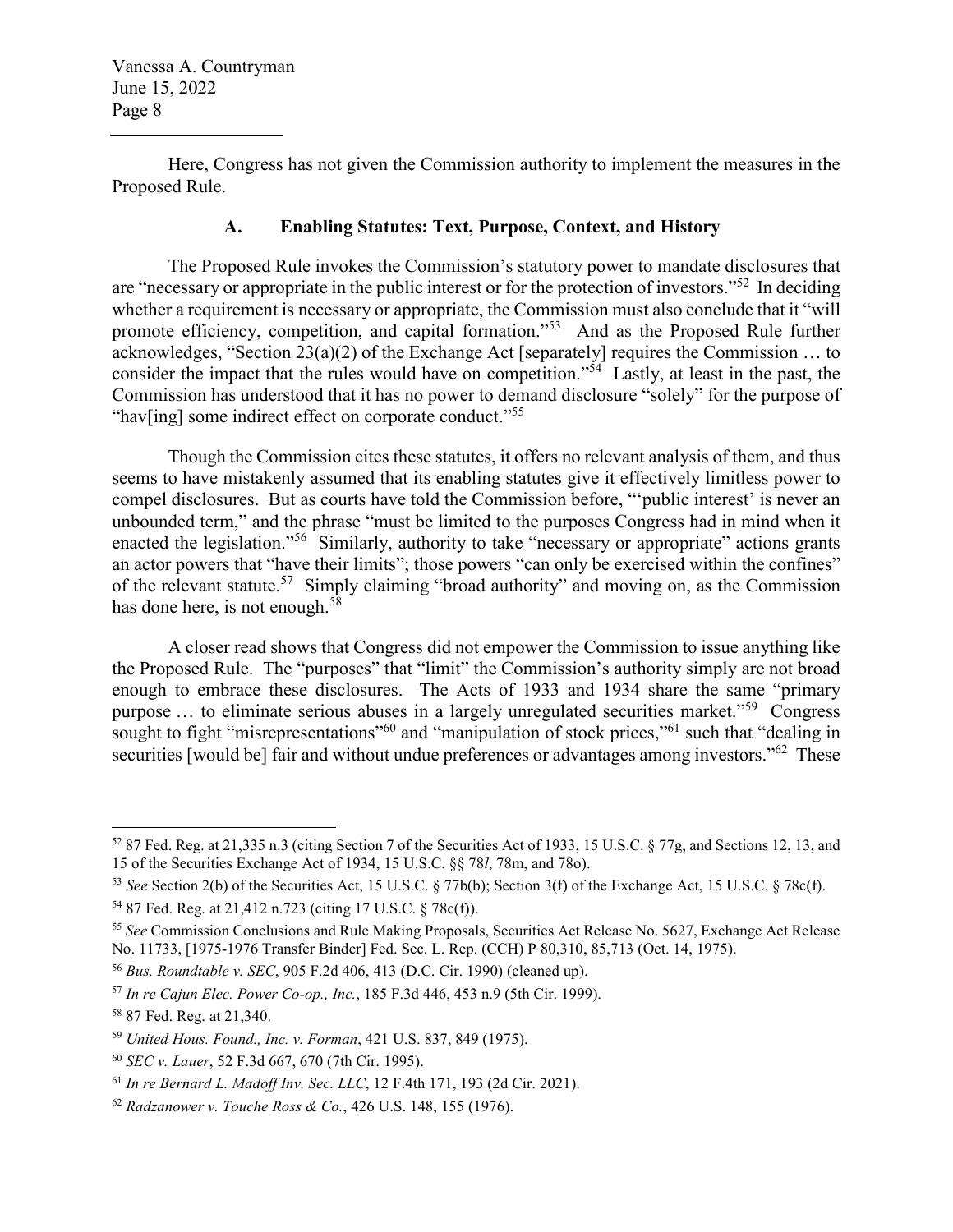statutes and their accompanying regulations should therefore "protect the public from inaccurate, incomplete and misleading information."<sup>63</sup>

At the time Congress passed the '33 Act, it was accepted that its new requirements would "not provide disclosure of *all* facts necessary to a sound investment judgment."<sup>64</sup> Many things might matter to different investors based on their individual preferences and beliefs, so disclosures "cannot go much further" than general and objective parameters allow "without falling hopelessly within the realm of opinion rather than fact."<sup>65</sup> The Exchange Act did not change that. Legislators passed that second Act and created the SEC in response to complaints from investors regarding fraudulent securities deals.<sup>66</sup>

The Proposed Rule's disclosures do not go to price manipulation, misrepresentation, or the other kinds of "serious abuses" the Acts target. Nor do they show much concern for additional matters the Commission must expressly consider like competition and market efficiency. Instead, the Commission champions disclosure for disclosure's sake, touting benefits like "standardization" and "verification" that would be true for *any* mandatory disclosure regime.<sup>67</sup> In pushing that approach, the Commission has largely failed to identify any actual, existing manipulation or misleading-disclosure problem within the market. It describes a problem that could theoretically exist and then praises mandated disclosure as the solution to the imagined concern.<sup>68</sup>

The Commission also seems to want to compel companies to *act* in a more environmentally conscious way—rather than stop with disclosing existing business practices—or else forfeit any claim that the company has genuine concern for the environment.<sup>69</sup> But "[s]ecurities laws do not guarantee sound," let alone socially optimal, "business practices."<sup>70</sup> And these regulations are just the sort of attempt to regulate "corporate conduct" that the Commission disclaimed nearly half-acentury ago.<sup>71</sup> Nothing relevant has changed since then; Congress has not tasked the Commission

<sup>69</sup> 87 Fed. Reg. at 21,429.

<sup>63</sup> *Kahan v. Rosenstiel*, 424 F.2d 161, 173 (3d Cir. 1970).

<sup>64</sup> William O. Douglas & George E. Bates, *The Federal Securities Act of 1933*, 43 YALE L. J. 171, 188-89 (1933) (emphasis added).

<sup>65</sup> *Id.* at 189.

<sup>66</sup> Elisabeth A. Keller, *Introductory Comment: A Historical Introduction to the Securities Act of 1933 and the Securities Exchange Act of 1934*, 49 OHIO ST. L. J. 329, 331 (1988); *see also United Hous. Found., Inc. v. Forman*, 421 U.S. 837, 849 (1975) ("The primary purpose of the Acts of 1933 and 1934 was to eliminate serious abuses in a largely unregulated securities market.").

<sup>67</sup> 87 Fed. Reg. at 21,429.

<sup>68</sup> *Id.* at 21,430 (imagining how the lack of mandatory disclosures "might" encourage managers to cherry-pick data to disclose). The SEC overlooks the benefits of voluntary disclosure regimes. For instance, one expert has noted how the choice to *not* disclose certain information "can offer a signaling function" that is itself "valuable." Letter from J.W. Verret, Associate Professor, GMU Antonin Scalia L. Sch., to Vanessa Countryman, Secretary, SEC (June 5, 2022), https://bit.ly/3xAnsuB.

<sup>70</sup> *DiLeo v. Ernst & Young*, 901 F.2d 624, 627 (7th Cir. 1990).

<sup>71</sup> *See* Commission Conclusions and Rule Making Proposals, *supra* note 55, at 85,713; *see also In the Matter of Franchard Corp.,* 42 S.E.C. 163 (July 31, 1964) ("The [Securities] Act does not purport, however, to define Federal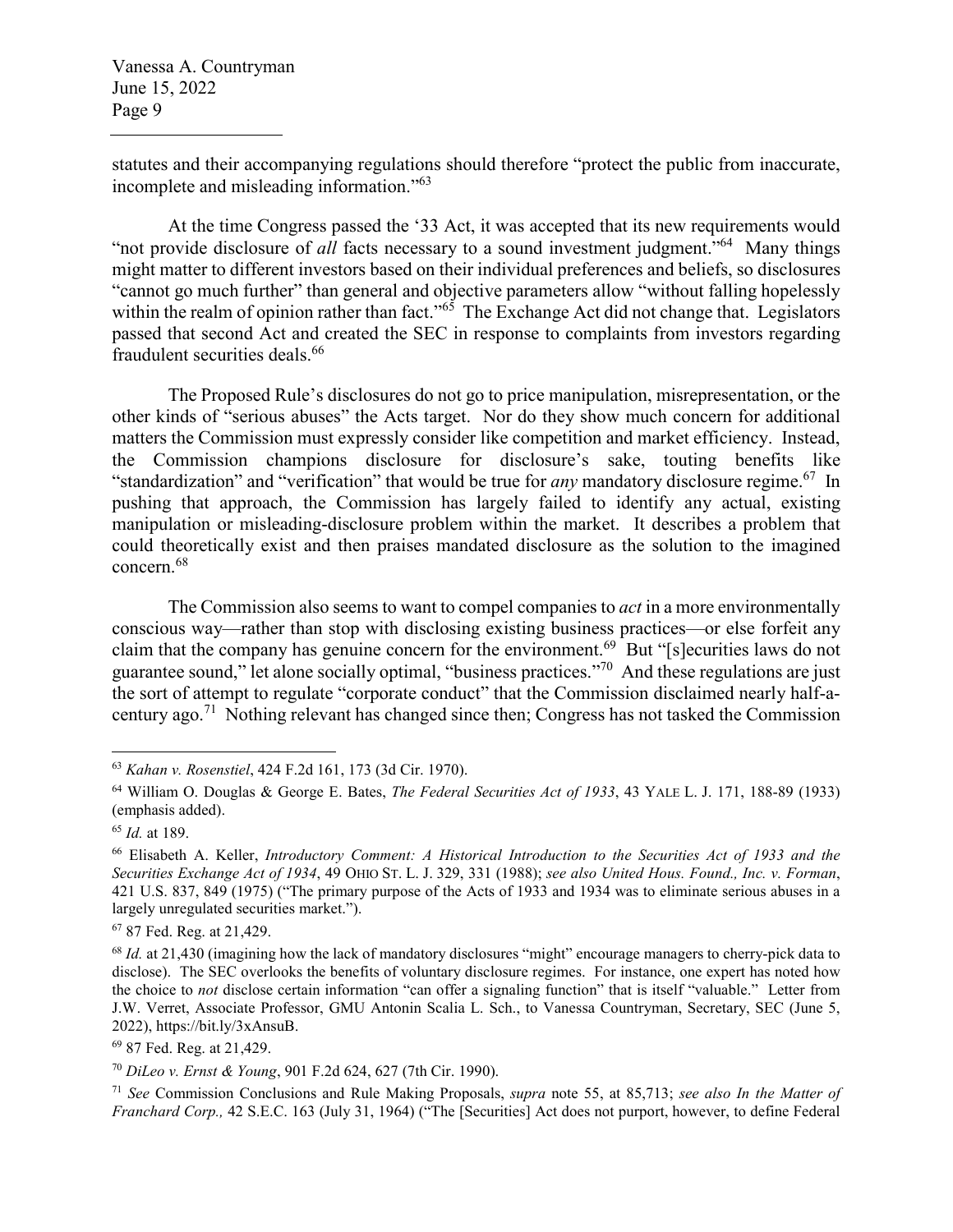with environmental or social-consciousness regulation. Nor does the Proposed Rule's focus on rendering sunny, near-term forecasts about climate impact actionable under the securities laws shoehorn the Proposed Rule into the SEC's mandate.<sup>72</sup> Even assuming a recurring problem that those forecasts are less than complete, Congress did not "intend to provide a broad federal remedy for all fraud."<sup>73</sup> The securities laws in particular were not built to deal with indefinite statements of hope or optimism.<sup>74</sup>

Courts "construe statutes, not isolated provisions," so context matters, too.<sup>75</sup> That context confirms that the Commission has taken on more than Congress allowed.

In a Securities Act provision, for instance, Congress specifically described the categories of information that it anticipated companies would include in their registration statements.<sup>76</sup> Those areas all go to the heart of a company's business: the names and places of those involved in its enterprise, the nature of the business, key financial figures, specific financial information pertaining to the sale of a security, and certain organizing documents.<sup>77</sup> The Commission itself has noted how these items "are largely financial in nature and … intended to help investors assess a security's value." To be sure, the statute goes on to say that the Commission may require registration statements to include additional information that is "necessary or appropriate in the public interest or for the protection of investors."<sup>78</sup> But because "words" in statutes "are known by their companions,"<sup>79</sup> this provision is a catch-all for "financial" disclosures aimed similarly at the company's core activities, not any disclosures the SEC wishes to compel.

The Exchange Act is much the same. One provision provides, for example, that the Commission may implement "necessary or appropriate" disclosure regulations for registration on an exchange "*in respect of the following*"; it then lists 11 categories all tied to specific financial aspects of the business, such as securities outstanding, pay and bonuses owed, current contracts, balance sheets, and profit-and-loss statements.<sup>80</sup> A last category gives the Commission power to require only "further *financial* statements."<sup>81</sup> Likewise, in a provision empowering the SEC to require periodic reports, the "form of report" description consists of only accounting items, such

standards of directors' responsibility in the ordinary operations of business enterprises and nowhere empowers us to formulate administratively such regulatory standards.").

<sup>72</sup> 87 Fed. Reg. at 21,430.

<sup>73</sup> *Marine Bank v. Weaver*, 455 U.S. 551, 556 (1982).

<sup>74</sup> *In re Int'l Bus. Machs. Corp. Sec. Litig*., 163 F.3d 102, 108 (2d Cir. 1998).

<sup>75</sup> *Graham Cnty. Soil & Water Cons. Dist. v. United States ex rel. Wilson*, 559 U.S. 280, 290 (2010).

<sup>76</sup> 15 U.S.C. § 77aa; *see also id.* § 77g(a)(1) (referencing Schedule A requirements).

<sup>77</sup> Concept Release, SEC, *Business and Financial Disclosure Required by Regulation S-K*, 81 Fed. Reg. 23,916, 23,921 (Apr. 22, 2016).

 $^{78}$  15 U.S.C. § 77g(a)(1).

<sup>79</sup> *Gutierrez v. Ada*, 528 U.S. 250, 255 (2000).

<sup>80</sup> 15 U.S.C. § 78*l*(b).

<sup>81</sup> *Id.* § 78*l*(b)(1)(L) (emphasis added).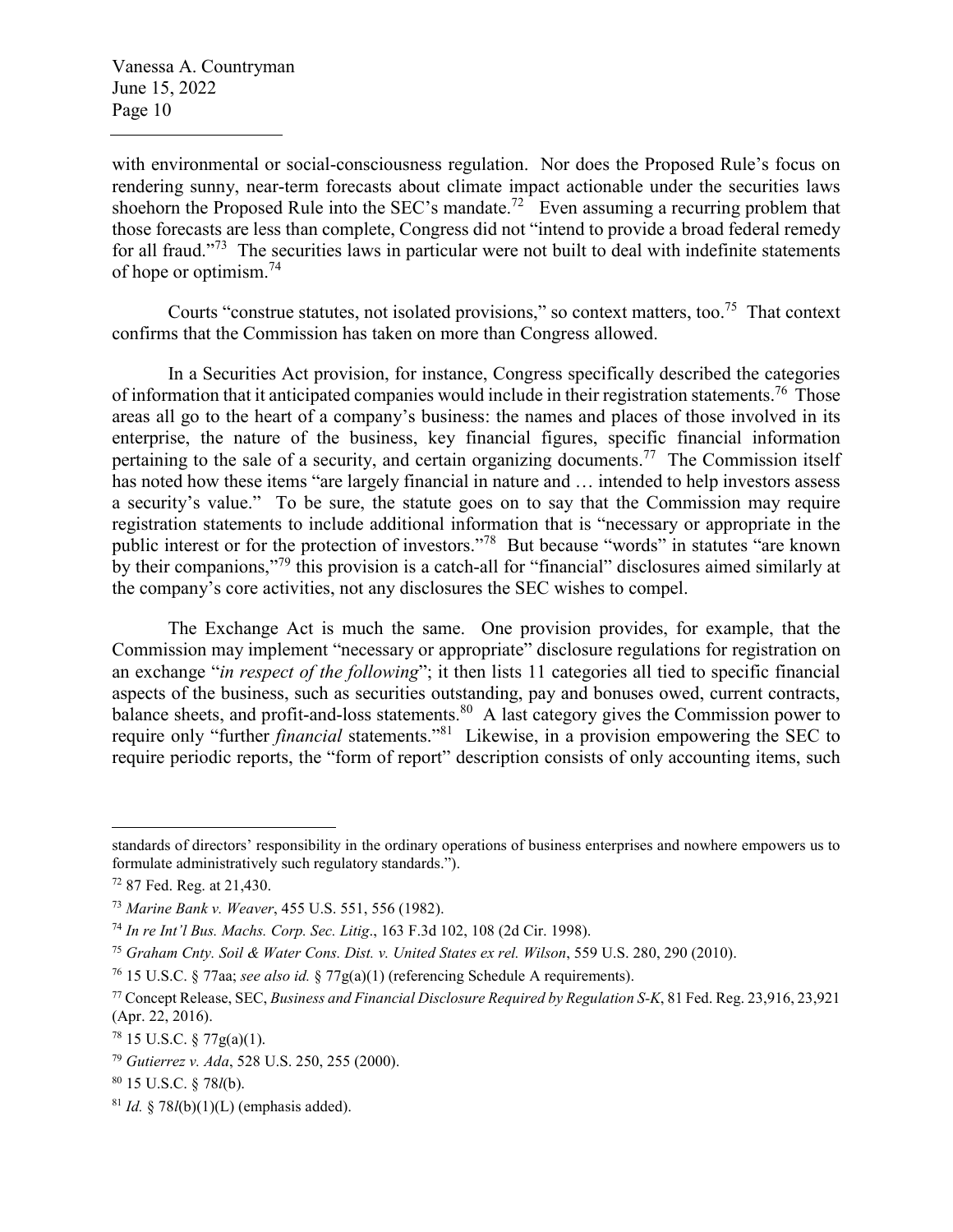as "the items or details to be shown in the balance sheet and the earnings statement" or "the appraisal or valuation of assets and liabilities."<sup>82</sup>

The disclosures found in the Proposed Rule are nothing like these dollars-and-cents, revenues and capitalization disclosures. The proposal demands disclosure of forecasts, risk assessments, business structures, measures of emissions, and far more than the ordinary items on a balance sheet or a profit-and-loss statement. It asks the company to consider *its* effect on the world-at-large, rather than asking how the world-at-large has affected the company. Not only are the Proposed Rule's disclosures novel, they are also not "financial" disclosures in any real sense. Indeed, many are not even specific to the registered company; Scope 3 emission disclosures, for instance, aim at capturing emission rates up and down the company's entire distribution chain.<sup>83</sup> And the disclosures' sheer volume and nitpicking nature distinguishes them still more. Rather than top-level financial data, the Commission is demanding extraordinarily granular disclosures pertaining to essentially anything touching climate change that has almost any tie to the company's business.

When Congress has recognized a need for disclosures outside the usual financial matters it delegated to the SEC, it has called for them expressly. (Executive compensation is a good example there.  $84$ ) It has not done so here.

Still more evidence against the Proposed Rule's legality comes in the Acts' legislative histories. At least to some, "[l]egislative history can be a legitimate guide to a statutory purpose<br>obscured by ambiguity."<sup>85</sup> Although the statutes here are unambiguously *against* the Although the statutes here are unambiguously *against* the Commission's position, how they came to be reaffirms that Congress never wanted the Commission to mandate the type of broad, non-financial disclosures the Proposed Rule envisions.

The House Report to the Securities Act, for example, explains that the bill was meant to mandate "*essential* facts concerning the property in which [an investor] is invited to acquire an interest," and "*essential* facts concerning the identity and the interests of the persons with whom he is dealing or to whom the management of his investment is entrusted.<sup>886</sup> In using the word "essential" (and then listing basic characteristics of the business), Congress signaled its intent for businesses to disclose *fundamental* facts going to the heart of the business that were central to an investor's decision whether to invest. In other words, Congress wanted companies to disclose "distribution profits, watered values, and hidden interests that usually have not been revealed to

<sup>82</sup> *Id.* § 78m(b)(1); *see also id.* § 78o(d)(1) (imposing same requirement on certain issuers).

<sup>&</sup>lt;sup>83</sup> Scope 3 disclosures are not just costly; they also invite a form of "double-counting" for those trying to derive some kind of aggregate carbon footprint from securities filings. Every public company that is also a part of another publicly traded company's supply chain will have its emissions counted twice: once in its own Scope 1 or Scope 2 emissions and a second time in the other company's Scope 3 emissions. *See* Stephen Bainbridge, *The Problem of Disclosing Scope 3 Emissions of Greenhouse Gases*, PROFESSORBAINBRIDGE.COM (Feb. 19, 2022), https://bit.ly/3zfxAu3 (describing same).

<sup>84</sup> 81 Fed. Reg. at 23,922 (describing disclosure requirements implemented through statutory mandates and other "instances" in which "Congress has mandated disclosure that is not necessarily financial in nature").

<sup>85</sup> *Burlington N.R. Co. v. Okla. Tax Comm'n*, 481 U.S. 454, 461 (1987).

<sup>86</sup> H.R. Rep. No. 73-85, at 18-19 (1933) (emphasis added).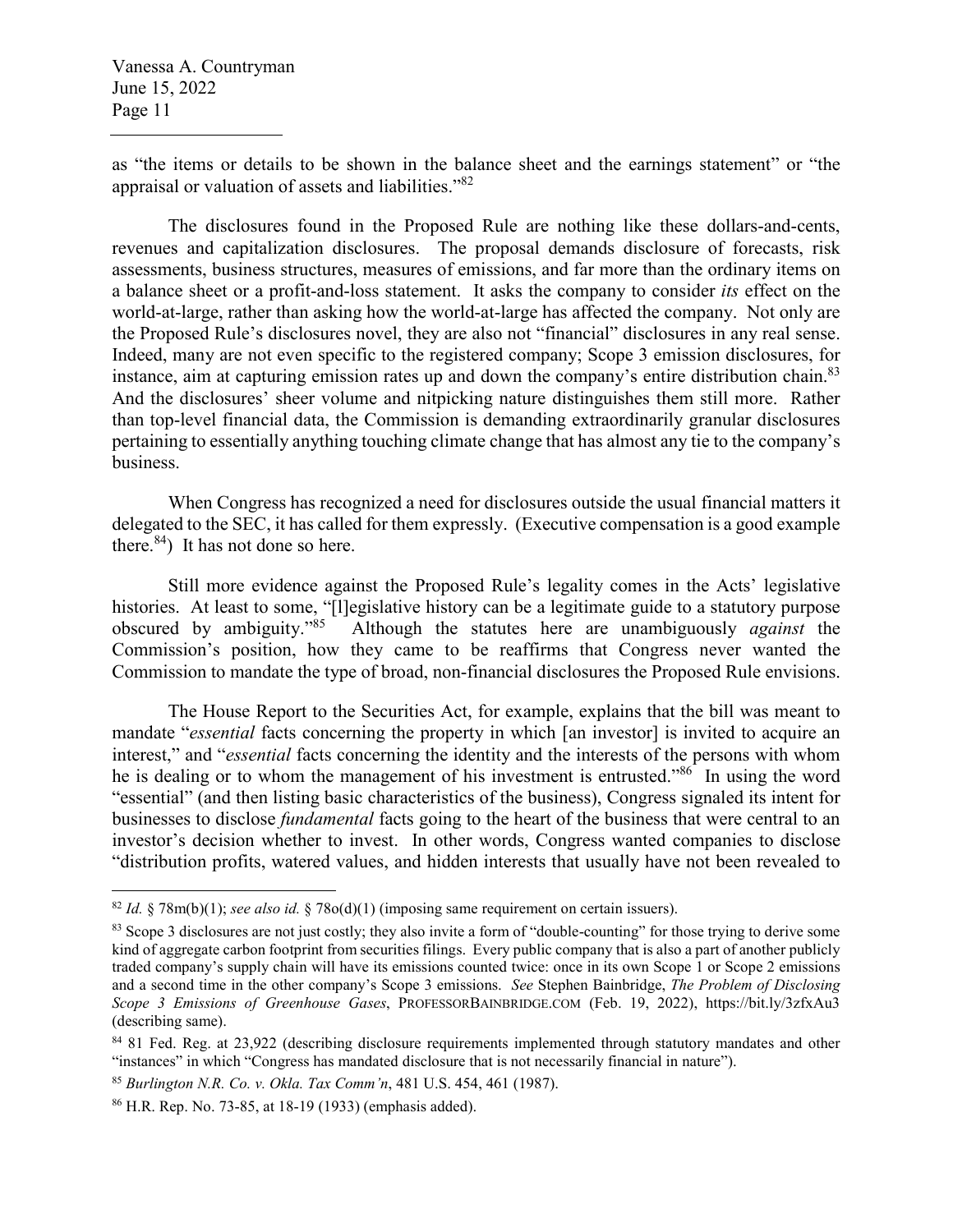the buyer despite their indispensable importance in appraising the soundness of a security."<sup>87</sup> This information is "of a character comparable to that demanded by competent bankers from their borrowers."88

Likewise, the House Report for the Exchange Act stresses that Congress did not intend to "giv[e] the Commission unconfined authority to elicit any information whatsoever."<sup>89</sup> Rather, the Commission would require disclosures in periodic reports "of appropriate information of a comparable character" to the financial information the Act specifically described.<sup>90</sup> "The purpose" of these disclosures "is to give some assurance that reports will not hide the true condition of the company"—that is, to provide "essential" information to investors.<sup>91</sup> Disclosures thus offer "modest" protection: "a fair report of corporate assets and profits."<sup>92</sup> Congress did not contemplate that the Commission would require disclosing any information related to a company that the Commission might find helpful or interesting in some way.

In short, the Commission has no power to implement the Proposed Rule under its enabling statutes.

### **B. Materiality: A Fundamental Requirement**

The Proposed Rule is also beyond the Commission's authority because it sidesteps the materiality requirement. "[M]ateriality runs through and appears practically everywhere in the Securities Act and the Securities Exchange Act"—making it "absolutely essential" for the SEC "to distinguish between what is trivial and what is significant to an investor."<sup>93</sup> After all, if information is not material, then it hardly seems "necessary" for a reasonable investor to know.

Congress first addressed the concept of materiality in the Securities Act. More than just including it as a consideration, Congress incorporated materiality into all of the '33 Act's primary liability provisions. For instance, Section  $17(a)(2)$  makes unlawful in the sale of securities any "untrue statement of a *material* fact or any omission to state a *material* fact necessary in order to make the statements made ... not misleading."<sup>94</sup> Section 11(a) is similar, imposing liability if a registration statement "contained an untrue statement of a *material* fact or omitted to state a *material* fact required to be stated therein or necessary to make the statements therein not misleading."<sup>95</sup> And Section 12(a)(2) imposes liability on anyone who "offers or sells a security"

<sup>87</sup> *Id.* at 7; *see also id.* at 3 (matters to be disclosed "are items indispensable to any accurate judgment upon the value of the security").

<sup>88</sup> *Id.* at 4.

<sup>89</sup> H.R. Rep. 73-1383, at 23 (1934).

<sup>90</sup> *Id.*

<sup>91</sup> *Id.* at 24.

<sup>92</sup> *Id.* at 13.

<sup>93</sup> Philip A. Loomis, Jr., Commissioner, SEC, Presentation Before the Third Annual National Conference of the National Investor Relations Institute, Materiality and the SEC (October 2, 1972), https://bit.ly/38bl3wz.

<sup>&</sup>lt;sup>94</sup> 15 U.S.C.  $\frac{$}{77q(a)(2)}$  (emphases added).

<sup>95</sup> *Id.* § 77k(a) (emphases added).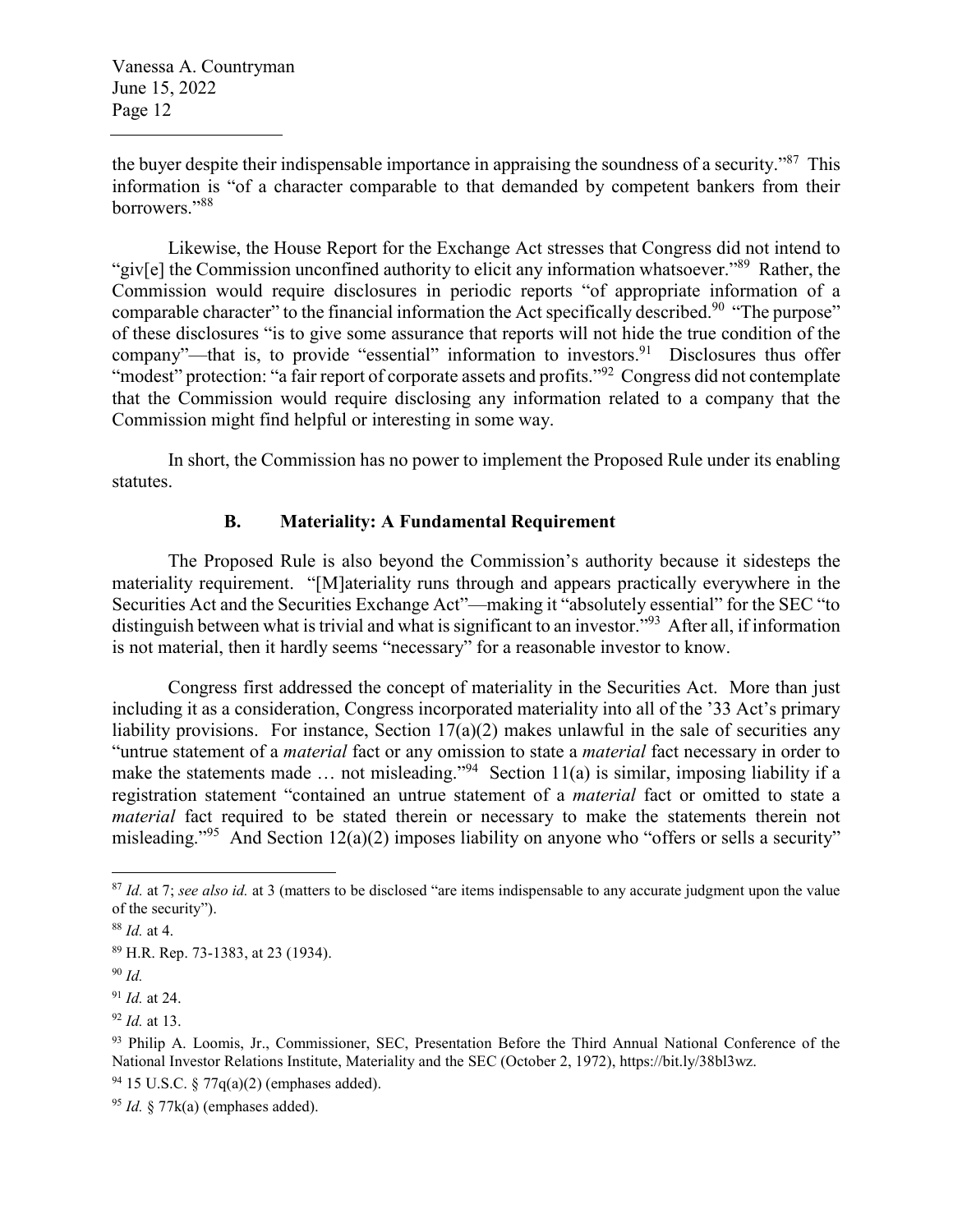"by means of a prospectus or oral communication, which includes an untrue statement of *material* fact or omits to state a *material* fact necessary in order to make the statements made … not misleading."<sup>96</sup> In short, the Securities Act "was designed to provide investors with full disclosure of *material* information."<sup>97</sup>

Likewise, Section 14(a) of the Exchange Act makes it unlawful for proxies to contain statements on "*material* fact[s]" that are "misleading" or involve "any fraudulent, deceptive, or manipulative acts or practices.<sup>798</sup> And Rule 14a-9, promulgated under the same section, says that no proxy solicitation will be made "which … is false or misleading with respect to any *material* fact, or which omits to state any *material* fact necessary in order to make the statements therein not false or misleading."<sup>99</sup> Rule 10b-5, promulgated under Section 10(b), uses parallel language. That rule makes it unlawful "to make any untrue statement of a *material* fact or to omit to state a *material* fact necessary in order to make the statements made, in the light of the circumstances under which they were made, not misleading."<sup>100</sup> Finally, Section  $14(e)$ —regulating statements made in connection to tender offers and invitations for tenders—makes it unlawful to "make any untrue statement of *material* fact or omit to state any *material* fact necessary in order to make the statements made ... not misleading."<sup>101</sup> So like the '33 Act, the '34 Act was written "to ensure full disclosure of information *material* to investment decisions."<sup>102</sup>

These examples illustrate how pervasive the materiality requirement is throughout both Acts. Congress made materiality a prerequisite for mandating disclosures in registration statements, prospectuses, tender offers, invitations for tenders, oral communications, proxies indeed, all statements. This requirement remains part of the SEC's statutory boundaries today.

In fact, the Supreme Court has said that "the notion of materiality assumes heightened significance" in the securities-disclosure context.<sup>103</sup> There is "universal[]" agreement that "the question of materiality" is "an objective one, involving the significance of an omitted or misrepresented fact to a reasonable investor."<sup>104</sup> Thus, "[a]n omitted fact is material if there is a substantial likelihood that a reasonable shareholder would consider it important in deciding how to vote."<sup>105</sup> This definition of materiality still controls.<sup>106</sup> And it confirms the rule lower courts applied even before the Supreme Court spoke: Companies "need not detail every corporate event,

<sup>96</sup> *Id.* § 77*l*(a)(2) (emphases added).

<sup>97</sup> *Ernst & Ernst v. Hochfelder*, 425 U.S. 185, 195 (1976) (emphasis added).

<sup>98</sup> 15 U.S.C. § 78n (emphasis added).

<sup>99</sup> 17 C.F.R. § 240.14a-9(a) (emphases added).

<sup>100</sup> 17 C.F.R. § 240.10b-5 (emphases added).

<sup>101</sup> 15 U.S.C. § 78n(e) (emphases added).

<sup>102</sup> *Randall v. Loftsgaarden*, 478 U.S. 647, 664 (1986) (emphasis added).

<sup>103</sup> *TSC Indus., Inc. v. Northway, Inc.*, 426 U.S. 438, 444 (1976).

<sup>104</sup> *Id.* at 445.

<sup>105</sup> *Id.* at 449.

<sup>106</sup> *See Omnicare, Inc. v. Laborers Dist. Council Const. Indus. Pension Fund*, 575 U.S. 175, 187 (2015) (citing *Northway*, 426 U.S. at 445, and explaining that the materiality test is "objective" and turns on whether a statement is "misleading to an ordinary investor").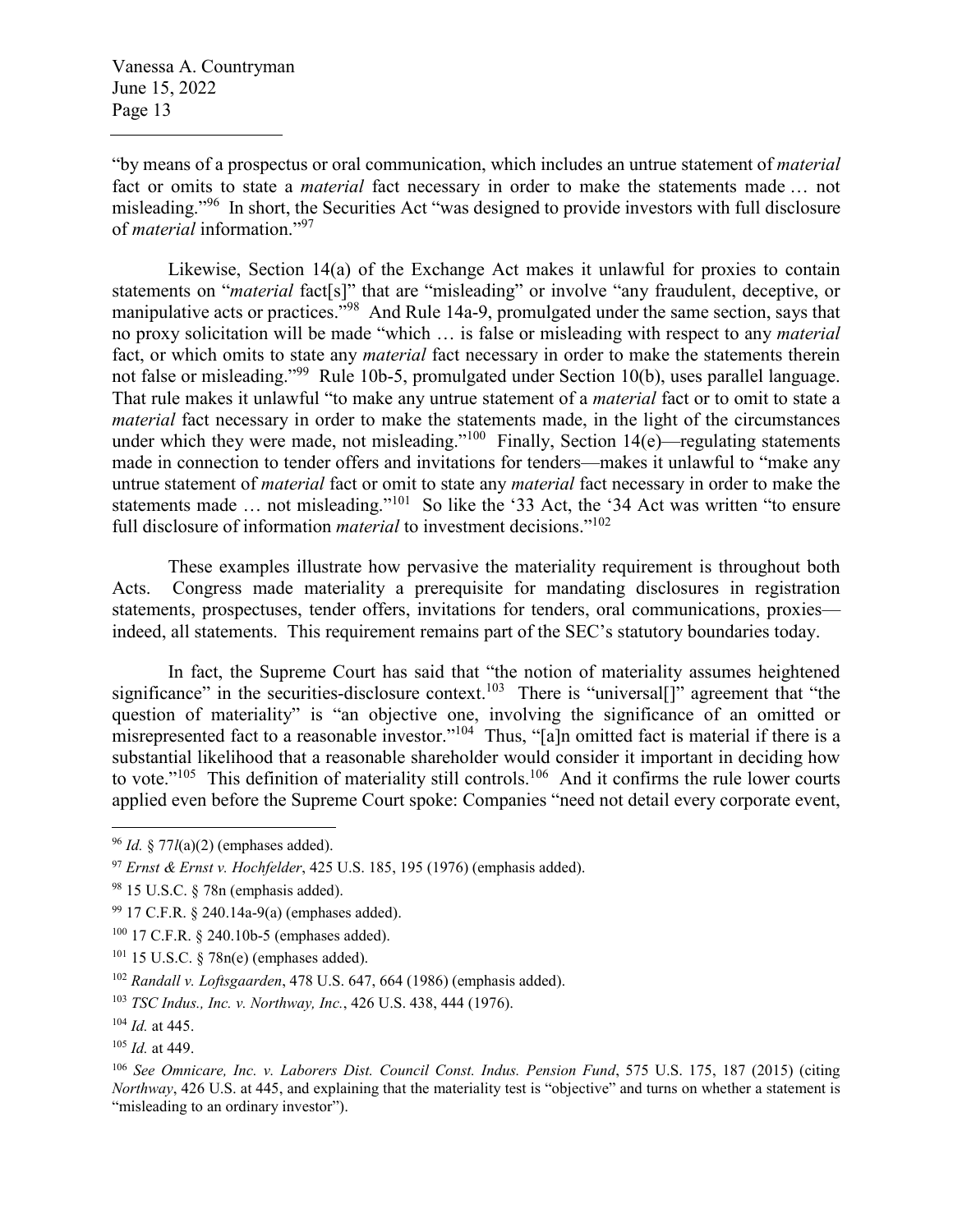current or prospective, which has or might have some effect upon the accuracy of an earnings forecast."<sup>107</sup>

But what then would a "reasonable shareholder" consider significant? The answer involves a "delicate assessment[] of the inferences" that the "reasonable shareholder would draw from a given set of facts," as well as the "significance of those inferences to him."<sup>108</sup> At all times, the Court has refused to set the materiality bar too low. An overly "minimal standard might bring an overabundance of information within its reach"—resulting in an "avalanche of trivial information" a reasonable investor does not need and likely could not effectively use.<sup>109</sup> Instead, the Court has interpreted "materiality" to the reasonable shareholder—or reasonable investor as the concept has become more commonly known—to mean a fact-based inquiry into whether there is "a substantial likelihood that the ... fact would have been viewed by the reasonable investor as having significantly altered the 'total mix' of information made available."<sup>110</sup> In the past, the SEC agreed with the Supreme Court and tracked this definition in its own rules when defining "material" under both the '33 Act<sup>111</sup> and the '34 Act.<sup>112</sup>

Investors' base concern is the profitability of the company in which they are investing; in the Supreme Court's words, investors purchase securities because they "expect profits."<sup>113</sup> As a result, materiality must be an objective standard that looks at the historical performance and value of a security—it considers whether a given fact's "impact" on a company's "fortune" is "certain and clear" or "contingent and speculative."<sup>114</sup> Materiality's financial focus is intuitive. After all, the very definition of "invest" is to "put money into financial schemes, shares, or property with the expectation of achieving a profit." $115$ 

The standard of materiality is a guiding principle for SEC disclosures, and any *new* disclosures must be based around it. In a report to the SEC, the Congressional Advisory Committee on Corporate Disclosure once called "materiality … the cornerstone of the disclosure system established by the federal securities laws."<sup>116</sup> Before the Proposed Rule, even the SEC agreed—at least in the Management's Discussion and Analysis of Financial Condition and Results of Operations context—that companies should disclose only material information. "Immaterial information," the Commission recognized, "does not promote understanding of companies' financial condition, liquidity and capital resources, changes in financial condition and results of

<sup>107</sup> *Marx v. Computer Scis. Corp.*, 507 F.2d 485, 491 (9th Cir. 1974).

<sup>108</sup> *Northway*, 426 U.S. at 450 (quotations omitted).

<sup>109</sup> *Basic Inc. v. Levinson*, 485 U.S. 224, 231 (1988) (adopting the *Northway* standard of materiality in the context of Rule 10b-5 securities fraud cases).

<sup>110</sup> *Northway*, 426 U.S. at 449.

<sup>111</sup> 17 C.F.R. § 230.405.

<sup>112</sup> 17 C.F.R. § 240.12b-2.

<sup>113</sup> *SEC v. W.J. Howey Co.*, 328 U.S. 293, 298-99 (1946).

<sup>114</sup> *Basic*, 285 U.S. at 232.

<sup>115</sup> *Invest*, CONCISE OXFORD ENGLISH DICTIONARY (11th ed. 2008).

<sup>116</sup> H. COMM. ON INTERSTATE AND FOREIGN COM., 95TH CONG., REP. OF THE ADVISORY COMM. ON CORP. DISCLOSURE TO THE SEC (Comm. Print 1977).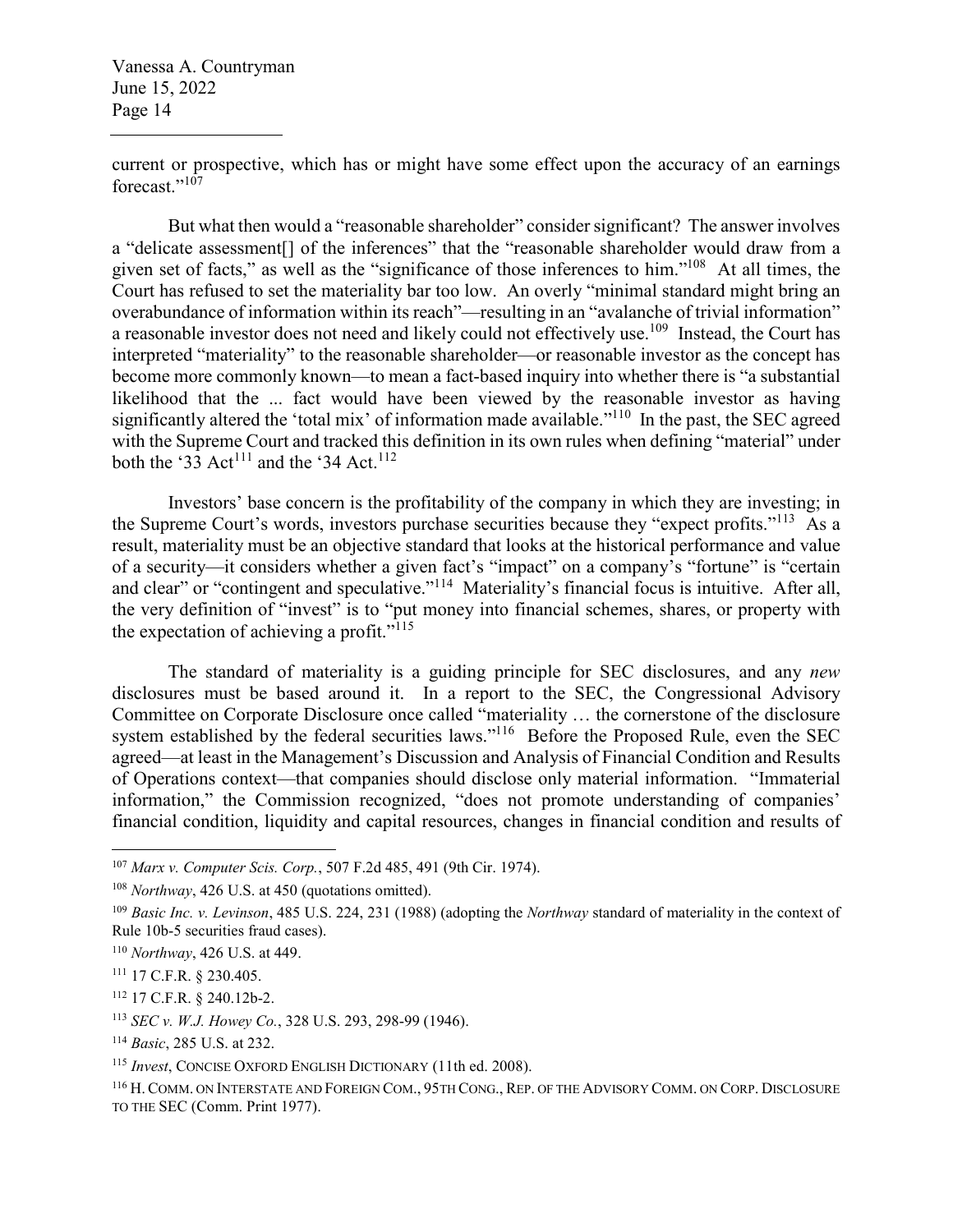operations."<sup>117</sup> Materiality is vital and the Commission cannot wish it out of its governing laws. Without materiality's backdrop, the SEC lacks any meaningful limiting principle in its rulemaking authority.<sup>118</sup>

The Proposed Rule casts aside these well-understood notions of materiality. Just last year, one commissioner stated outright that the requirement was a "myth."<sup>119</sup> So perhaps unsurprisingly, the SEC has done little to hide that the Proposed Rule will require disclosures of *immaterial* facts.

Many of the new requirements lack any materiality requirement,  $120$  and those that reference materiality at all employ a warped understanding.<sup>121</sup> For instance, the Proposed Rule requires both a disclosure and a third-party assurance of Scope 1 and Scope 2 emissions regardless whether they are material or not.<sup>122</sup> The Commission never tries to justify this choice beyond vague claims that this information is part of "a registrant's climate-related risks."<sup>123</sup> The Proposed Rule also requires companies to calculate and disclose the "GHG intensity" of Scope 1 and 2 emissions—again without any materiality consideration. Yet how these emissions or their intensity affect a company's "fortune" is far from "certain and clear."<sup>124</sup> It is no wonder, then, that the SEC does not even feign an explanation.

The Proposed Rule manages Scope 3 emissions with even less logic. At first blush, the Commission purports to require Scope 3 disclosures only "if material, or if the registrant has set a GHG emissions reduction target or goal that includes its Scope 3 emissions."<sup>125</sup> But the Commission then assumes that "for many registrants, Scope 3 emissions may be material"; it also embraces a presumption that any question about their materiality must "be resolved in favor of" disclosure.<sup>126</sup> The Proposed Rule thus effectively mandates Scope 3 emission disclosures. Again, the Commission requires these disclosures without genuine regard for traditional materiality, and the predictable result will be the "avalanche of trivial information" the Supreme Court has warned against.<sup>127</sup>

Piling on, the Proposed Rule does not stop at just numerical data. It also requires disclosure of "information concerning the [company's] oversight of climate-related risks, and management's

<sup>117</sup> 68 Fed. Reg. 75,056, 75,057 (Dec. 29, 2003).

<sup>118</sup> *See Gundy v. United States*, 139 S. Ct. 2116, 2123 (2019) (When delegating power to agencies, Congress must supply "an intelligible principle to guide the delegee's use of discretion.").

<sup>119</sup> Living in a Material World, *supra* note 17.

<sup>120</sup> *See*, *e.g.*, 87 Fed. Reg. at 21,468-69 (explaining the Scope 1 and 2 emission disclosure requirements with no mention of materiality).

<sup>121</sup> *See*, *e.g.*, *id.* at 21,351 (incorrectly claiming that all possible future events must undergo a materiality determination of probability compared to magnitude).

<sup>122</sup> *Id.* at 21,345, 21,392-96.

<sup>123</sup> *Id.* at 21,334.

<sup>124</sup> *Basic*, 485 U.S. at 232.

<sup>125</sup> 87 Fed. Reg. at 21,345.

<sup>126</sup> *Id.* at 21,377-78.

<sup>127</sup> *Basic*, 485 U.S. at 231.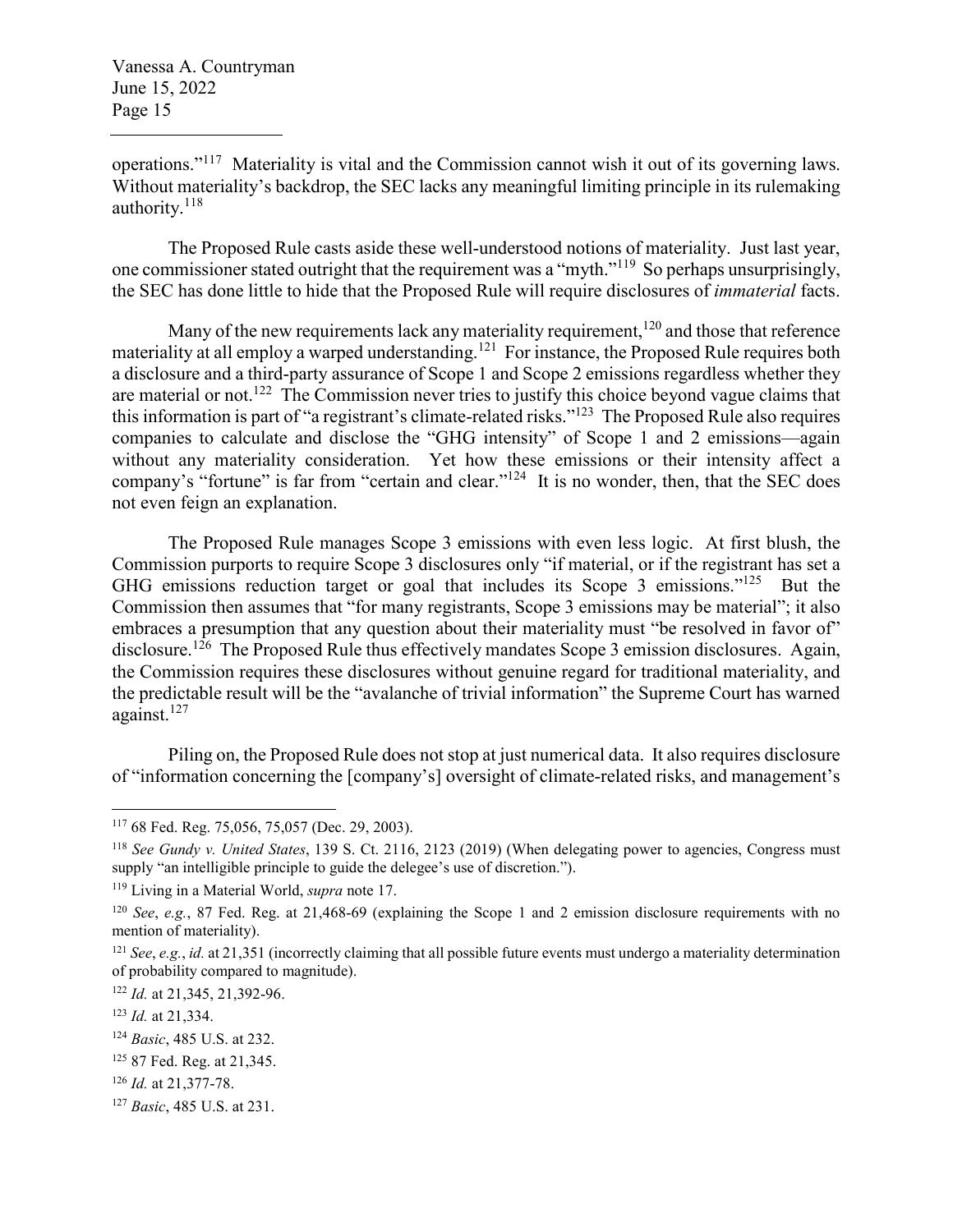role in assessing and managing those risks."<sup>128</sup> The Commission claims that these narrative expositions are similar to disclosures for "other financially material matters."<sup>129</sup> If that is true, though, then the rule is unnecessary: Companies must already disclose all financially material matters.<sup>130</sup> And as with the rest of its proposed requirements, the Commission provides little empirical support for the notion that these disclosures are material,<sup>131</sup> instead citing the wishes of a few vocal investors and non-governmental organizations.<sup>132</sup> Yet there is no statutory support for redefining "materiality" as a response to a subsection of powerful, institutional investors. These investors "do not necessarily consider risk and return of a particular security in isolation but also in terms of the security's effect on the portfolio as a whole, which requires comparable data across registrants."<sup>133</sup> In other words, even when their desires may be valid, they are not a stand-in for those of the reasonable investor. And "investing based on non-financial climate change disclosures is a matter of investor preference, not one of investor protection."<sup>134</sup>

Indeed, meeting the wants of idiosyncratic investors at the expense of market efficiency and competition is not what securities disclosures are meant to do. And attempting to satisfy the supposed wants of these investors is infeasible. Companies need not meet the individual and specific demands of every one of their investors.<sup>135</sup> In fact, the Supreme Court rejected a definition of materiality that would "include[] all facts which a reasonable stockholder might consider important."<sup>136</sup> And remember: it is not enough for shareholders just to think something is important. A fact is only material "if there is a substantial likelihood" that its omission would "have a significant propensity to affect the voting process" of a reasonable investor.<sup>137</sup>

Perhaps recognizing the weakness of its position, the SEC tries to say that these new requirements are "similar to what is required when preparing the MD&A section in a registration or annual report."<sup>138</sup> The Commission stops short of saying how they are similar. If they are similar in that they require disclosing *material* climate-related information, then the new

<sup>133</sup> 87 Fed. Reg. at 21,336.

<sup>128</sup> 87 Fed. Reg. at 21,359-60.

<sup>129</sup> *Id.* at 21,359.

<sup>130</sup> *See*, *e.g.*, 15 U.S.C. § 77k(a) (stating that registration statements must not "contain[] an untrue statement of a material fact" or "omit[] to state a material fact … necessary to make the statements therein not misleading).

<sup>131</sup> JOSEPH P. KALT & L. ADEL TURKI, POLITICAL, SOCIAL, AND ENVIRONMENTAL SHAREHOLDER RESOLUTIONS: DO THEY CREATE OR DESTROY SHAREHOLDER VALUE? 44, 47 (2018) (concluding that the effect of further environmental disclosure was "statistically insignificant").

<sup>132</sup> *See* Letter from Lawrence Cunningham, Professor, George Washington Univ. L. Sch., et al. to SEC (Apr. 25, 2022), https://bit.ly/3kOdZZF (describing how the SEC has confused demand from a few powerful factions with a genuine need for investor protection).

<sup>134</sup> Bernard S. Sharfman, *Non-Material Mandatory Climate Change Disclosures*, 2021 OHIO ST. BUS. L. J. ONLINE 1, 11 (2021).

<sup>135</sup> *See*, *e.g.*, *Matrixx Initiatives, Inc. v. Siracusano*, 563 U.S. 27, 45 (2011) (explaining that materiality turns on only what a "reasonable investor might consider material").

<sup>136</sup> *Northway*, 426 U.S. at 445 (citing *Northway, Inc. v. TSC Indus., Inc.*, 512 F.2d 324, 330 (7th Cir. 1975)).

<sup>137</sup> *Id.* at 449.

<sup>138</sup> 87 Fed. Reg. at 21,352.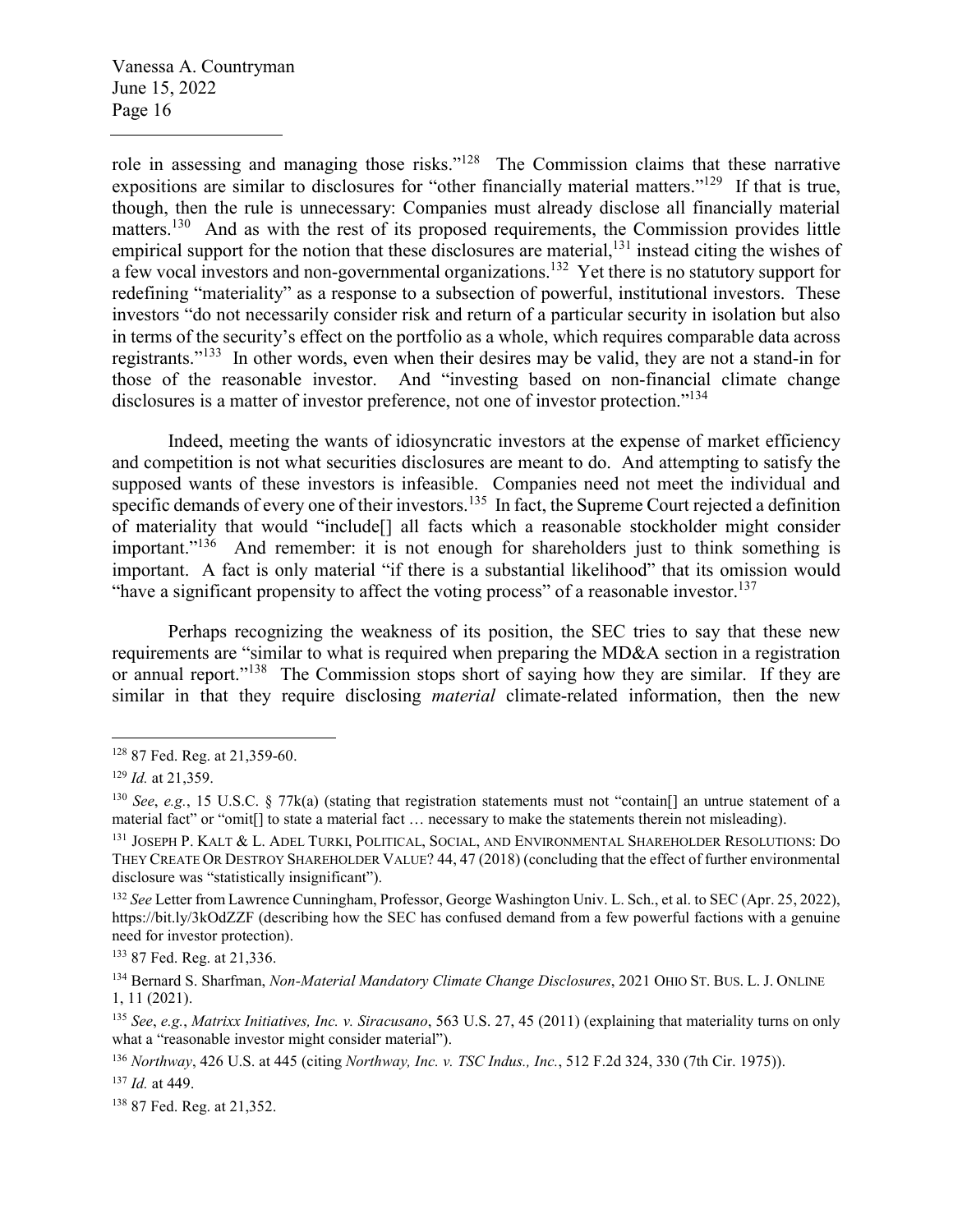disclosures are unnecessarily duplicative and will have no real effect. And if the disclosures are similar in some other way—meaning that they do not require material disclosures—then they must concern information that is, by definition, *immaterial*. Insisting on materiality for all SEC disclosures is not only the Commission's legal duty, but it serves the purpose of separating useful information from that "of such dubious significance that insistence on its disclosure may accomplish more harm than good."<sup>139</sup>

Finally, the Commission also suggests that climate disclosures are material because they involve events that are either probable or that will have a high magnitude of impact—without presenting convincing evidence of either factor.<sup>140</sup> In any event, although the Supreme Court has endorsed a "probability/magnitude approach," it did so for the risks arising from financial transactions, not outside conditions.<sup>141</sup> The case at issue considered whether a corporation needed to disclose preliminary merger negotiations.<sup>142</sup> The Court held that "a merger in which it is bought out is the most important event that can occur" to a corporation because it leads to its "death," so "inside information  $\ldots$  can become material at an earlier stage."<sup>143</sup> The Court even held that factfinders must "assess the magnitude of the *transaction*."<sup>144</sup> The probability/magnitude test thus deals with financial transactions. It does not require assessing the possibility of every contingent event that could happen throughout the world that might affect the company in some way.

The Proposed Rule's disconnect from long-held—and statutorily required understandings of materiality further show that it exceeds the Commission's delegated authority.

### **C. Canons of Construction**

Finally, if there were any ambiguity about the Commission's lack of authority to implement requirements like these, canons of construction would dispel it.

*First*, the Commission's vast understanding of its power offends the major questions doctrine.

The Securities Acts do not empower climate disclosures like those in the Proposed Rule, and they go well beyond what Congress intended the SEC to regulate. Congress does not delegate massive and economy-defining power to an agency without speaking clearly. By abandoning the SEC's statutory limitations, the Proposed Rule reflects a view of delegated power that has "literally no guidance," and that could allow the agency to "protect" investors from anything it chooses.<sup>145</sup>

<sup>139</sup> *Northway*, 426 U.S. at 448.

<sup>140</sup> 87 Fed. Reg. at 21,352.

<sup>141</sup> *Basic*, 485 U.S. at 238-39.

<sup>142</sup> *Id.* at 227.

<sup>143</sup> *Id.* at 238 (citing *SEC v. Geon Indus., Inc.*, 531 F.2d 39, 47-48 (2d Cir. 1976)).

<sup>&</sup>lt;sup>144</sup> *Id.* at 239 (emphasis added).

<sup>145</sup> *Whitman v. Am. Trucking Ass'ns*, 531 U.S. 457, 474 (2001).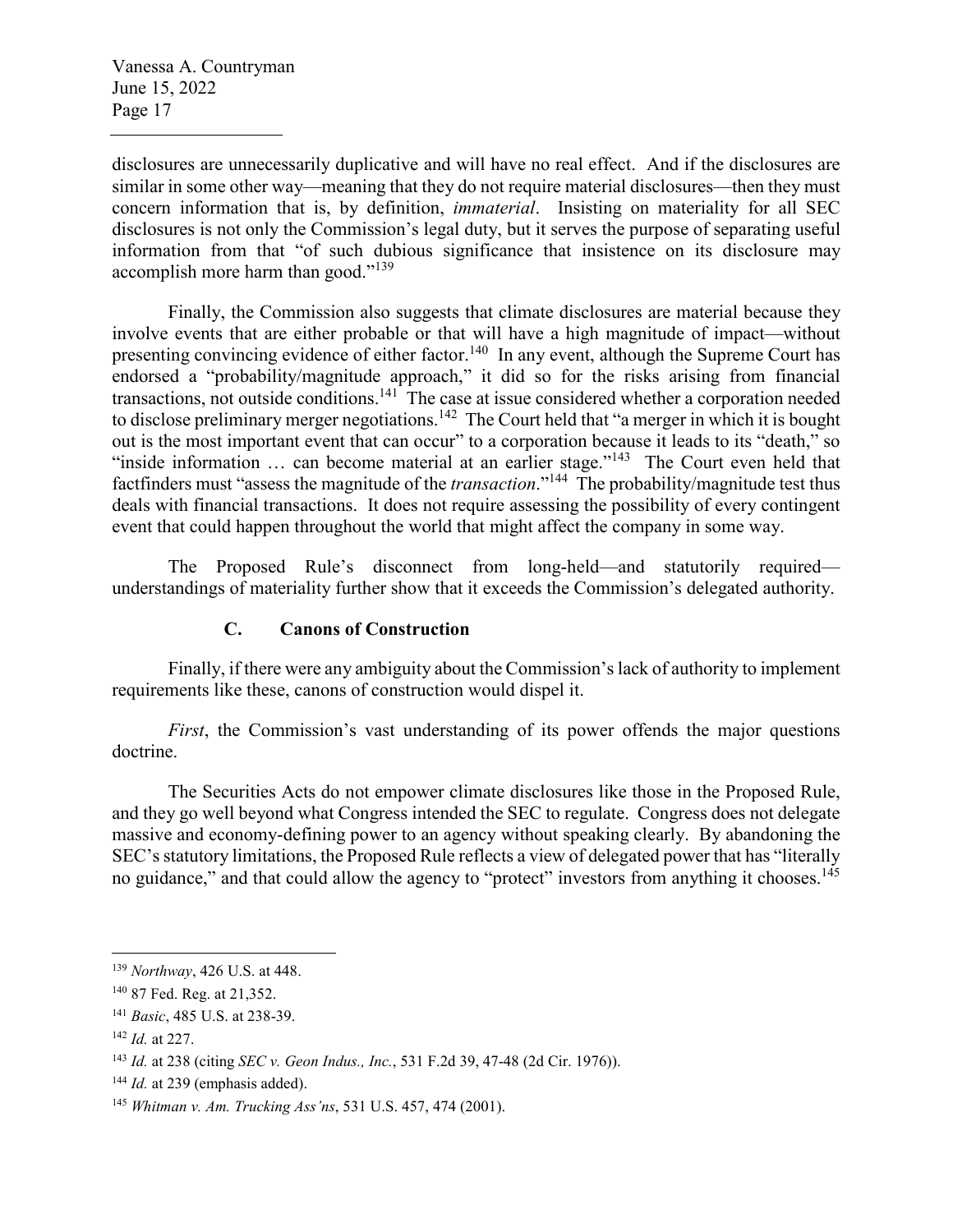In reality, an unelected body like the SEC is not the appropriate instrument to address major questions like those in the Proposed Rule.

Major questions involve complex and competing interests and priorities that "should be made by the national legislature, the branch best equipped by its structure and constituency" to do so.<sup>146</sup> In turn, the major-questions doctrine is a clear statement canon that responds to "the danger" posed by the growing power of the administrative state."<sup>147</sup> "[T]wo overlapping and reinforcing presumptions" are at play.<sup>148</sup> First, Congress "intends to make major policy decisions itself."<sup>149</sup> Second, Congress *should* make those decisions under a "separation of powers-based" default against delegating "major lawmaking authority."<sup>150</sup> Without a clear statement that Congress intended for the agency to handle a specific major question, the Commission cannot presume that Congress delegated that decision.<sup>151</sup>

Here, the SEC's "unprecedented" interpretation would give it a "breathtaking amount of authority."<sup>152</sup> Determining what powers Congress delegated to the Commission starts with "the nature of the question."<sup>153</sup> Is the power interstitial and administrative, or is it great and industrychanging? Congress can delegate the former through ambiguous text, but unfortunately for the SEC, its new, supposed authority is neither routine nor simple.<sup>154</sup> Instead, the Proposed Rule seeks to make "decisions of vast economic and political significance."<sup>155</sup> This means that Congress would have to "speak clearly" to assign the power the SEC claims, thus providing a clear statement that it intends the Commission to tackle the major question.<sup>156</sup> The SEC identifies none. This is no surprise: No clear statement in the Securities Acts justifies its power grab.

Other factors confirm that the Proposed Rule walks in major-questions territory. First, the Commission bears the burden of showing that climate disclosures are within its gamut. It has staked out a "claim to extravagant statutory power over the national economy," and it must explain why the Securities Acts "compel[]" the interpretation that climate issues are relevant to its statutory mission.<sup>157</sup> Further, there is no way to describe the Proposed Rule as "less than [a] radical or

<sup>150</sup> *Id.*

<sup>146</sup> *United States v. District of Columbia*, 669 F.2d 738, 744 (D.C. Cir. 1981).

<sup>147</sup> *City of Arlington v. FCC*, 569 U.S. 290, 315 (2013) (Roberts, C.J., dissenting).

<sup>148</sup> *U.S. Telecom Ass'n v. FCC*, 855 F.3d 381, 419 (D.C. Cir. 2017) (Kavanaugh, J., dissenting from denial of rehearing en banc).

<sup>149</sup> *Id.*

<sup>151</sup> *See Gundy*, 139 S. Ct. at 2141-42 (Gorsuch, J., dissenting); *see also*, *e.g.*, *Am. Ship Bldg. Co. v. NLRB*, 380 U.S. 300, 318 (1965) ("The deference owed to an expert tribunal cannot be allowed to slip into a judicial inertia which results in the unauthorized assumption by an agency of major policy decisions properly made by Congress."). <sup>152</sup> *Ala. Ass'n of Realtors*, 141 S. Ct. at 2489.

<sup>153</sup> *Brown & Williamson*, 529 U.S. at 159.

<sup>154</sup> *See Zuni Pub. Sch. Dist. No. 89 v. Dep't of Educ.*, 550 U.S. 81, 90 (2007).

<sup>155</sup> *Util. Air Regul. Grp. v. EPA*, 573 U.S. 302, 324 (2014) ("*UARG*") (cleaned up).

<sup>156</sup> *Id.*

<sup>157</sup> *UARG*, 573 U.S. at 324.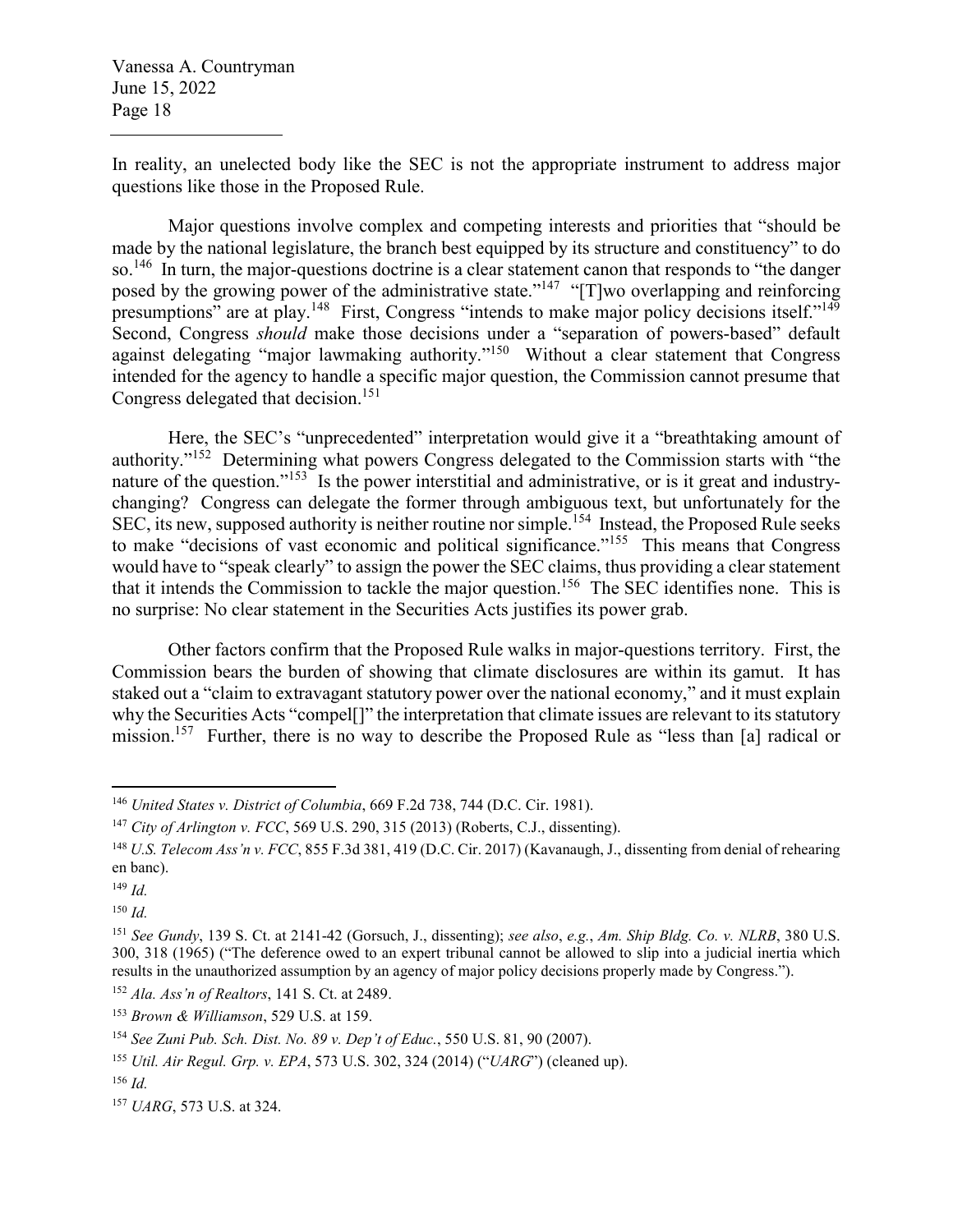fundamental change" to its current regulatory scheme.<sup>158</sup> The proposed climate disclosures are well beyond the kind that the Commission has required in the past.

Climate change is also an issue beyond the expertise of the SEC. "Administrative knowledge and experience largely account for the presumption that Congress delegates interpretive lawmaking power to [an] agency."<sup>159</sup> But because major questions like climate change implicate many subjects and fields of expertise, they are beyond the ken of any one agency. Not only that, but the SEC is not—and has never purported to be—an expert in the area of climate change, the subject it is so eager to regulate now.

Because of this, the SEC's position here is even weaker than other agencies' arguments in cases in which the Supreme Court found there was no clear delegation. At least there, the agencies were regulating in their own spheres and the major effects outside those spheres were secondary.<sup>160</sup> In *Gonzales v. Oregon*, for example, physician-assisted suicide fell outside the United States Attorney General's authority—even though he was prescribing criminal conduct—in part because the issue involved "quintessentially medical judgments" beyond his "expertise."<sup>161</sup> So too here. The SEC is making judgments on a topic well beyond its proficiency by proposing to intentionally regulate climate issues. The agency has shown no reason to suspect that Congress sought to install it as a two-headed Cerberus guarding both securities markets and the environment.

The Proposed Rule also imposes new regulatory burdens on entire classes of filers. The Supreme Court is "reluctant to read into ambiguous statutory text" such expansions.<sup>162</sup> The Proposed Rule's scope, coupled with the SEC's effort to extend its reach into climate, is telling of a major question. The Court has specifically warned against expanding agency jurisdiction into new "portion[s] of the American economy."<sup>163</sup> For nearly a century, the SEC has been concerned with truthful markets and preventing fraud. Now, it attempts to use a "decades-old statute" to justify entirely new powers and control.<sup>164</sup>

Yet another factor shows that the Proposed Rule involves a major question: "Climate change has staked a place at the very center of this Nation's public discourse."<sup>165</sup> It is a

<sup>158</sup> *MCI Telecomms. Corp. v. Am. Tel. & Tel. Co.*, 512 U.S. 218, 229 (1994).

<sup>159</sup> *Kisor v. Wilkie*, 139 S. Ct. 2400, 2417 (2019) (cleaned up).

<sup>160</sup> *See*, *e.g.*, *King v. Burwell*, 576 U.S. 473, 486 (2015) (IRS lacked authority to determine applicability of Affordable Care Act tax credits that involved billions in spending and affected millions of people); *MCI*, 512 U.S. at 231-32 (FCC lacked authority to excuse non-dominant long distance carriers from rate-filing requirements in part because it would be a "fundamental revision"); *Whitman*, 531 U.S. at 468 (EPA could not consider implementation costs when setting national ambient air quality standards because this took on more power than Congress's "modest words" intended in that area).

<sup>161</sup> 546 U.S. 243, 266-67 (2006).

<sup>162</sup> *UARG*, 573 U.S. at 324.

<sup>163</sup> *Brown & Williamson*, 529 U.S. at 159-60.

<sup>164</sup> *Ala. Ass'n of Realtors*, 141 S. Ct. at 2486.

<sup>165</sup> *Nat'l Rev., Inc. v. Mann*, 140 S. Ct. 344, 348 (2019) (Alito, J., dissenting from denial of certiorari).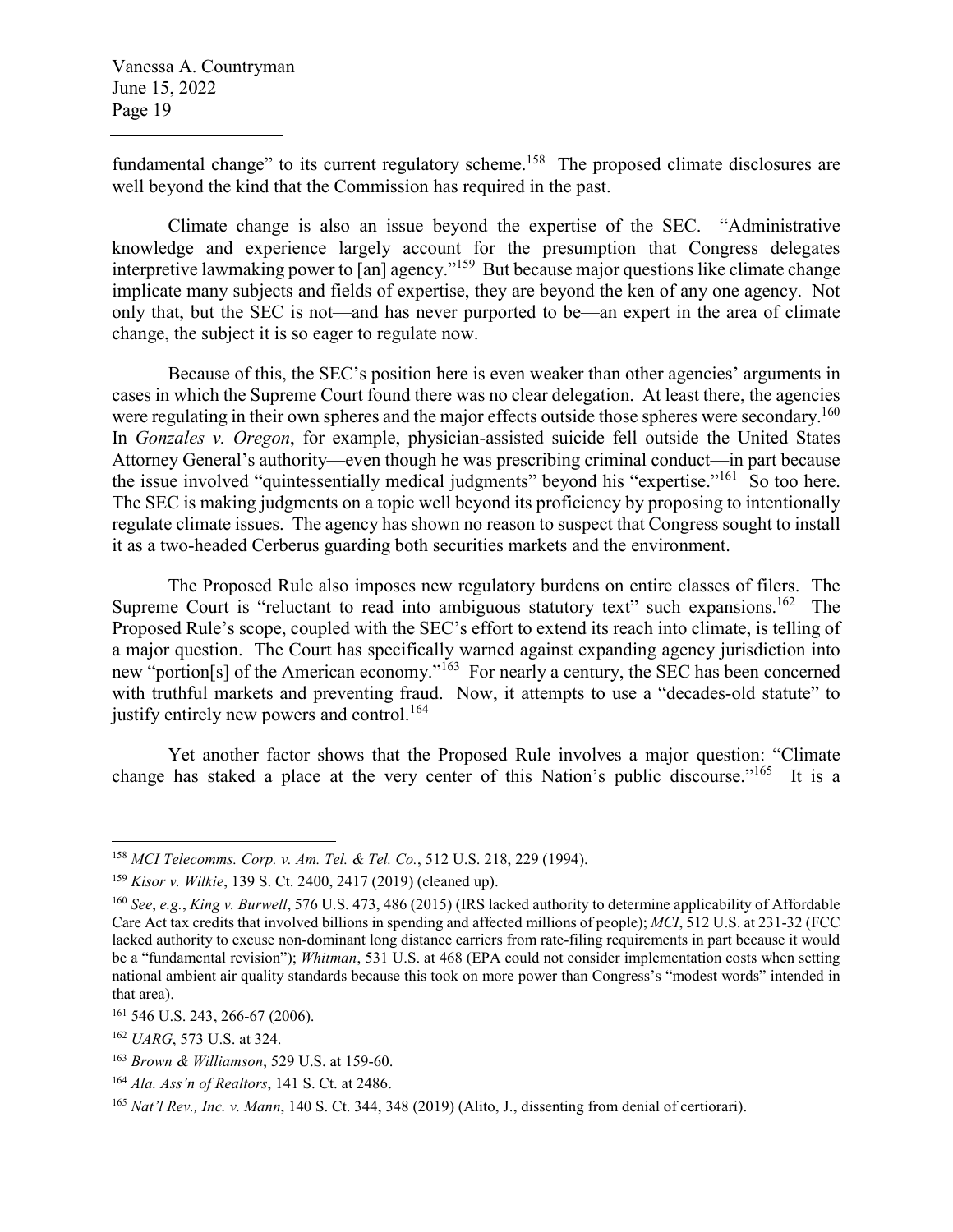"controversial subject[]," and there is no clear answer how to address it.<sup>166</sup> The "earnest and profound debate" surrounding the issue demonstrates that the SEC has waded too deep into the realm of major questions. $167$ 

And lastly, we cannot forget the scale of the burdens the proposal would set. As discussed below, the Proposed Rule will cost individual registrants *at least* half a million dollars per year to comply.<sup>168</sup> Across all registrants, the price tag amounts to hundreds of millions of dollars, if not billions. These substantial costs are unconscionable given that the Securities Acts do not even contemplate climate change as a proper avenue of SEC regulation. If the SEC can rely on its general empowering statutes to take actions of this scale, then "[i]t is hard to see what measures this interpretation would place outside [its] reach."<sup>169</sup> The Proposed Rule thus takes on major policy decisions that belong to Congress.

*Second*, the Proposed Rule would inappropriately upend the balance between federal and state powers in the corporate sphere, with (again) no clear statement from Congress that it intended that result. Congress must provide a "clear statement" if it wants to alter the "usual constitutional balance of federal and state powers."<sup>170</sup> Put differently, it must use "exceedingly clear language."<sup>171</sup>

Traditionally, state law predominates in corporations law.<sup>172</sup> Thus, "state-law standards create the boundaries within which a corporation must operate both internally and externally."<sup>173</sup> Although federal securities laws reach into that realm to some degree, neither the '33 nor '34 Act positioned the SEC as an overseer of corporate conduct. Quite the opposite. In construing the Acts, the Supreme Court has been "reluctant to federalize the substantial portion of the law of corporations that deals with transactions in securities, particularly where established state policies of corporate regulation would be overridden."<sup>174</sup> The Court will not permit that result "absent a clear indication of congressional intent."<sup>175</sup> So for example, the Court has resisted interpretations of the Securities Acts that would trump state laws on the same subjects.<sup>176</sup>

Here, the Proposed Rule will effectively compel a reordering of corporate priorities at the expense of a substantial body of state law.<sup>177</sup> As the Proposed Rule acknowledges, part of the

<sup>166</sup> *Janus v. Am. Fed'n of State, Cnty. & Mun. Emps., Council 31*, 138 S. Ct. 2448, 2476 (2018).

<sup>167</sup> *Gonzales*, 546 U.S. at 249.

<sup>168</sup> 87 Fed. Reg. at 21,439-40.

<sup>169</sup> *Ala. Ass'n of Realtors*, 141 S. Ct. at 2489.

<sup>170</sup> *Bond v. United States*, 572 U.S. 844, 858 (2014) (citations omitted).

<sup>171</sup> *U.S. Forest Serv. v. Cowpasture River Pres. Ass'n*, 140 S. Ct. 1837, 1849-50 (2020).

<sup>172</sup> *See*, *e.g.*, *Kamen v. Kemper Fin. Servs., Inc.*, 500 U.S. 90, 98 (1991).

<sup>173</sup> *Freedman v. magicJack Vocaltec Ltd.*, 963 F.3d 1125, 1132-33 (11th Cir. 2020) (cleaned up).

<sup>174</sup> *Santa Fe Indus., Inc. v. Green*, 430 U.S. 462, 479 (1977).

<sup>175</sup> *Id.*

<sup>176</sup> *CTS Corp. v. Dynamics Corp. of Am.*, 481 U.S. 69, 85 (1987).

<sup>177</sup> Amanda M. Rose, *A Response to Calls for SEC-Mandated ESG Disclosure*, 98 WASH. U. L. REV. 1821, 1844-45 (2012) ("[W]hen the SEC has done this in the past, the behavioral changes sought have been at least ostensibly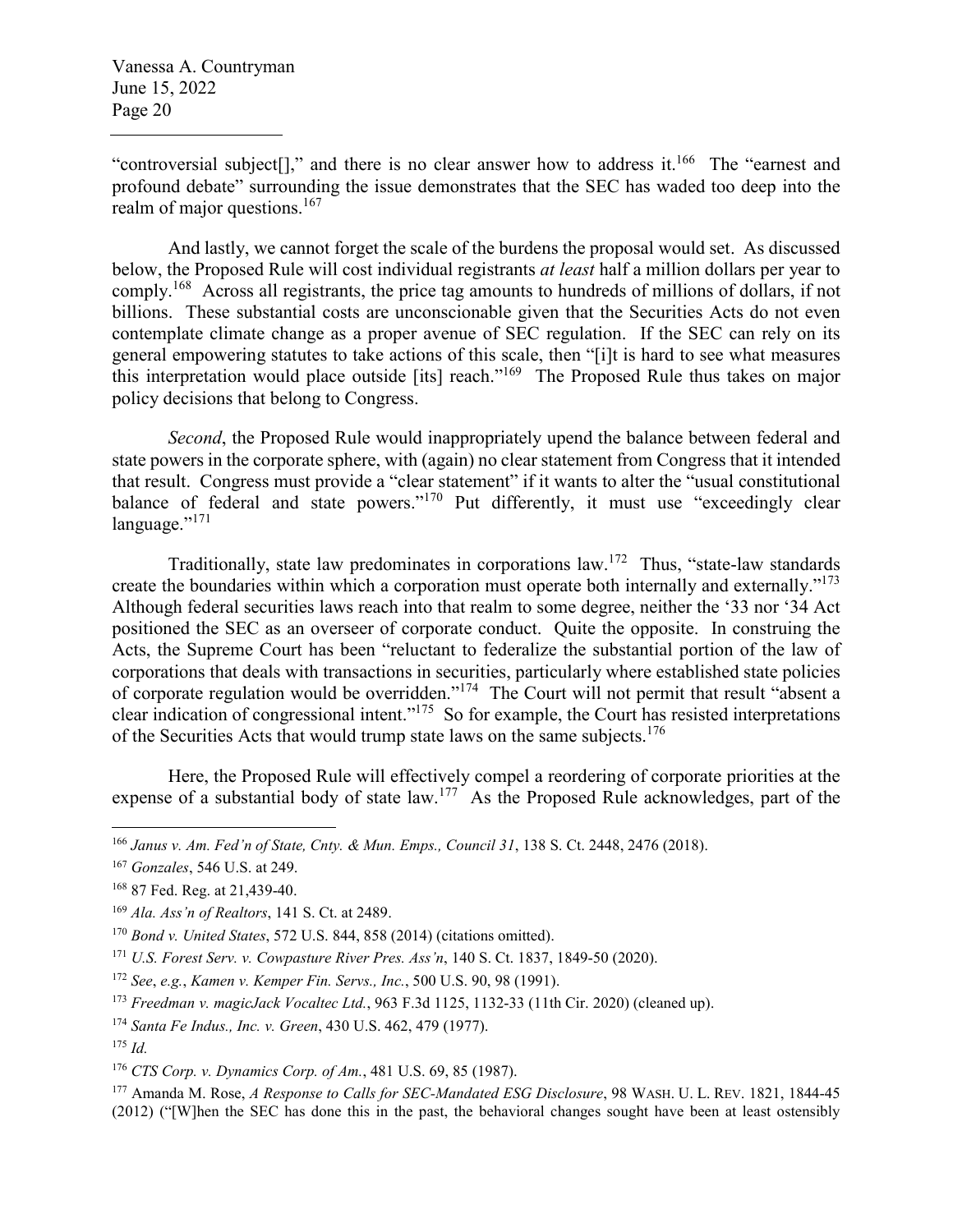motivation for its disclosures is a wish to drive non-financial "effects on firm behavior," including "reduced aggregate reported emissions among affected firms."<sup>178</sup> The Commission presses this priority even though, by its own admission, "this could also come with the potential cost of lower productivity, profitability, or market share" in nearer-term periods.<sup>179</sup> Yet prioritizing perceived social responsibility over shareholder wealth maximization chafes with many state-law schemes. States have long advanced a "legitimate and traditional[]" interest in "protect[ing] corporate shareholders."<sup>180</sup> They have emphasized "shareholder primacy," and "[c]ase law since the 1980s shows that courts have embraced the concept," too.<sup>181</sup> Indeed, many courts trace shareholder primacy back more than a century.<sup>182</sup> In short, traditional state law says that a business has a responsibility "to increase its profits so long as it stays within the rules of the game."<sup>183</sup>

The Proposed Rule would subordinate this longstanding state preference to the SEC's new perception of environmental desirability. States will no longer be able to impose predictable decisionmaking schemes on officers and directors. Now, corporate officials will need to make predictions about speculative matters of social concern and then factor them into decisions at the corporate level. The Commission has not identified any clear statement from Congress that would greenlight this rearrangement of *state*-directed priorities. Nor has the Commission identified a

compatible with underlying principles of state corporate law. For example, it is a breach of fiduciary duty under Delaware corporate law for directors and officers to knowingly cause the company to violate positive law. The behavior sought to be promoted by ESG disclosure, by contrast, conflicts with Delaware corporate law to the extent it promotes the prioritization of non-shareholder constituencies in corporate decision-making.").

<sup>178</sup> 87 Fed. Reg. at 21,447.

<sup>&</sup>lt;sup>179</sup> *Id.* Even proponents of more aggressive disclosure acknowledge that evidence linking ESG investing with economic performance is thin. *See*, *e.g.*, Jill E. Fisch, *Making Sustainability Disclosure Sustainable*, 107 GEO. L. J. 923, 925 (2019) ("The extent to which corporations should incorporate sustainability objectives into their operational decisionmaking is highly contested, as is the relationship between societal impact and economic value.").

<sup>180</sup> *First Nat'l Bank of Bos. v. Bellotti*, 435 U.S. 765, 792 (1978). For instance, in *eBay Domestic Holdings, Inc. v. Newmark*, 16 A.3d 1, 34 (Del. Ch. 2010), the Court of Chancery of Delaware explained how shareholder wealth maximization must always remain the focus for corporations:

<sup>[</sup>Two company founders] believe [the company] should not be about the business of stockholder wealth maximization, now or in the future. As an abstract matter, there is nothing inappropriate about an organization seeking to aid local, national, and global communities … The corporate form in which [the company] operates, however, is not an appropriate vehicle for purely philanthropic ends, at least not when there are other stockholders interested in realizing a return on their investment. [The founders] opted to form [the company] as a for-profit Delaware corporation …. Having chosen a for-profit corporate form, the [company] directors are bound by the fiduciary duties and standards that accompany that form. Those standards include acting to promote the value of the corporation for the benefit of its stockholders. The "Inc." after the company name has to mean at least that.

<sup>181</sup> Robert J. Rhee, *A Legal Theory of Shareholder Primacy*, 102 MINN. L. REV. 1951, 2016 (2018). The doctrine has become so entrenched that scholars believe that "[a]ny reform that significantly modified shareholder primacy in corporate governance would have to be made through federal preemption of the state law of corporate chartering, or at least federal imposition of minimum governance standards on state charters." David G. Yosifon, *Is Corporate Patriotism A Virtue?*, 14 SANTA CLARA J. INT'L L. 265, 293 n.105 (2016).

<sup>182</sup> *See Dodge v. Ford Motor Co.*, 170 N.W. 668, 669 (Mich. 1919).

<sup>183</sup> MILTON FRIEDMAN, CAPITALISM AND FREEDOM 133-36 (2002).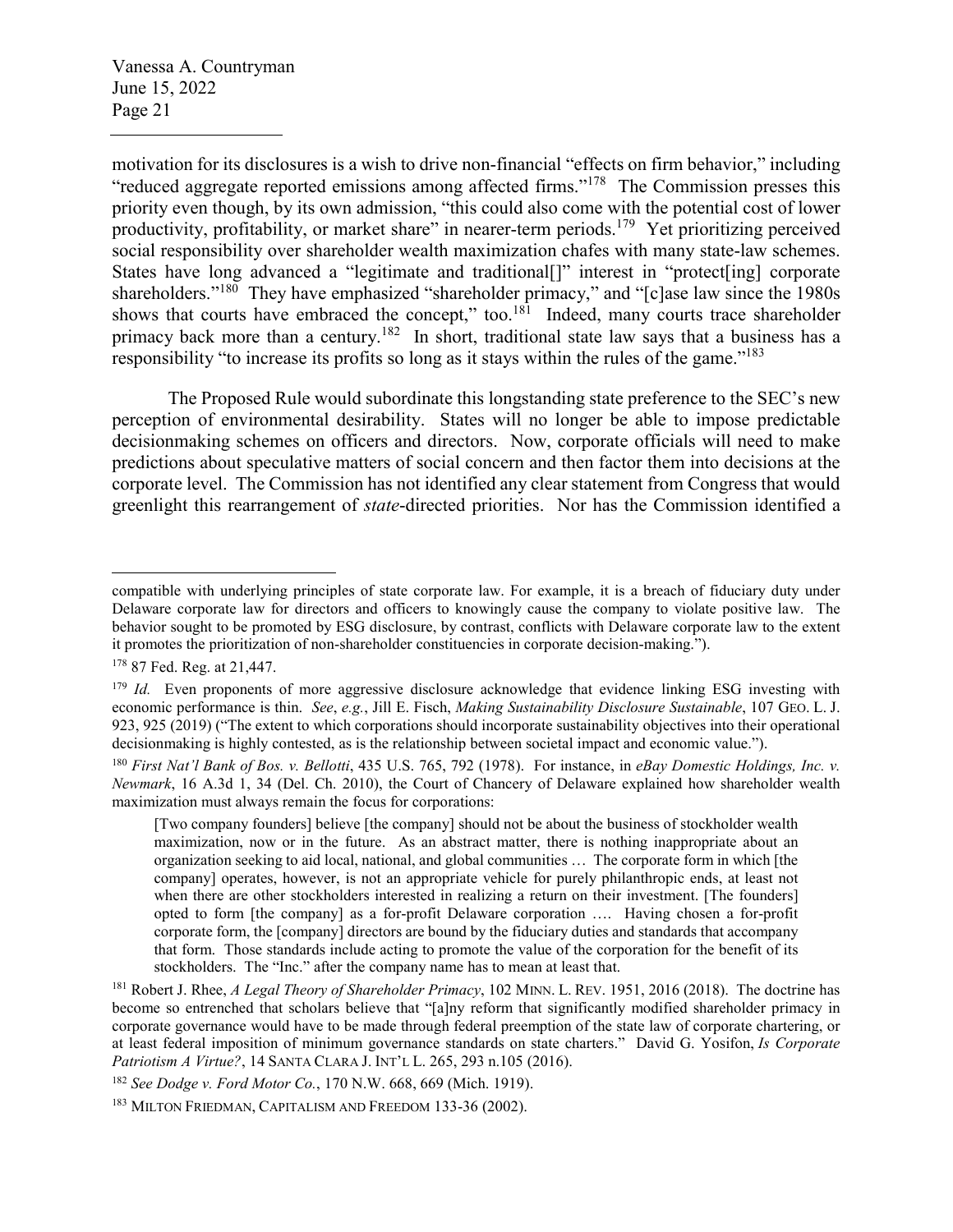"statutory purpose" sufficient to overcome the "presumption favoring the retention of longestablished and familiar principles" like profit-maximization and shareholder primacy.<sup>184</sup>

*Third*, if the SEC's understanding of its powers were right, then the statutes providing it that authority would offend the non-delegation doctrine. This doctrine requires Congress to provide agencies sufficient guidance how to exercise their delegated power, as only Congress can<br>make "fundamental policy decisions."<sup>185</sup> Non-delegation is "vital to the integrity and Non-delegation is "vital to the integrity and maintenance" of our constitutional structure and ensures that agencies like the SEC remain within constitutional bounds.<sup>186</sup>

For Congress to delegate its power, there must be "specific restrictions" in the statute that "meaningfully constrain<sup>[]"</sup> the agency's discretion.<sup>187</sup> Congress cannot give "literally no guidance" or be too vague when setting an agency's agenda.<sup>188</sup> It must instead provide at least "an intelligible principle to which [the agency] is directed to conform."<sup>189</sup> And while agencies can fill in statutory gaps with "judgments of degree,"<sup>190</sup> they cannot set "the criteria against which to measure" their own decisions.<sup>191</sup> If Congress wants an agency to make policy, its directive to do so must be "sufficiently definite and precise."<sup>192</sup> And the level of discretion allowed "varies" according to the scope of the power."<sup>193</sup> When delegations "affect the entire national economy," for instance—as here—the Constitution demands "substantial" guidance.<sup>194</sup>

Any attempt to implement the Proposed Rule would violate these principles. Start with the nature of the SEC's claimed power. The SEC has historically respected the limits Congress put in its enabling statutes: materiality and preventing fraud. No more. Without these constraints, the SEC is left with virtually unlimited power to regulate for whatever purpose and in whatever way it sees fit. The "public interest" and "protection of investors" are not magic words that the SEC can use to enact any regulations it wants.<sup>195</sup> Indeed, the Proposed Rule shows that when the agency

<sup>184</sup> *Nken v. Holder*, 556 U.S. 418, 433 (2009). The Commission's proposal also directly conflicts with certain state statutes. For example, Idaho amended Idaho Code § 67-2345 to specify that "[n]o entity engaged in investment activities shall consider environmental … characteristics in a manner that could override the prudent investor rule." But the Proposed Rule creates a regime built on the premise that characteristics like these are directly relevant to investment decisions.

<sup>185</sup> *Indus. Union Dep't, AFL-CIO v. Am. Petroleum Inst.*, 448 U.S. 607, 687 (1980) (Rehnquist, J., concurring in the judgment).

<sup>186</sup> *Marshall Field & Co. v. Clark*, 143 U.S. 649, 692 (1982); *see also Gundy*, 139 S. Ct. at 2133 (Gorsuch, J., dissenting).

<sup>187</sup> *Touby v. United States*, 500 U.S. 160, 166-67 (1991).

<sup>188</sup> *Whitman*, 531 U.S. at 474.

<sup>189</sup> *Gundy*, 139 S. Ct. at 2123 (Gorsuch, J., dissenting) (cleaned up).

<sup>190</sup> *Whitman*, 531 U.S. at 475 (cleaned up).

<sup>191</sup> *Gundy*, 139 S. Ct. at 2141 (Gorsuch, J., dissenting).

<sup>192</sup> *Yakus v. United States*, 321 U.S. 414, 426 (1944).

<sup>193</sup> *Whitman*, 531 U.S. at 475.

<sup>194</sup> *Id.*

<sup>195</sup> 87 Fed. Reg. at 21,335.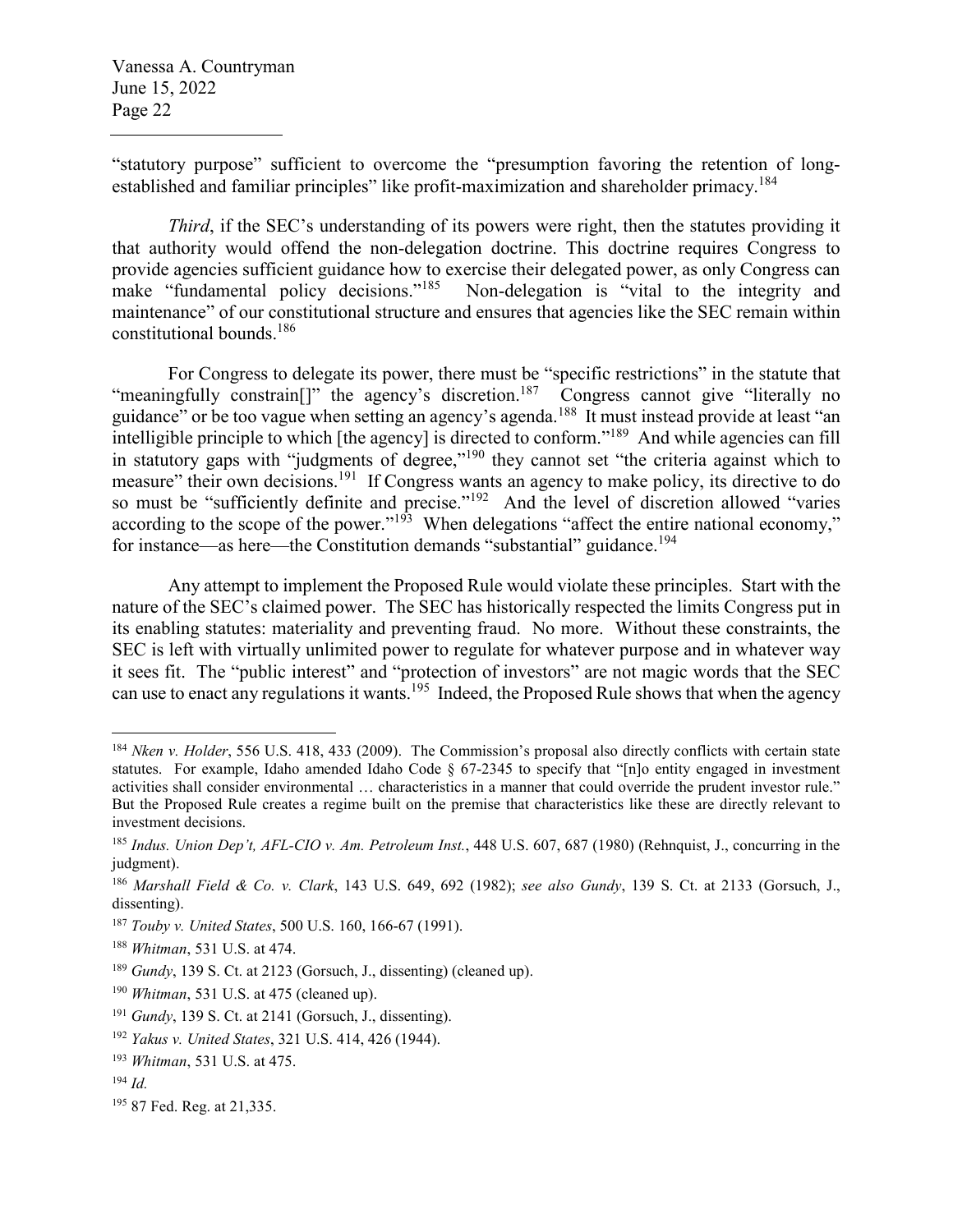rips these terms from the statute's materiality and fraud limits, they become meaningless. The SEC's proposed interpretation would thus cast grave doubt on the constitutionality of the Securities Acts' disclosure requirements, potentially eradicating any otherwise worthwhile goals they might serve.

In short, every relevant tool of statutory construction confirms that the agency lacks authority to implement the Proposed Rule.

# **II. The Proposed Rule Would Violate The First Amendment.**

Several of our States have raised the alarm before that disclosures like the Proposed Rule's would violate the First Amendment.<sup>196</sup> The federal government typically cannot "tell people that there are things they must say."<sup>197</sup> Even "requiring content-neutral speech may violate the First Amendment, although it will be subject to a different level of scrutiny than content-based requirements."<sup>198</sup> And applying compelled-speech requirements to for-profit businesses is not a constitutional shield, either.<sup>199</sup> Thus, courts and commentators alike generally agree that First Amendment protections apply in the securities-regulation context.<sup>200</sup> Even so, the Commission completely fails to address the significant First Amendment concerns inherent to its proposal.

At a minimum, the SEC would need to justify its proposed regulations under intermediate scrutiny.<sup>201</sup> That standard requires the Commission to identify a "substantial" "governmental interest," then establish that the Proposed Rule "directly advances" it and "is not more extensive than is necessary to serve that interest."<sup>202</sup> The Commission "must have drawn reasonable conclusions, and the evidence must fairly support the  $[regularly]$  judgment.<sup> $203$ </sup> Indeed, even under this somewhat relaxed standard the Commission must summon "*substantial* evidence."<sup>204</sup>

The SEC has seen disclosure regulations fail under this framework before. In *National Association of Manufacturers v. SEC*, the D.C. Circuit held that an SEC regulation compelling certain companies to declare their products not "DRC conflict free" (that is, not free of inputs from

<sup>196</sup> *See*, *e.g.*, *supra* note 14; *accord* Peirce, *supra* note 41 (raising First Amendment concerns with the Proposed Rule).

<sup>197</sup> *New Hope Fam. Servs., Inc. v. Poole*, 966 F.3d 145, 170 (2d Cir. 2020) (cleaned up).

<sup>198</sup> *Miller v. Mitchell*, 598 F.3d 139, 151 n.14 (3d Cir. 2010).

<sup>199</sup> *303 Creative LLC v. Elenis*, 6 F.4th 1160, 1177 (10th Cir. 2021) ("[A]s the Supreme Court has recognized, forprofit businesses may bring compelled speech claims."), *cert. granted* 142 S. Ct. 1106 (2022)

<sup>200</sup> *See generally* Antony Page, *Taking Stock of the First Amendment's Application to Securities Regulation*, 58 S.C. L. REV. 789 (2007) (summarizing various views of how the First Amendment applies to securities regulation and concluding that "[t]he arguments that the First Amendment should not apply to securities regulation … are unpersuasive, particularly since there are viable alternatives to a mandatory federal securities regime").

<sup>201</sup> *Nat'l Ass'n of Mfrs. v. SEC*, 800 F.3d 518, 524 (D.C. Cir. 2015) ("*NAM II*") (applying intermediate scrutiny in invalidating SEC disclosure requirements).

<sup>202</sup> *United States v. Edge Broad. Co.*, 509 U.S. 418, 424 (1993) (quoting *Central Hudson Gas & Elec. Corp. v. Public Serv. Comm'n of N.Y.*, 447 U.S. 557, 566 (1980)).

<sup>203</sup> *Duncan v. Bonta*, 19 F.4th 1087, 1108 (9th Cir. 2021) (cleaned up).

<sup>204</sup> *N.Y. State Rifle & Pistol Ass'n, Inc. v. Cuomo*, 804 F.3d 242, 264 (2d Cir. 2015) (emphasis in original).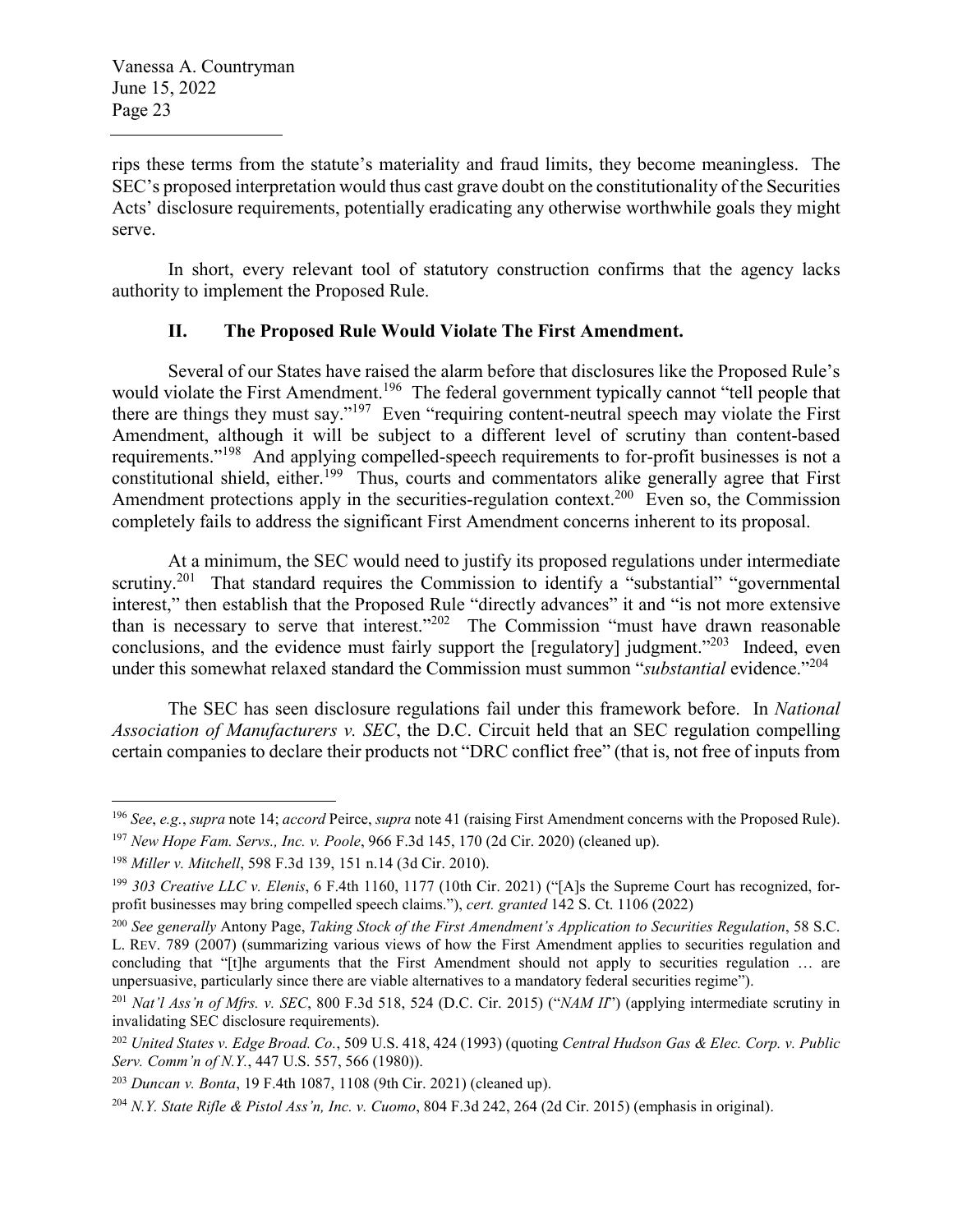the war-torn Democratic Republic of Congo) did not satisfy intermediate scrutiny.<sup>205</sup> Among other problems, the Commission "provided no ... evidence" that "less restrictive means would fail."<sup>206</sup> Though the rule's defenders insisted that the disclosures aided the sale of securities, the court stressed that this justification gave insufficient respect to the First Amendment:

[That argument] would allow Congress to easily regulate otherwise protected speech using the guise of securities laws. Why, for example, could Congress not require issuers to disclose the labor conditions of their factories abroad or the political ideologies of their board members, as part of their annual reports? Those examples, *obviously repugnant to the First Amendment*, should not face relaxed review just because Congress used the "securities" label.<sup>207</sup>

Like the "conflict diamonds" disclosure *NAM* felled, the Proposed Rule appears to rest solely on "speculation and conjecture."<sup>208</sup>

For one thing, the Commission has not identified—let alone proven—how the Proposed Rule advances any substantial government interest.<sup>209</sup> At most, the Commission's "interest" is in providing investors more information. As then-Judge Kavanaugh explained, however, "it is plainly not enough for the Government to say simply that it has a substantial interest in giving consumers information. After all, that would be true of any and all disclosure requirements."<sup>210</sup> And even that interest is tenuous here, as the Commission largely leans on a few loud voices pressing for ESG measures, not market-wide demand for additional investor-protection measures.

For another thing, the Commission has not shown how the Proposed Rule *directly* advances a government interest within the Commission's ken. As explained before, compelling issuers to disclose information immaterial to financial performance is outside the agency's mandate. Indeed, the Proposed Rule presents bigger problems than the conflict-diamonds disclosure in that the SEC at least issued that rule under an express congressional mandate.

That authority problem aside, the Commission has not shown, with evidence, how the specific information it has in mind will inform investors' judgments in some meaningful way especially when the Proposed Rule would often force issuers to speculate, guess, and forecast based on incomplete data.<sup>211</sup> Indeed, one expert has noted that the estimates the SEC proposes to

<sup>205</sup> *Nat'l Ass'n of Mfrs. v. SEC*, 748 F.3d 359, 373 (D.C. Cir. 2014) ("*NAM I*").

<sup>206</sup> *Id.* at 372.

<sup>207</sup> *Id.* (emphasis added).

<sup>208</sup> *Cornelio v. Connecticut*, 32 F.4th 160, 171 (2d Cir. 2022).

<sup>209</sup> *Nat'l Inst. of Fam. & Life Advocs. v. Becerra*, 138 S. Ct. 2361, 2377 (2018) ("*NIFLA*") (rejecting a "purely hypothetical" governmental interest).

<sup>210</sup> *Am. Meat Inst. v. U.S. Dep't of Agric.*, 760 F.3d 18, 31 (D.C. Cir. 2014) (Kavanaugh, J., concurring in the judgment).

<sup>211</sup> Camden D. Burton, *An Inconvenient Risk: Climate Change Disclosure and the Burden on Corporations*, 62 ADMIN. L. REV. 1287, 1299-300 (2010) ("With respect to climate change, the greatest concern to corporations is the incredible uncertainty found in environmental risk. Quantifying environmental risks is difficult in all circumstances. …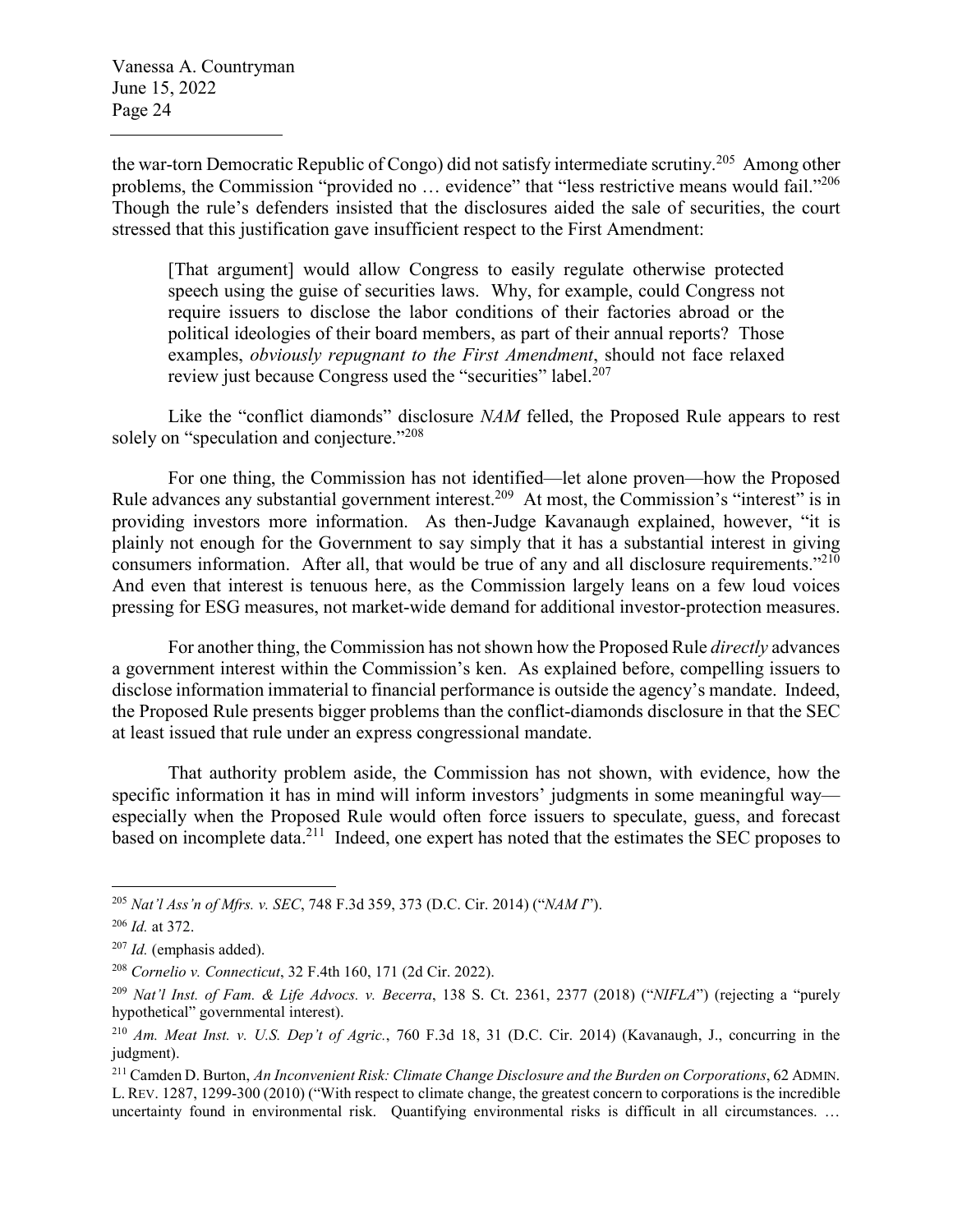require are "too speculative and subjective to comport with fundamental principles of accounting and finance that underleft the existing federal securities laws and financial reporting structure."<sup>212</sup> Speculative future changes like legislative enactments or international shifts that may occur decades into the future are simply not the kinds of risks that advance investor understanding.

Lastly, less restrictive means are available to achieve the Commission's desired ends. This is why the Proposed Rule would *still* not suffice even if the agency moves forward boldly assuming the mantle of fighting climate change (regardless of its actual, markets-focused mandate). More direct measures—including direct regulation of emissions, carbon taxes, or other regulatory action by the EPA—would seem obvious. Many alternative measures exist *within* the SEC's sphere of authority, including enforcing existing SEC regulations,<sup>213</sup> regulations from other agencies,<sup>214</sup> and voluntary disclosures. The Commission's embrace of burdensomely duplicative regulation would prove fatal in any legal challenge.

Some suggest that courts should apply a more deferential standard of scrutiny to SEC disclosure requirements.<sup>215</sup> That view runs headlong into the D.C. Circuit's view in *NAM*. Even so, several uniquely problematic aspects of the Proposed Rule would mean that the more permissive *Zauderer* standard could not salvage it.<sup>216</sup> The Proposed Rule is "ineligible" for *Zauderer* review because (1) it engages in viewpoint discrimination by compelling corporations to disclose information based on hotly disputed premises; (2) it stems from regulatory capture that is, it serves the interests of asset managers and financial institutions at the expense of individual investors; and (3) it changes the meaning of key regulatory terms, including materiality.<sup>217</sup> We see another problem with applying *Zauderer* beyond even these: The new disclosures do not directly relate to the securities sales the SEC purports to regulate, but pertain to climate-related matters in society-at-large.<sup>218</sup>

Quite simply, *Zauderer* was meant to give the government the benefit of the doubt when it requires commercial entities to disclose a little factual information in connection with their

Many SEC disclosure obligations contain an element of uncertainty. It is rare, however, for every aspect of the risk to be uncertain.").

<sup>212</sup> Verret, *supra* note 68, at 13.

<sup>213</sup> Comm'n Guidance Regarding Disclosure Related Climate Change, Securities Act Release No. 33-9106, Exchange Act Release No. 34-61469, 17 CFR Release No. FR-82, Fed. Reg. 6,290 (Feb. 2, 2010), *available at* https://bit.ly/3mGz4Gn (summarizing "obligations under existing federal securities laws and regulations to consider climate change and its consequences").

<sup>214</sup> *See*, *e.g.*, 40 C.F.R. §§ 98.1, *et seq*. (EPA regulations imposing "mandatory greenhouse gas (GHG) reporting requirements for owners and operators of certain facilities that directly emit GHG as well as for certain suppliers").

<sup>215</sup> *See*, *e.g.*, Emma Land, *Corporate Transparency and the First Amendment: Compelled Disclosures in the Wake of National Association of Manufacturers v. Sec*, 69 OKLA. L. REV. 519, 538 (2017).

<sup>216</sup> *Zauderer v. Off. of Disciplinary Council*, 471 U.S. 626 (1985).

<sup>217</sup> *See* Sean J. Griffith, *What's "Controversial" About ESG? A Theory of Compelled Commercial Speech under the First Amendment*, WORKING PAPER 57-68 (May 2022), *available at* https://bit.ly/3H1ofrX.

<sup>218</sup> *NIFLA*, 138 S. Ct. at 2372 ("The *Zauderer* standard does not apply here. … The [required] notice in no way relates to the services that licensed clinics provide. Instead, it requires these clinics to disclose information about statesponsored services—including abortion, anything but an 'uncontroversial' topic.").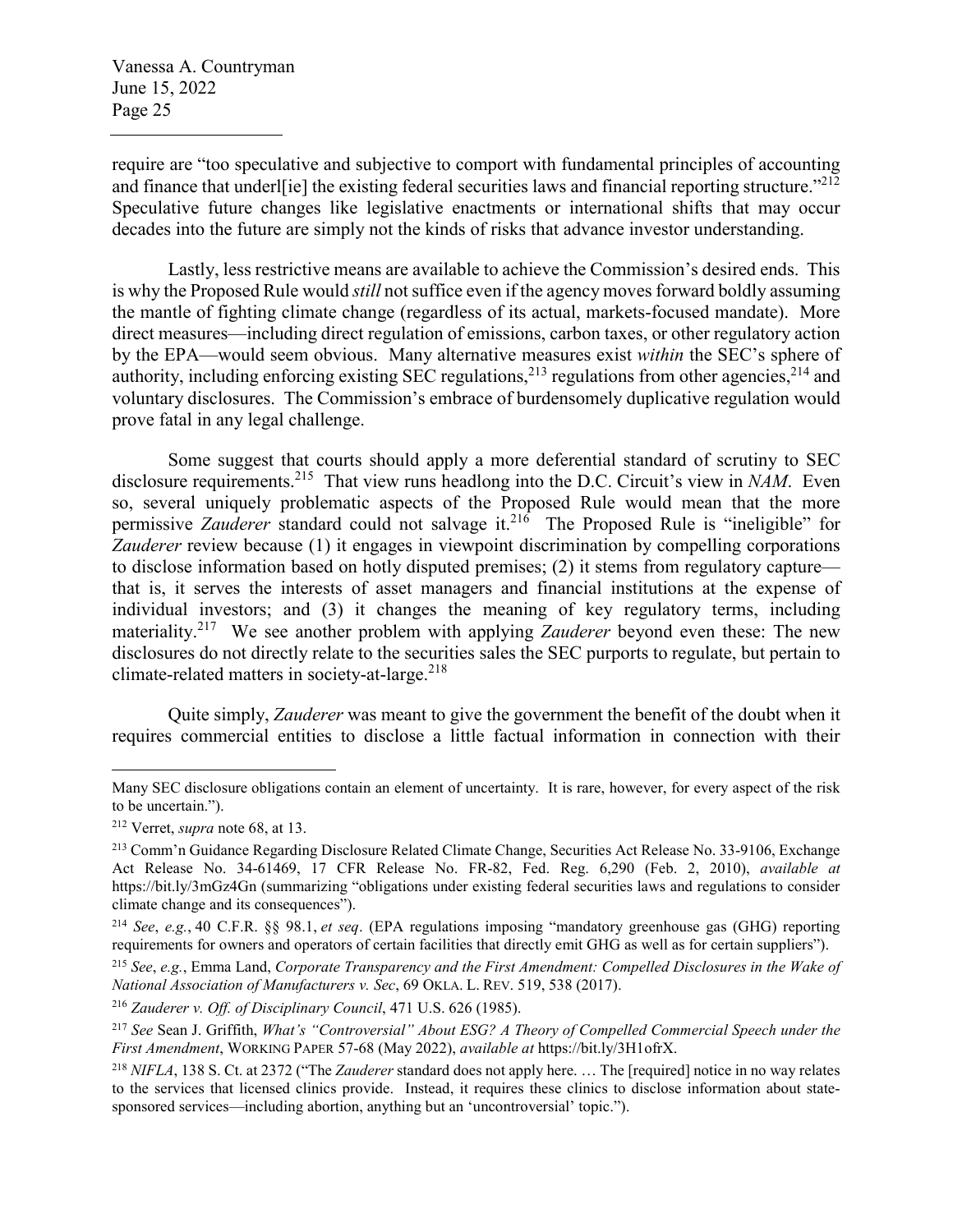products and in service of some acknowledged governmental interest. But that's no fair description of what the SEC means the Proposed Rule to do.

Anyway, the Proposed Rule could not survive even if the *Zauderer* standard applied. Courts applying *Zauderer* must evaluate whether a required disclosure is "(1) purely factual, (2) noncontroversial, and (3) not unjustified or unduly burdensome."<sup>219</sup> The Proposed Rule fails on all three scores. It is not factual in that it often requires predictions, judgments, and qualitative assessments.<sup>220</sup> Because these matters of opinion are subject to reasonable disagreement, they are not the kind of statements *Zauderer* contemplates.<sup>221</sup> The Proposed Rule is also controversial in that it forces companies to stake out positions—sometimes expressly, sometimes implicitly—on the controversial subject of climate change.<sup>222</sup> "Controversial" disclosures are "inflammatory," "matter[s] of opinion" or relate to a "dispute about simple factual accuracy."<sup>223</sup> Even the Supreme Court has recognized that "climate change" is a "controversial subject."<sup>224</sup> And as explained throughout this comment, the Proposed Rule is both unjustified *and* unduly burdensome. It purports to address problems that fall outside the agency's wheelhouse, all while saddling issuers with enormous expense<sup>225</sup> and investors with more information than they can reasonably use.<sup>226</sup>

Beyond all that, the Commission might have to justify its overreach under an even more demanding standard: strict scrutiny. The Proposed Rule would stand no chance. "[R]egulation compelling speech is by its very nature content-based, because it requires the speaker to change

<sup>219</sup> *Am. Beverage Ass'n v. City & Cnty. of San Francisco*, 916 F.3d 749, 756 (9th Cir. 2019).

<sup>220</sup> *See*, *e.g.*, 87 Fed. Reg. 21,345 (describing how issuers must disclose "financial estimates and assumptions" related to future climate-related events); *id.* at 21,359 (requiring companies to disclose "climate-related targets or goals"); *id.* at 21,362 (noting how required transition planning disclosures will require "judgments and predictions about the future").

<sup>221</sup> *Kimberly-Clark Corp. v. District of Columbia*, 286 F. Supp. 3d 128, 140 (D.D.C. 2017) (explaining that a disclosure is "factual" if there can be "no debate" about the accuracy of the statement).

<sup>222</sup> *See* John. P. Anderson, *Is the SEC Proposing A "Loaded Question" Climate Disclosure Regime?*, BUS. L. PROF BLOG (Apr. 15, 2022), https://bit.ly/3x6dUpP ("If the disclosure questions are loaded, don't they (at least implicitly) dictate the content of the response—particularly if the questions are carefully designed to elicit 'standardized,' 'consistent,' 'comparable,' and 'clear' answers?"); *See*, *e.g.*, Richard J. Shinder, *Mission Creep at the SEC*, CITY JOURNAL (Apr. 5, 2022), https://bit.ly/3arYFjg ("The goal, the SEC says, is 'to assess a registrant's exposure to, and management of, climate-related risks, and in particular transition risks.' But this assumes facts not in evidence. The notion of an inevitable 'energy transition' may be championed by policymakers and opinion leaders, but it's not foreordained.").

<sup>223</sup> *Kimberly-Clark Corp.*, 286 F. Supp. 3d at 141 (cleaned up).

<sup>224</sup> *Janus*, 138 S. Ct. at 2476; *see also Mann*, 140 S. Ct. at 346 (Alito, J., dissenting from the denial of certiorari) (noting the "controversial nature of the whole subject of climate change"); *cf. Am. Elec. Power Co. v. Connecticut*, 564 U.S. 410, 417 n.2 (2011) (refusing to endorse any "particular view of the complicated issues related to carbondioxide emissions and climate change").

<sup>225</sup> *See infra* part III.

<sup>226</sup> *See* Celia R. Taylor, *Drowning in Disclosure: The Overburdening of the Securities & Exchange Commission*, 8 VA. L. & BUS. REV. 85, 112-19 (2014) (describing the increasing requirements for securities disclosure and how these excessive requirements can harm investors through overwhelm); *see also NIFLA*, 138 S. Ct. at 2378 (finding that a required disclosure was unduly burdensome that "drown[ed] out" the speaker's own message).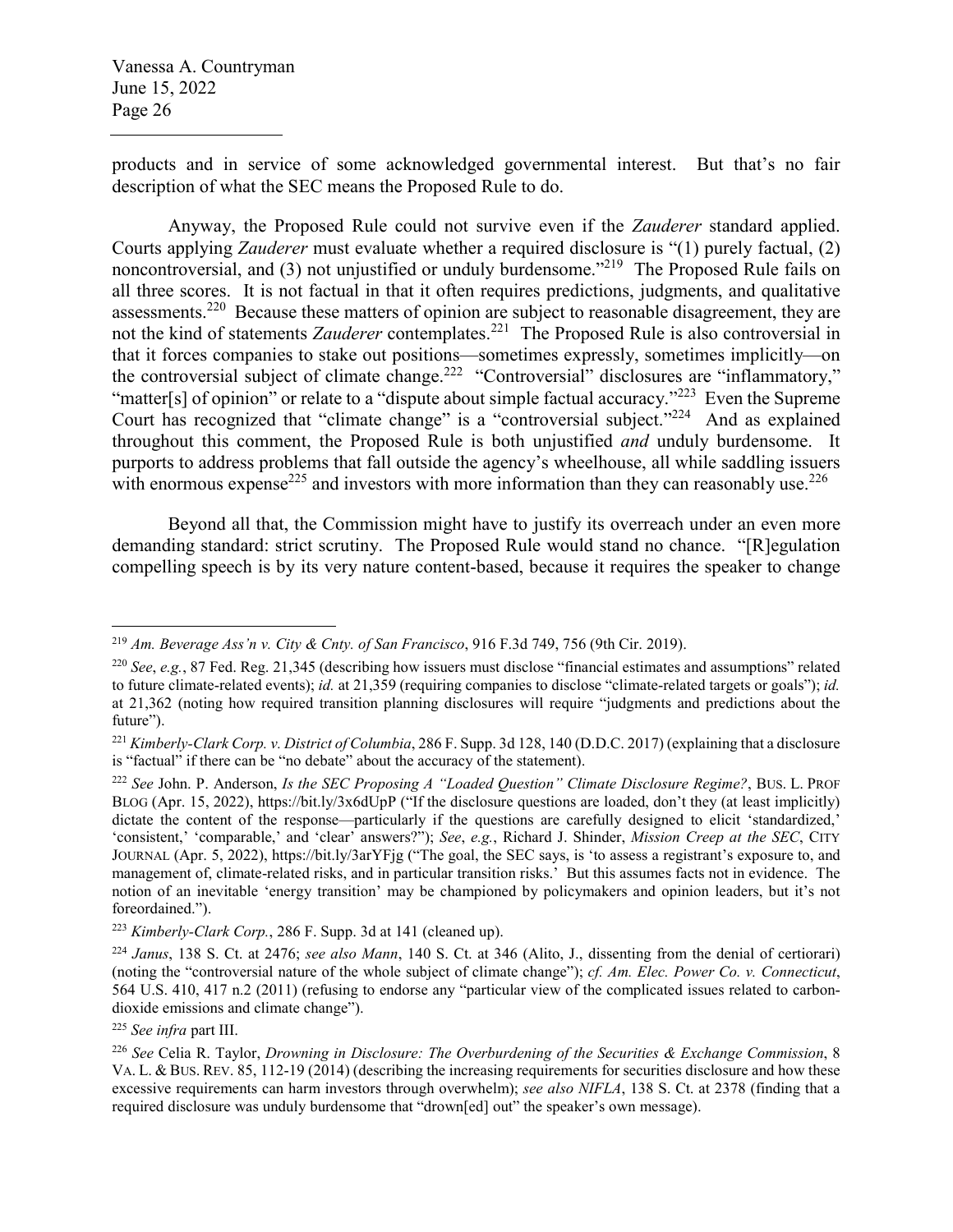the content of his speech or even to say something where he would otherwise be silent."<sup>227</sup> And when a policy "imposes a content-based burden on speech," it "is subject to strict-scrutiny review."<sup>228</sup> As Justice Stephen Breyer explained, "governmental regulation of securities" of this sort necessarily "involve<sup>[s]</sup> content discrimination."<sup>229</sup> Thus, strict scrutiny could apply.<sup>230</sup>

Strict scrutiny is the "most demanding" test in constitutional law.<sup>231</sup> The standard "requires" the Government to prove that the restriction furthers a compelling interest and is narrowly tailored to achieve that interest."<sup>232</sup> "If a less restrictive alternative would serve the Government's purpose," then Congress must use it.<sup>233</sup> And in all cases, "the government cannot be excused from the obligation to identify *evidence* that supports its restriction of a constitutional right."<sup>234</sup> In other words, to survive strict scrutiny the SEC will need to "specifically identify [and prove] an actual problem in need of solving, and the curtailment of the constitutional right must be actually necessary to the solution."<sup>235</sup>

The problem is that the Commission has not presented evidence of any genuine interest, let alone one so compelling that it would effectively require government interference with free speech. It has not shown fraud in the market pertaining to these disclosures. It has not shown market distortions resulting from their absence. At most, the Commission has suggested that some market participants might wish for more climate-related information from the companies in which they invest. Yet no court has ever suggested that this minimal interest would be enough especially when it is already satisfied by extensive, pre-existing voluntary disclosure frameworks and mandatory disclosure requirements that sweep in material risks.

What's more, if the Commission were right that investor demand for this information is overwhelming, then one would expect to see the market at work providing it. After all, listed companies have incentives to provide information that potential investors want, and nothing stops investors from shunning companies that refuse to provide it. If it turns out that the market already provides for disclosure, then the Proposed Rule is redundant. If it doesn't—which seems more

<sup>227</sup> *Stuart v. Camnitz*, 774 F.3d 238, 246 (4th Cir. 2014).

<sup>228</sup> *McClendon v. Long*, 22 F.4th 1330, 1337-38 (11th Cir. 2022) (cleaned up) (compelled speech case).

<sup>229</sup> *Reed v. Town of Gilbert*, 576 U.S. 155, 177 (2015) (Breyer, J., concurring in the judgment); *see also Barr v. Am. Ass'n of Pol. Consultants, Inc.*, 140 S. Ct. 2335, 2360 (2020) (Breyer, J., concurring in part) ("[T]he regulatory spheres in which the Securities and Exchange Commission … operate[s] [are] defined by content.").

<sup>230</sup> *See*, *e.g.*, Elizabeth Pollman, *The Supreme Court and the Pro-Business Paradox*, 135 HARV. L. REV. 220, 251-52 (2021) (explaining how recent Supreme Court decisions have "intensifie[d] concern that a heightened level of scrutiny might apply to mandatory ESG disclosure").

<sup>231</sup> *Reed*, 576 U.S. at 182 (Kagan, J., concurring in the judgment).

<sup>232</sup> *Citizens United v. FEC*, 558 U.S. 310, 340 (2010) (cleaned up).

<sup>233</sup> *United States v. Playboy Ent. Grp., Inc.*, 529 U.S. 803, 813 (2000).

<sup>234</sup> *Cornelio*, 32 F.4th at 177 (emphasis added).

<sup>235</sup> *Mance v. Sessions*, 896 F.3d 699, 705 (5th Cir. 2018) (cleaned up).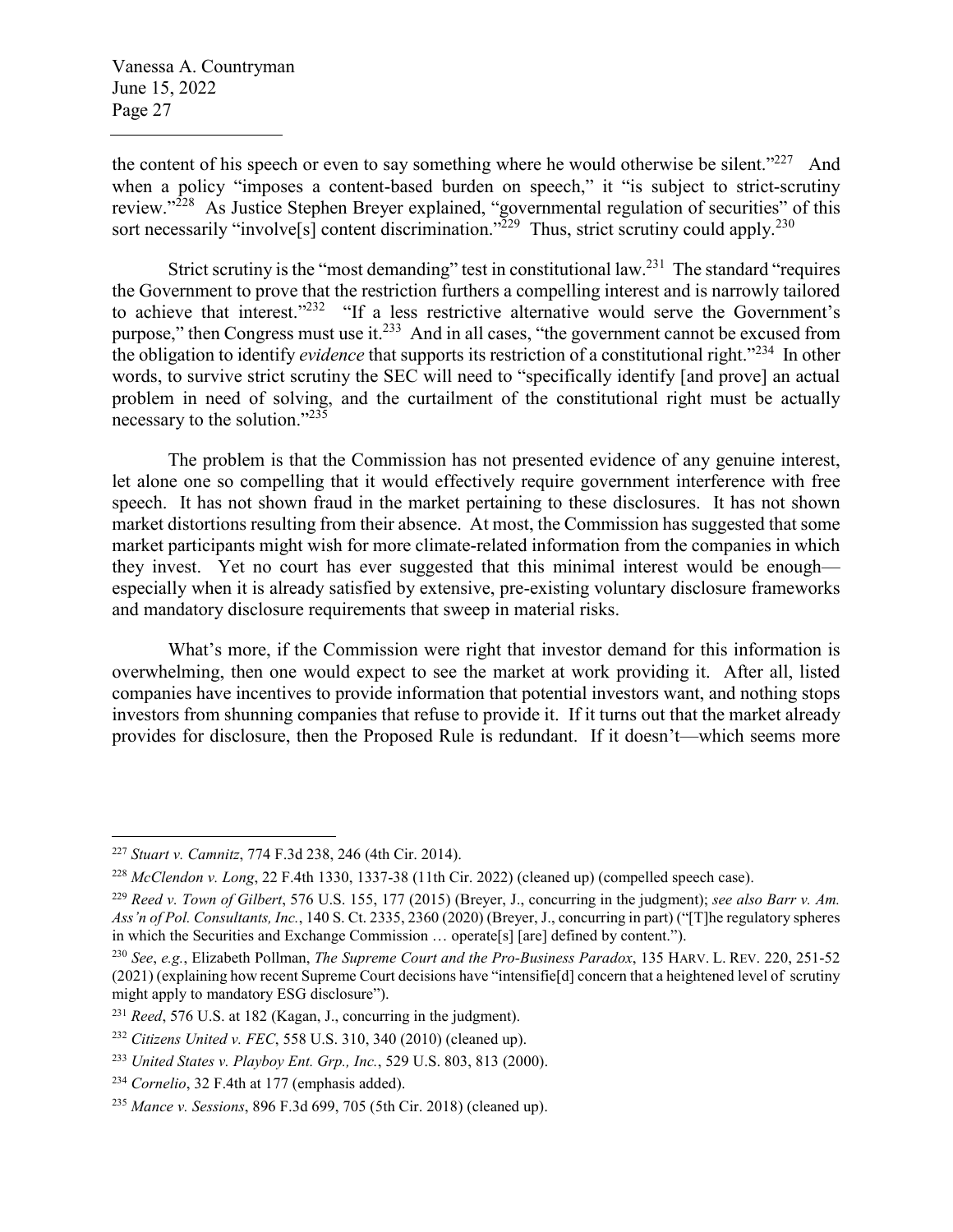likely—then that gap undermines the inference that the market is clamoring for this sort of information.<sup>236</sup> Either way, the Commission is wrong that there is any demonstrated need to act.

And even if the Commission could show a compelling "information" interest, it has not shown how the Proposed Rule's extremely broad disclosure requirements would be "narrowly tailored" to advance it. There are many obvious and narrower alternatives, including requirements focused on material risks, encouraging continuing voluntary disclosures, or targeted enforcement efforts in cases of actual fraud or misrepresentation.

No matter which level of scrutiny a court might apply, the Proposed Rule will fail. The Commission should therefore decline to implement these unconstitutional requirements.

## **III. The Proposed Rule Is Arbitrary And Capricious.**

If the SEC finalizes the Proposed Rule it will undoubtedly draw legal challenges under the Administrative Procedure Act. That Act "requires agencies to engage in reasoned decisionmaking, and directs that agency actions be set aside if they are arbitrary or capricious."<sup>237</sup> Courts will ask whether the Commission based the Proposed Rule "on a consideration of the relevant factors and whether there has been a clear error of judgment."<sup>238</sup> Among other things, the Commission will need to show that it "examined the relevant data and articulated a satisfactory explanation for [its] decision, including a rational connection between the facts found and the choice made."<sup>239</sup> "Unsubstantiated or bare assumptions will not be credited."<sup>240</sup>

For several reasons, the Proposed Rule could not survive this review. Any final rule resembling the Commission's proposal would not reflect reasoned decionmaking—and therefore would fall in any APA challenge.

*First*, the Commission has not appropriately considered the Proposed Rule's costs and benefits. This assessment is not optional: many legal provisions require the SEC to analyze the economic effects of its rules. The National Securities Market Improvement Act ("NSMIA"), for instance, requires the SEC to consider whether an action "will promote efficiency, competition, and capital formation" whenever it is "engaged in rulemaking and is required to consider or

<sup>236</sup> *See* Morrisey, et al., *supra* note 14, at 3 ("An internal review of the 2020 Form 10-K annual reports of the Fortune 150 revealed that none of these reports included statements quantifying the direct or indirect greenhouse gas emissions associated with the issuer. … The fact that none of the companies included quantified metrics regarding the extent of issuer-associated greenhouse gas emissions strongly indicates that information is not necessary to protect investors who are considering securities purchases."); *see also* THOMAS SINGER, THE CONF. BD., SUSTAINABILITY DISCLOSURE PRACTICES IN THE RUSSELL 3000, S&P 500, AND S&P MIDCAP *400* at 3 (2022), *available at* https://bit.ly/3aht6Zz ("[S]ustainability disclosure in S&P 500 and Russell 3000 companies is underwhelming and patchy: 54 percent of the S&P 500 and less than a third of the Russell 3000 report on climate issues.").

<sup>237</sup> *DHS v. Regents of the Univ. of California*, 140 S. Ct. 1891, 1905 (2020) (cleaned up).

<sup>238</sup> *Id.* (cleaned up).

<sup>239</sup> *Dep't of Com. v. New York*, 139 S. Ct. 2551, 2569 (2019) (cleaned up).

<sup>240</sup> *Nat. Res. Def. Council v. EPA*, 31 F.4th 1203, 1207 (9th Cir. 2022) (cleaned up).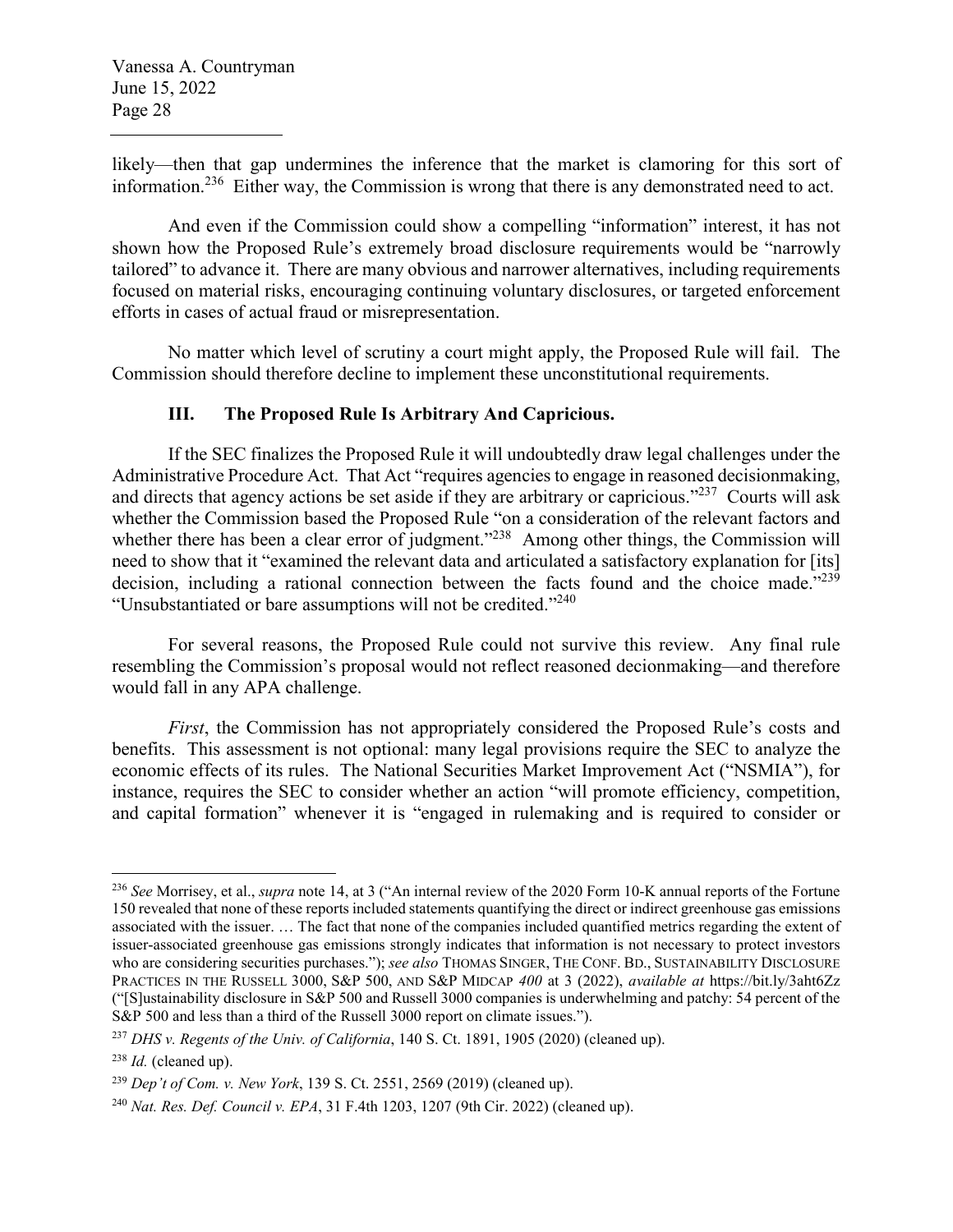determine whether an action is necessary or appropriate in the public interest.<sup>"241</sup> Because protecting the public interest is the Commission's purported basis for regulation here,  $242$  this NSMIA requirement applies.<sup>243</sup> Another statute requires the SEC to consider a rule's impact on "competition," too.<sup>244</sup> Beyond these statutory mandates, "SEC Chairmen have [also] made a commitment to Congress that the SEC will conduct cost-benefit or economic analyses in connection with its rulemaking activities."<sup>245</sup> Still other SEC officials have said that they "intend to more consistently follow the best practice principles in Executive Order  $128664$ ,<sup> $246$ </sup> which details the required elements of an agency's cost-benefit analysis. And the SEC has issued a memorandum committing to the same. $247$ 

Courts have condemned the Commission for gaming this mandatory cost-benefit process before. For example, in *Business Roundtable v. SEC*, the D.C. Circuit concluded that the Commission had "inconsistently and opportunistically framed the costs and benefits"<sup>248</sup> of a new rule on proxy access. Benefits aside, the Commission also "failed adequately to quantify the certain costs or to explain why those costs could not be quantified."<sup>249</sup> And through the rule at issue there, the Commission had "neglected to support its predictive judgments; contradicted itself; and failed to respond to substantial problems raised by commenters."<sup>250</sup> *Business Roundtable* was hardly the first example—it noted two other cases when the Commission "failed once again … adequately to assess the economic effects of a new rule."<sup>251</sup> Still another case reversed an SEC regulatory effort in which "the Commission abdicated its statutory responsibility to investors" by failing to

 $244$  15 U.S.C. § 78w(a)(2).

<sup>245</sup> CONGRESSIONAL RESEARCH SERVICE, COST-BENEFIT AND OTHER ANALYSIS REQUIREMENTS IN THE RULEMAKING PROCESS 18 (2014), https://sgp.fas.org/crs/misc/R41974.pdf.

<sup>246</sup> OFF. OF INSPECTOR GEN., SEC, AUDIT NO. 347, RULEMAKING PROCESS (2002), https://bit.ly/3Me5Pox (discussing the SEC's rulemaking process).

<sup>247</sup> Memorandum from Risk, Strategy & Financial Innovation (RSFI) and the Office of the General Counsel (OCG) to Staff of the Rulewriting Divisions and Offices on Current Guidance on Economic Analysis in SEC Rulemakings 1 (Mar. 16, 2012), https://bit.ly/3NNIVGn.

<sup>248</sup> *Bus. Roundtable v. SEC*, 647 F.3d 1144, 1148-49 (D.C. Cir. 2011).

<sup>249</sup> *Id.*

 $^{250}$  *Id.* 

<sup>251</sup> *Id.* (citing *Am. Equity Inv. Life Ins. Co. v. SEC*, 613 F.3d 166, 167 (D.C. Cir. 2010); *Chamber of Com. of U.S. v. SEC*, 412 F.3d 133, 136 (D.C. Cir. 2005)).

<sup>241</sup> 15 U.S.C. § 77b(b).

<sup>242</sup> 87 Fed. Reg. at 21,335 n.3.

<sup>243</sup> *See* Opening Statement of Thomas J. Bliley, Jr., U.S. Representative, on H.R. 3005, The Securities Amendments of 1996, 1996 WL 270857 (F.D.C.H. May 15, 1996) ("The substitute [NSMIA] maintains the provision requiring cost benefit analysis in SEC rulemaking, which we think is very important in light of the enhanced Congressional role mandated for SEC and SRO rules under the Small Business Regulatory Enforcement Act of 1996."); Opening Statement of Jack Fields, U.S. Representative, on H.R. 2131, The Capital Markets Deregulation and Liberalization Act of 1995, 1995 WL 706020 (F.D.C.H. Nov. 30, 1995) ("This is an important provision of the bill because it will introduce an element of explicit cost benefit analysis into SEC rule making. We want to encourage the SEC to take efficiency, competition, and capital formation into account in its rulemaking. We view these goals as complementary to the important goal of investor protection."); Securities and Exchange Commission: Market Issues Weighed in Rulemaking; Investor Protection is First, Levitt States, 29 S.R.L.R. 297 (Mar. 7, 1997) (reporting on then-SEC Chairman Arthur Levitt's remarks regarding the NSMIA's explicit cost-benefit analysis requirement).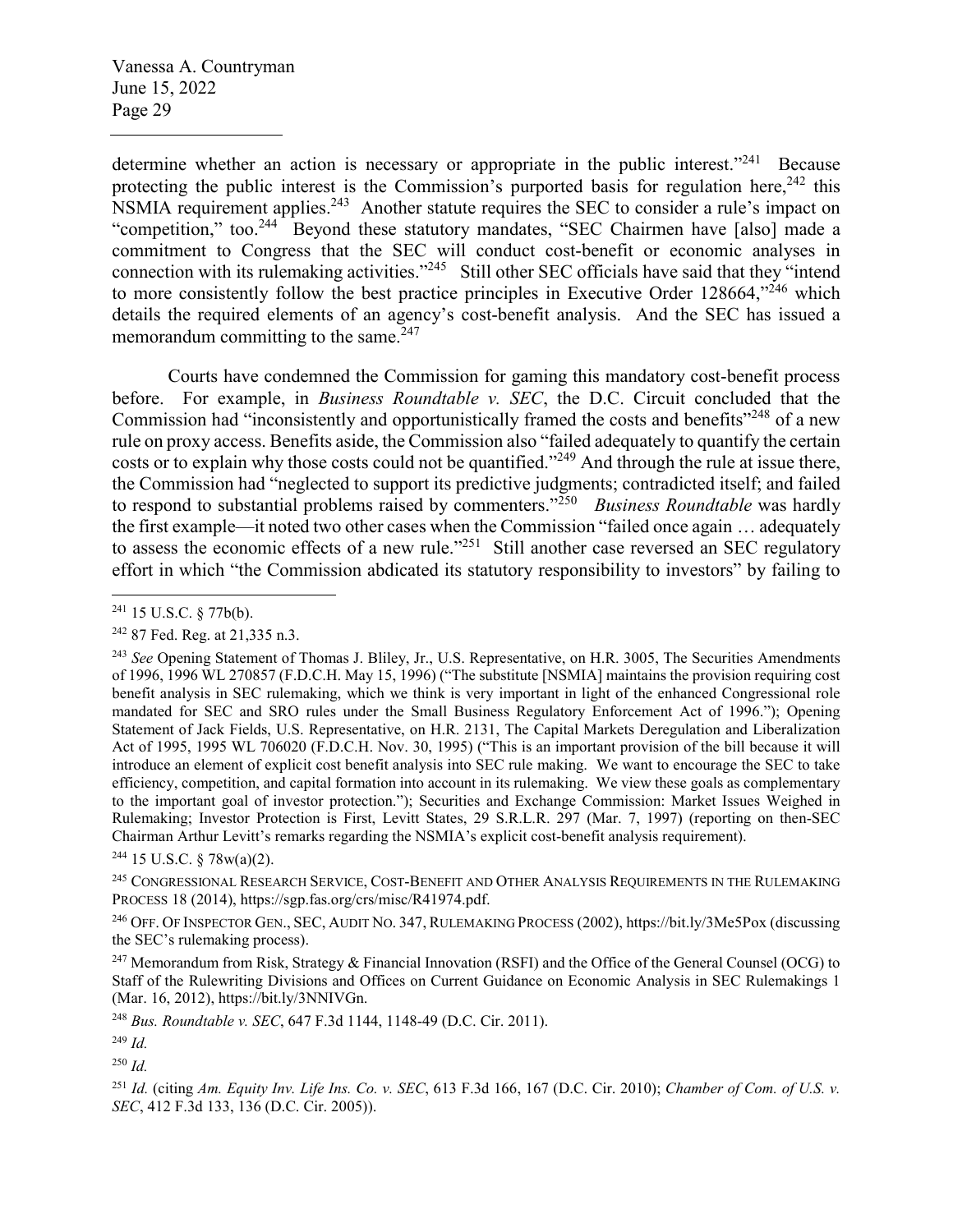meaningfully consider costs.<sup>252</sup> Together, these decisions "suggest[] that the SEC ought not to be able to institute new regulation of securities markets and corporate affairs unless the Commission either provides a full, quantified cost-benefit analysis demonstrating that the regulation is net beneficial or else explains why quantification is impossible."<sup>253</sup>

Here, the Commission's cost-benefit analysis is woefully unfinished. The Commission concedes the incompleteness right from the start, proclaiming that it is "unable to reliably quantify these potential benefits and costs" in "many cases."<sup>254</sup> But it never explains *why* it is unable to provide accurate quantitative metrics. And most incredibly, the Commission seems to think this self-assessed impossibility is a pass to skip the analysis altogether. Instead of providing an alternate cost-benefit framework, the Proposed Rule does not make *any* specific determination that its benefits will, in fact, outweigh the costs.

Starting with benefits, the agency offers up largely amorphous results like "consistency,"<br>"comparability," and "reliability."<sup>255</sup> Elsewhere, the Commission touts matters like Elsewhere, the Commission touts matters like "transparency" and "comprehensive[ness]."<sup>256</sup> But these purported benefits could be claimed for just about any mandated disclosure. The SEC needs to explain why these specific and onerous disclosure requirements will produce benefits that are greater than their alternatives. "The SEC cannot justify the adoption of a particular rule based solely on the assertion that the existence of a rule provides greater clarity to an area that remained unclear in the absence of [one]."<sup>257</sup> The Commission could say that about *any* rule.<sup>258</sup> And even when it comes to these "benefits," the Commission largely speaks in conditional terms, suggesting only that they "could" or "may" or "might" follow. Reasoned decisionmaking requires more than guesswork to rejigger the entire system of securities disclosure.<sup>259</sup>

The agency handles costs no better. Mostly relying on the estimates of accounting and other service providers with incentives to push for broad disclosure requirements, the Commission finds that companies will spend roughly \$500,000 to \$650,000 on these new disclosures in the first *year* of compliance—not even including the hefty price tag of obtaining third-party assurance.<sup>260</sup> Later years will carry compliance costs between \$400,000 and \$550,000 per year.<sup>261</sup> In other words, by the Commission's own admission every registered issuer in America will spend millions to comply with the Proposed Rule. The aggregate result? Companies will spend more than *\$10* 

<sup>260</sup> 87 Fed. Reg. at 21,439.

<sup>261</sup> *Id.*

<sup>252</sup> *Am. Petroleum Inst. v. SEC*, 953 F. Supp. 2d 5, 23 (D.D.C. 2013).

<sup>253</sup> Cass R. Sunstein & Adrian Vermeule, *Libertarian Administrative Law*, 82 U. CHI. L. REV. 393, 435 (2015).

<sup>254</sup> 87 Fed. Reg. at 21,428.

<sup>255</sup> *Id.* at 21,429-31.

<sup>256</sup> *Id.* at 21,432, 21,434.

<sup>257</sup> *Am. Equity Inv. Life Ins. Co.*, 613 F.3d at 177-78.

<sup>258</sup> *Id.*

<sup>259</sup> One can't simply assume that more disclosure is better. *See*, *e.g.*, Luca Enriques & Sergio Gilotta, *Disclosure and Financial Market Regulation*, pt. III, *in* THE OXFORD HANDBOOK ON FINANCIAL REGULATION (Eilís Ferran, Niamh Moloney & Jennifer Payne eds., Oxford: Oxford Univ. Press 2015), https://bit.ly/3NoxPHE.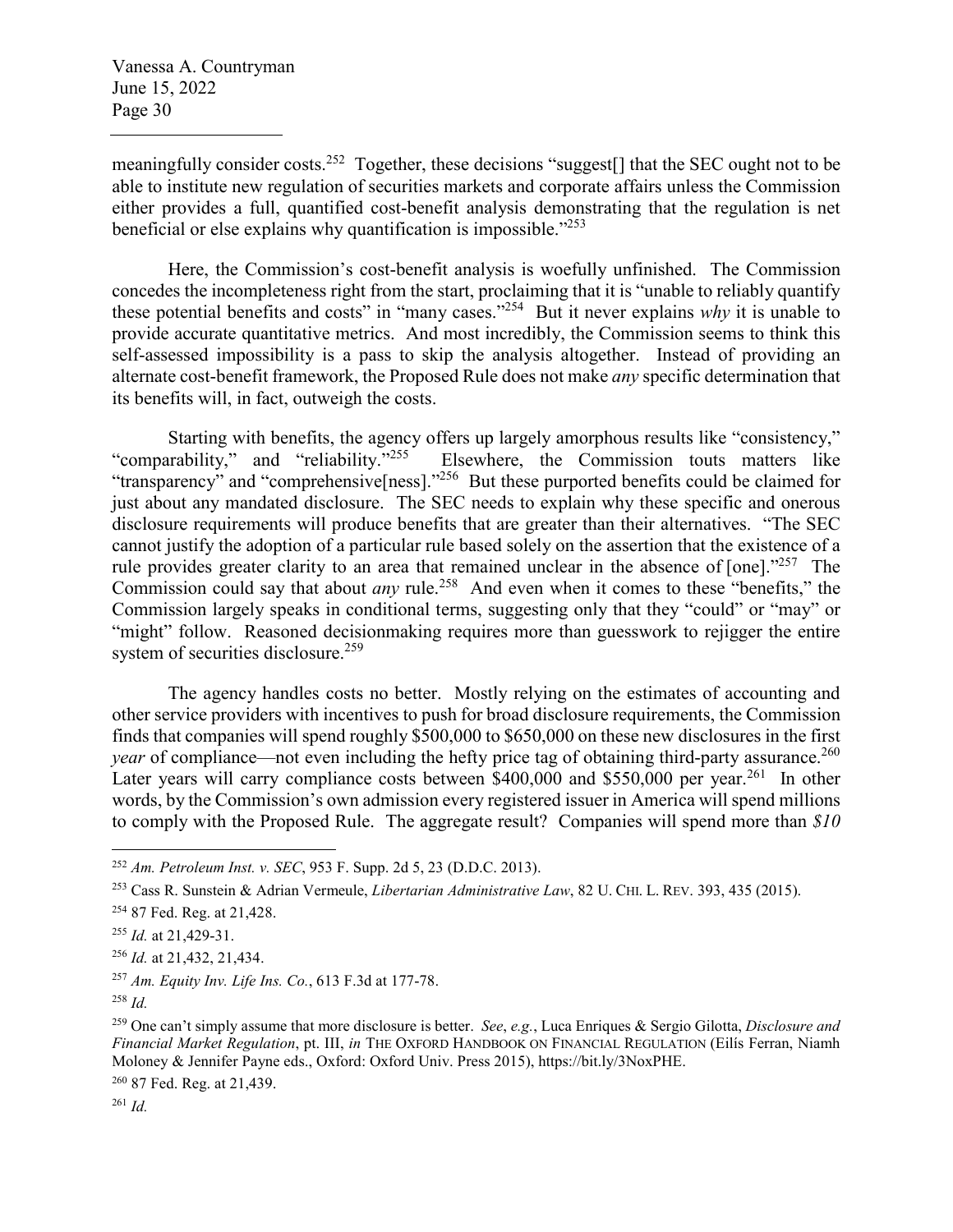*billion per year* paying accountants and other service providers to comply, and those same companies will burn more than 43 million hours per year in meeting these requirements.<sup>262</sup> Even the SEC admits that companies will need to hire roughly 22,000 full-time employees to work fulltime on climate disclosure just to meet the *internal* demands of the Proposed Rule.

Worse, these extraordinary estimates appear to soft-pedal the proposal's full consequences. Take, for instance, the SEC's assumption that the costs of a mandatory disclosure regime carrying a separate attestation requirement are comparable to the costs of *voluntary* disclosure programs with no similar legal exposure. No evidence supports that assumption. "Even companies that do currently utilize [a voluntary] framework when preparing sustainability reports would bear additional costs, because the process for preparing SEC filings is much more rigorous and involved."<sup>263</sup> We also see something of a tell in the level of expenditures that audit and accounting firms are already incurring as they prepare for the SEC's final rule and similar ESG initiatives. "Ernst  $\&$  Young announced that it will spend \$10 billion over the next three years on audit quality, sustainability, and technology, and KPMG is planning to spend more than \$1.5 billion over the next three years on climate-change-related initiatives and training on ESG issues."<sup>264</sup> These aren't gratuitous expenditures; they are additional evidence of the substantial costs bound up with complying with the Proposed Rule—costs these firms will almost certainly shift onto their registered company clients.

Consider again the meticulous level of detail that the Commission proposes to demand: the Proposed Rule wants information on internal carbon pricing and breakdowns of scenario analysis, and sets ambiguous disclosure requirements for the use of carbon offsets, gas-by-gas breakdowns of Scope 3 emissions, zip-code specific disclosures of geographic risks, and much more.<sup>265</sup> The Commission has not identified any measurable or non-unique benefits from any of these requirements. Certainly, investors have not been clamoring for disclosure at this fine level; most investors could reasonably be overwhelmed by it. But each of these specific demands imposes additional costs.

Thus, the Commission appears to be making the same mistake it made when estimating initial costs of Sarbanes-Oxley compliance many years ago. The Commission thought then that companies would spend \$91,000 a year, but they actually spent more than \$2 million per year on audit fees alone.<sup>266</sup> Given that under the Proposed Rule registrants would need to craft new policies; train entire organizations how to make climate-related judgments; develop, test, and deploy new assessment tools; and enlist whole supply chains to track down necessary information

<sup>262</sup> *Id.* at 21,461.

<sup>263</sup> Rose, *supra* note 177, at 1842.

<sup>264</sup> Shivaram Rajgopal & Bruce Usher, *What's Next for SEC's Proposed Climate Disclosure Regulation?*, BLOOMBERG LAW (May 2, 2022, 4:00 AM), https://bit.ly/3MngyNw.

<sup>265</sup> *See*, *e.g.*, Shinder, *supra* note 222 ("[T]he proposed rules fail to distinguish between macro and micro climate risks. … Such information is so general and far-reaching as to be effectively meaningless for assessing the risks to a specific company.").

<sup>266</sup> *See*, *e.g.*, *Sarbanes Oxley Drives Up Large Companies' Audit Costs by \$1.4 Billion*, INSURANCE JOURNAL (Apr. 28, 2005), https://bit.ly/3thYFct.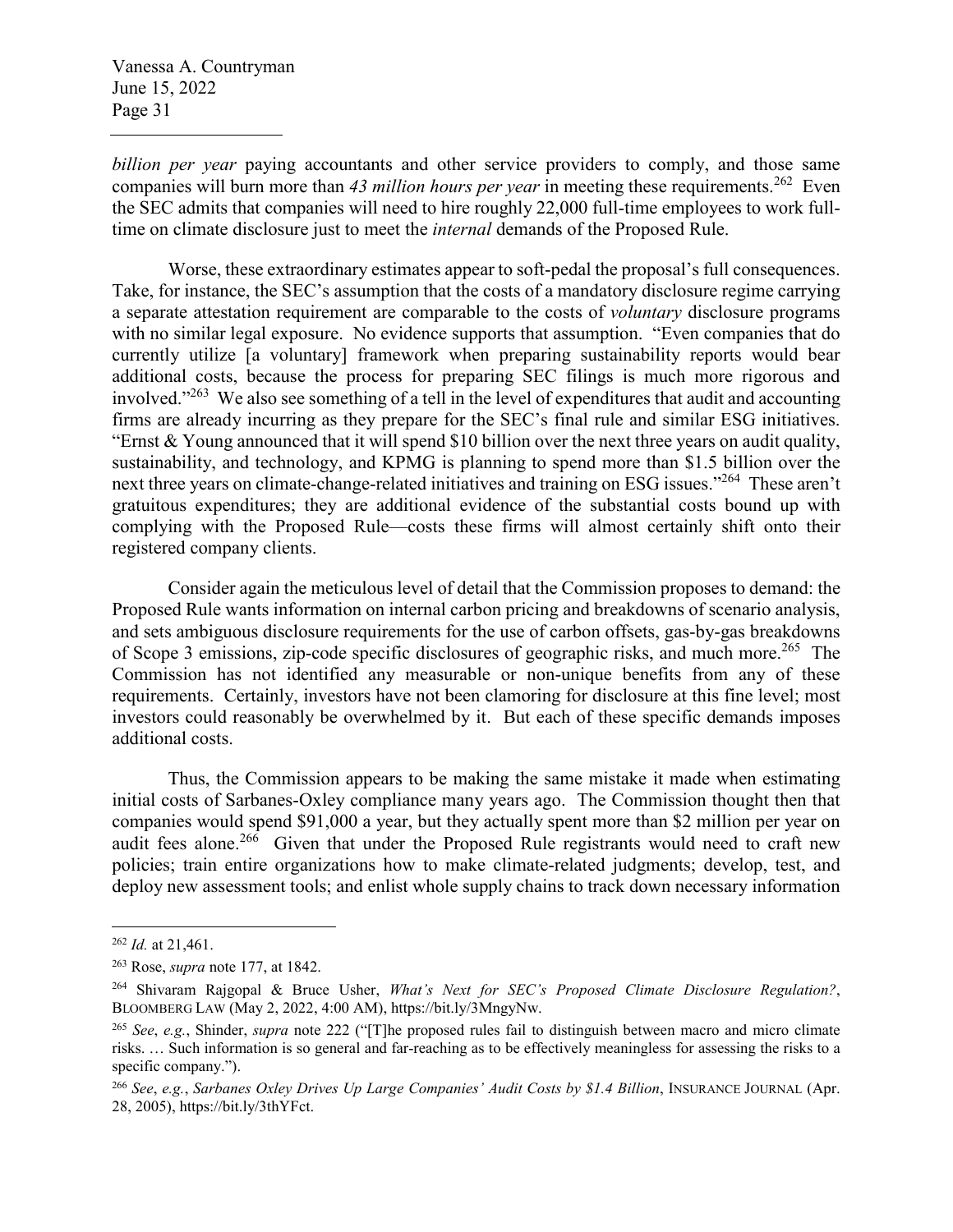just to *begin* their compliance efforts, it is not hard to predict a repeat of the disastrous SarbOx estimate playing out again. $267$ 

And as hefty as all of these costs are, they say nothing about the Proposed Rule's indirect costs. These are an area of particular concern, too, yet the Commission dispenses with those very real worries in a few short sentences.<sup>268</sup> The Proposed Rule's new regime will significantly increase litigation risk for registered companies given both the volume of the information mandated and its difficult-to-capture nature. No doubt plaintiff-side securities law firms, like audit firms, are anxious to see this proposal go final.<sup>269</sup> Yet the Commission insists that a few narrow safe harbors and a few years of phase-in for some aspects of the Proposed Rule are enough to wave away these concerns.<sup>270</sup> Again, reasoned decisionmaking requires accounting fairly for costs like these.

Meanwhile, the Commission *entirely* ignores other obvious and expected indirect costs. Some public companies will likely delist and go private rather than undertake these onerous new responsibilities; other companies might avoid going public at all.<sup>271</sup> That shift will create costs for the economy and investors. The Commission does not mention them. Other public companies will be forced to reorder their entire business model just to let them make accurate emissions estimates—a possibility that the Commission expressly acknowledges in other parts of the Proposed Rule.<sup>272</sup> Yet the economic consequences of those expected shifts are nowhere to be found at the proposal's cost-benefit stage.

Though these costs will ripple throughout the economy, they will also bring disproportionate burdens to critical (and already vulnerable) sectors. More carbon-intensive

<sup>267</sup> Phillip Bantz, *Legal Chiefs Worried About Cost of SEC's Climate Disclosure Rules*, LAW.COM (Mar. 22, 2022, 2:45 PM), https://bit.ly/3xePavU (quoting a former SEC official noting that the "sheer quantity of information that would be required in Form 10-K and the third-party attestation requirements would dramatically increase climaterelated disclosure obligations and the related costs").

<sup>268</sup> 87 Fed. Reg. at 21,443-44.

<sup>269</sup> *See* Richard Vandeford, *SEC Climate Disclosure Proposal Looms as Litigation Risk*, WALL ST. J.: RISK & COMPLIANCE J. (Mar. 26, 2022, 9:00 AM), https://on.wsj.com/38Qba7Y.

<sup>270</sup> 87 Fed. Reg. at 21,444.

<sup>271</sup> *See*, *e.g.*, Letter from Tyler Gellasch, Exec. Dir., Healthy Markets Association, to Gary Gensler, Chair, SEC (June 14, 2021), https://bit.ly/3Q16Gw3 ("By expanding its disclosure requirements and accountability apparatus for public companies, … the SEC would potentially be widening the gap in burdens between public and private companies. There is likely to be tremendous pressure to 'go dark' or stay 'private.'").

 $272$  87 Fed. Reg. at 21,438 ("Companies may decide that it is an optimal strategy to bear the costs up front of shifting its operations to those that have fewer emissions or upgrading their equipment, rather than bearing the risk that these costs will be borne in an unpredictable and possibly disorderly way in the future."); *id.* at 21,377 ("[A] registrant could seek to reduce the potential impacts on its business of its upstream emissions by choosing to purchase from more GHG emission-efficient suppliers or by working with existing suppliers to reduce emissions. A registrant could also seek to reduce the potential impacts on its business of downstream emissions by producing products that are more energy efficient or involve less GHG emissions when consumers use them, or by contracting with distributors that use shorter transportation routes."); *see also, e.g.*, Meredith Fowlie, et al., *Indirect Emissions Disclosures Are Important But Tricky*, Resources (May 4, 2022), https://bit.ly/3O9KPRb ("[R]equiring Scope 3 emissions reporting for publicly traded US firms could induce a "reshuffling" of supply-chain relationships.").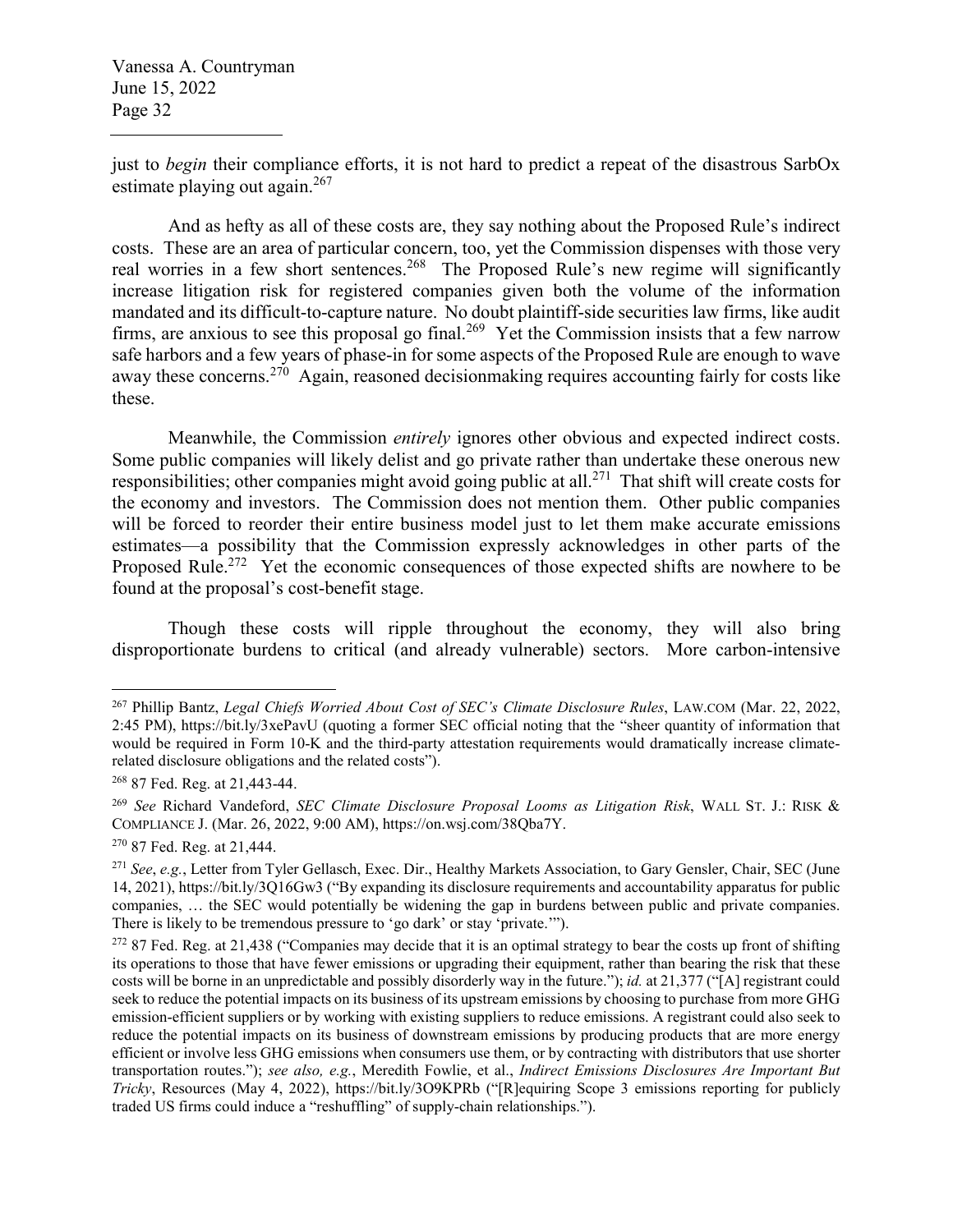activities will require more disclosure, creating a competitive disadvantage for that work.<sup>273</sup> But perhaps more importantly, the Proposed Rule could continue the stigmatization of whole industries, including traditional energy production, transport companies, manufacturing, transportation, and others.<sup>274</sup> Our economy can ill afford such disruptions right now. America needs energy independence, a strong manufacturing base, and healthy farms—not more bureaucratic burdens.

Industry and agriculture alike have echoed these concerns. The National Association of Egg Farmers notes that the Proposed Rule "could force egg farmers of all sizes … to report data they may be unable to provide, which would result in a costly additional expense or a loss of business to larger farms."<sup>275</sup> The Farm Bureau explains that the Proposed Rule will lead to "several substantial costs and liabilities [for farmers], such as reporting obligations, technical challenges, significant financial and operational disruption and the risk of financially crippling legal liabilities."<sup>276</sup> The National Association of Manufacturers observes that "sweeping disclosures" could be counterproductive—requiring manufacturers to waste time and resources reporting irrelevant information that will not be decision-useful for shareholders."<sup>277</sup> And on and on.

Ultimately, the Commission must "apprise itself—and hence the public and the Congress—of the economic consequences of a proposed regulation."<sup>278</sup> All of these factors predict that the Proposed Rule will create serious and potentially disastrous market distortions. It would take much more than the Proposed Rule's feather-light purported benefits to reasonably set them aside.

*Second*, the Proposed Rule is redundant. Courts have reversed SEC action where the Commission failed to analyze already existing regulations covering the same ground before imposing additional burdens.<sup>279</sup> Here, other regulatory frameworks "reduce the need for, and hence the benefit to be had from," the Proposed Rule—which makes it even harder to justify the proposal's "greater costs" from the "disrupt[ion to] the [companies'] structure of …

<sup>273</sup> *Cf. Nat'l Env't Dev. Assoc.'s Clean Air Project v. EPA*, 752 F.3d 999, 1006 (D.C. Cir. 2014) (reversing agency action where agency did not follow its own consistency regulation and could have acted "in several ways that would have avoided affording a competitive advantage to sources within the Sixth Circuit").

<sup>&</sup>lt;sup>274</sup> Letter from Tawny Bridgeford, Deputy Gen. Couns. & VP, National Mining Association to Gary Gensler, Chairman, SEC (June 11, 2021), https://bit.ly/3NLh8WC ("NMA is concerned that mandatory disclosure rules particularly related to non-material climate-related risks—could proliferate investment bias and practices by investors and financial institutions to exclude certain energy-intensive companies and sectors from investment portfolios or restrict access to or significantly increase the cost of capital.").

<sup>&</sup>lt;sup>275</sup> Comment of Ken Klippen, President, National Association of Egg Farmers, to SEC (May 9, 2022), https://bit.ly/3xiuRPj.

<sup>276</sup> *SEC Proposed Climate Rule Could Intensify Farm and Ranch Consolidation*, AM. FARM BUREAU FED'N (May 6, 2022), https://bit.ly/3xj1nAU.

<sup>277</sup> *SEC Releases Climate Rule*, NAT'L ASSOC. OF MFRS. (Mar. 23, 2022, 11:07 AM), https://bit.ly/3NZsUNj.

<sup>278</sup> *Chamber of Com.*, 412 F.3d at 144.

<sup>279</sup> *See*, *e.g.*, *Am. Equity Life Ins. Co.*, 613 F.3d at 179 ("The SEC's failure to analyze the efficiency of the existing state law regime renders arbitrary and capricious the SEC's judgment that applying federal securities law would increase efficiency.").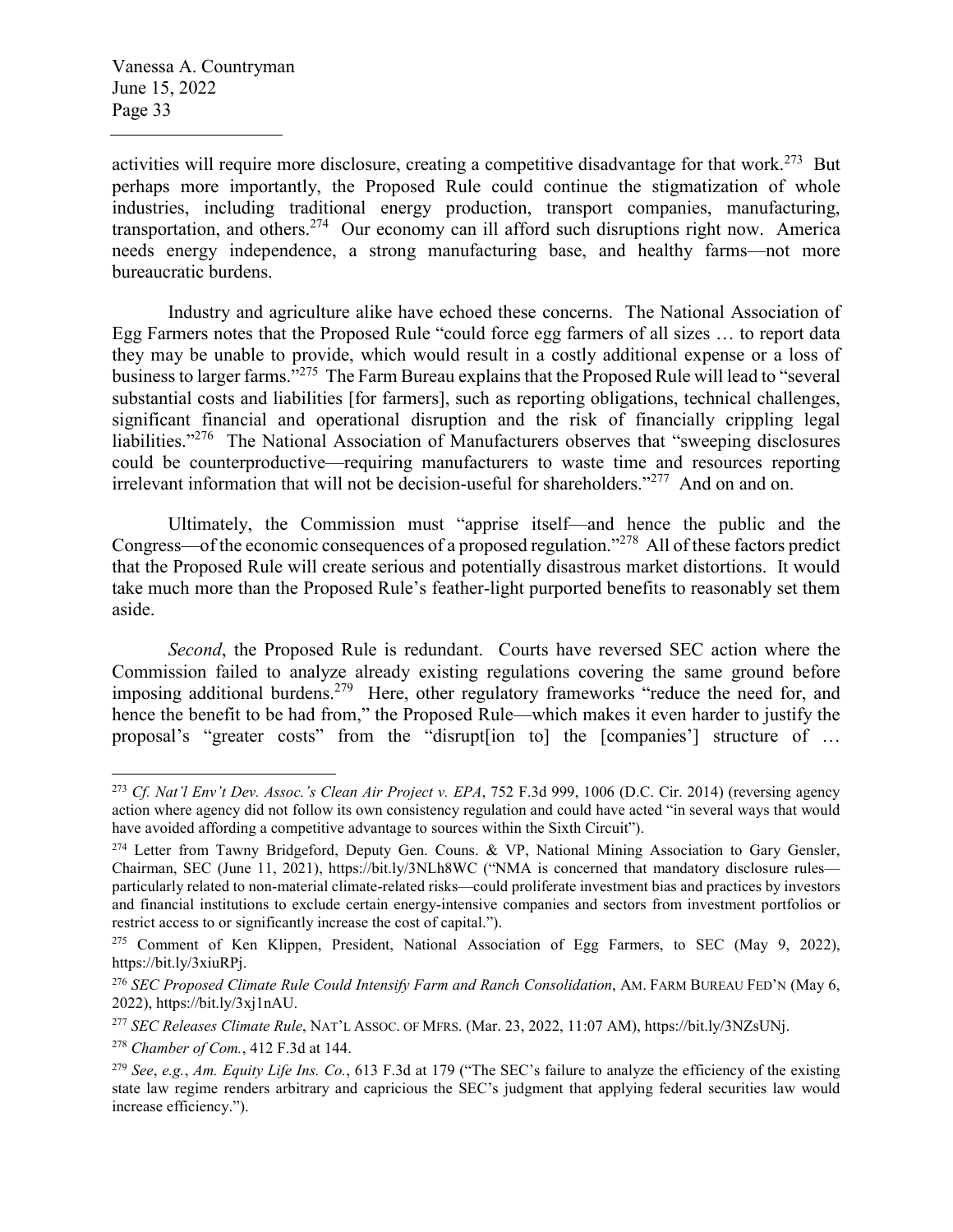governance."<sup>280</sup> In other words, if the Commission does not provide a fulsome analysis of existing regulations before moving forward, it would be imposing needless and economy-disrupting burdens to fill a regulatory void that may not even exist.<sup>281</sup>

SEC Commissioner Hester M. Peirce has already detailed the many existing requirements that require companies to disclose *material* environmental risks and information.<sup>282</sup> Without repeating her analysis of all the current rules implicated here, it is enough to say they are many and varied.<sup>283</sup> No wonder, then, that the Commission issued an interpretive release in 2010 describing how companies were already required to disclose certain *material* matters pertaining to climate change. $284$ 

The current principles-based standards appropriately allow for more flexibility on these issues—but they also have real teeth. In fact, the Commission's Division of Corporate Finance has recently been sending comment letters to various public companies questioning the adequacy of their climate-related disclosures under the existing rules.<sup>285</sup> But even though the SEC already has a path to enforce material disclosure requirements, it nevertheless proposes to impose additional burdens in the form of a "one-size-fits-all prescriptive framework."<sup>286</sup> The Commission has not explained why any of this is necessary. Instead, it vaguely promises that the Proposed Rule will "augment and supplement" the existing guidance—but to what end? $287$ 

The Commission also recognizes that companies have adopted a variety of disclosure frameworks on their own, but it does not convincingly explain why they are inadequate.<sup>288</sup> Instead, the Commission returns to its favored phrase: It believes that these frameworks do not provide

<sup>286</sup> Peirce, *supra* note 41.

<sup>287</sup> 87 Fed. Reg. at 21,338.

<sup>280</sup> *Business Roundtable*, 647 F.3d at 1154.

<sup>&</sup>lt;sup>281</sup> *Id.* at 1155-56 (vacating rule because agency did "not adequately address the probability the rule will be of no net benefit as applied to investment companies"); *see also Nat'l Fuel Gas Supply Corp. v. FERC*, 468 F.3d 831, 841 (D.C. Cir. 2006).

<sup>282</sup> Peirce, *supra* note 41.

<sup>283</sup> *Id.*

<sup>284</sup> *See* Guidance, *supra* note 213; *see also* Rick E. Hansen, *Climate Change Disclosure by Sec Registrants: Revisiting the Sec's 2010 Interpretive Release*, 6 BROOK. J. CORP. FIN. & COM. L. 487, 491 (2012) ("[S]ince the issuance of the Interpretive Release, registrant disclosures concerning climate change in the registrant's SEC filings have matured and increased … [and] we can expect to see these disclosures continue to mature and increase over time.").

<sup>285</sup> *See*, *e.g.*, Elizabeth C. McNichol & Farzad F. Damania, *SEC Sample Letter to Companies Regarding Climate Change Disclosures*, CAPITAL MARKETS COMPASS (Katten Muchin Roseman LLP, Chi., Ill.), Oct. 14, 2021, at 6, https://bit.ly/3Qedzu2 ("Katten public company clients, like many other public companies, have been receiving comment letters [from the SEC] relating to climate change disclosure."); Mark Maurer, *SEC Asks Companies for Rationales Behind Disclosures of Climate Risks*, WALL ST. J. (Feb. 28, 2022, 5:30 AM), https://on.wsj.com/3Mj0Xic ("The SEC last year sent at least 43 letters to U.S. public companies on [climate-related risk matters].").

<sup>288</sup> *Id.* at 21,341-43; *see also* Cunningham, *supra* note 132, at 9 ("While the [Proposed Rule] presents the allocation of investment dollars to social and political funds as evidence supporting the case for mandating information, a more plausible interpretation is that investors have the information they need to make such choices.").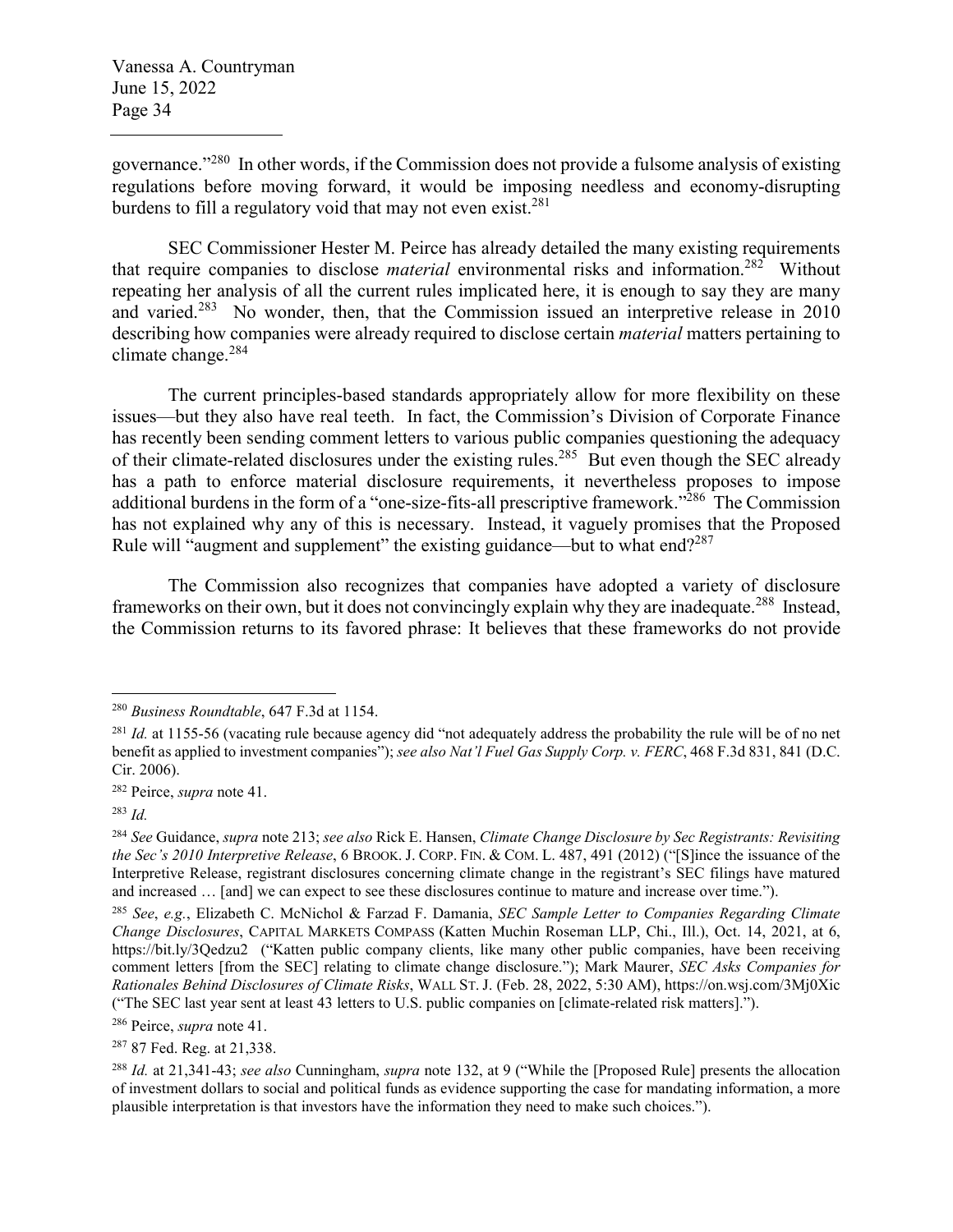"consistent, comparable, and reliable" information.<sup>289</sup> Missing from this explanation, though, is why perfect consistency and comparability is needed across all climate disclosures for them to be useful. Allowing for variability might be more appropriate given the sheer diversity of companies to which the new disclosure requirements would apply. And the SEC has not shown any specific evidence that companies are producing unreliable or otherwise inaccurate climate disclosures under the current regime; it merely assumes that companies might cut corners without the fear of looming SEC enforcement action. Some of the SEC's preferred evidence even *undermines* the supposed need for additional disclosures. One cited report, for instance, notes that investors face "challenges" when parsing ESG disclosures in part because of "the sheer volume of information reported."<sup>290</sup> But the Proposed Rule would require companies to report still more.

The Proposed Rule also treats important aspects of existing frameworks inconsistently, creating the very "disruption" to existing schemes that courts have said agencies must justify expressly if they nevertheless choose to move ahead.<sup>291</sup> Specifically, the SEC claims that its new disclosure requirements build on the work of the Task Force on Climate-Related Financial Disclosures ("TCFD") and the Greenhouse Gas Protocol.<sup>292</sup> But scenario analysis is just one example of how the Proposed Rule creates additional burdens and problems for companies implementing those existing, voluntary regimes. Currently, TCFD recommends that companies use "hypothetical constructs" "not designed to deliver precise outcomes for forecasts."<sup>293</sup> Scenario analyses are meant to "allow an organization to explore and develop" how climate risks might affect "its business, strategies, and financial performance over time."<sup>294</sup> Yet the SEC proposes to require companies using scenario analyses to disclose an extremely granular set of data around the scenarios they consider—effectively demanding the precision that TCFD disclaims. These requirements include the "parameters, assumptions and analytical choices, and the projected financial impacts on the registrant's business strategy under each scenario," which must include "both qualitative and quantitative information."<sup>295</sup> Because scenario analysis remains voluntary, it seems likely that companies that performed scenario analyses in the past will no longer do so going forward in an effort to avoid liability and the extra burdens from the Proposed Rule's constraints. So the Proposed Rule will not only burden companies with unjustified additional costs, but will also disincentivize voluntary analyses that existing methods applaud.

Neither did the Commission adequately consider whether the Proposed Rule is consistent with other climate-disclosure frameworks abroad.<sup>296</sup> As the SEC itself notes, "[s]everal

<sup>289</sup> *Id.* at 21,342.

<sup>&</sup>lt;sup>290</sup> Rodney Irwin & Alan McGill, ENHANCING THE CREDIBILITY OF NON-FINANCIAL INFORMATION, THE INVESTOR PERSPECTIVE, WBCSD & PWC 6 (2018), https://bit.ly/3avcxJG (cited at 87 Fed. Reg. at 21,342 n.78).

<sup>291</sup> *Business Roundtable*, 647 F.3d at 1154.

<sup>292</sup> 87 Fed. Reg. at 21,343.

<sup>&</sup>lt;sup>293</sup> TCFD, RECOMMENDATIONS OF THE TASK FORCE ON CLIMATE-RELATED FINANCIAL DISCLOSURES 25 (2017), https://bit.ly/3973O01.

<sup>294</sup> *Id.*

<sup>295</sup> 87 Fed. Reg. at 21,468.

<sup>296</sup> *See Am. Petroleum Inst.*, 953 F. Supp. 2d at 20-23 (finding that the SEC acted arbitrarily and capriciously in failing to adequately account for certain obligations imposed by foreign laws when issuing regulation).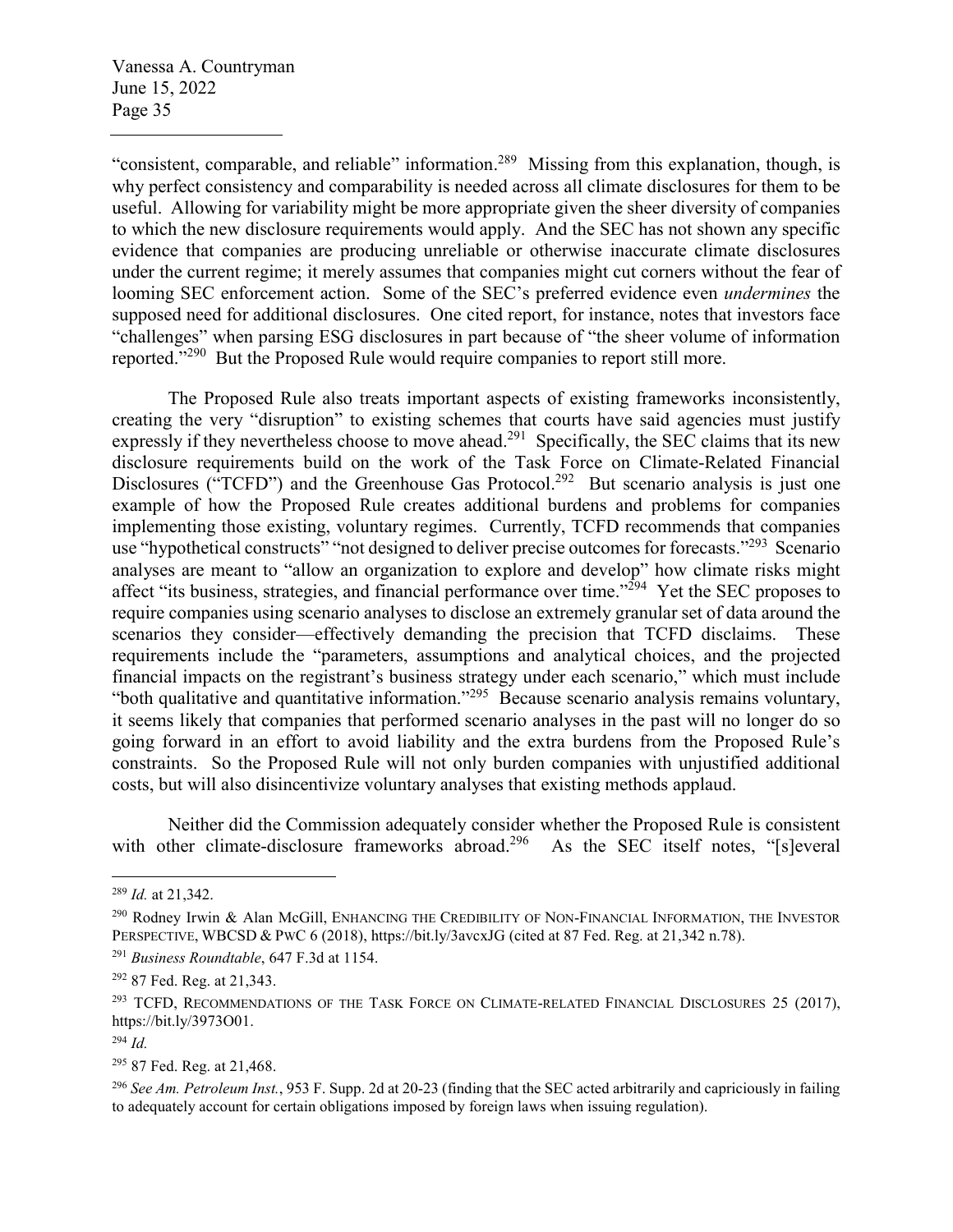jurisdictions, including the European Union, are developing or revising their mandatory climaterelated disclosure regimes."<sup>297</sup> But the Proposed Rule does not analyze those other rules in any substantive way. As a result, transnational issuers could be forced to compile and issue multiple, inconsistent sets of climate-related information. Costs will increase—and any inconsistencies could form the basis for potential liability.

*Third*, the SEC failed to consider "reasonable alternatives."<sup>298</sup> Throughout the Proposed Rule, the Commission appears to treat the decision before it as a one-or-the-other choice: Adopt the proposal's burdensome, all-encompassing disclosure requirements or refuse to adopt anything at all. But "agency action is arbitrary and capricious when it considers *only* the binary choice" of whether to accept or reject a given program, "without also considering less disruptive alternatives."<sup>299</sup> Making matters worse, after disingenuously simplifying the task the Proposed Rule insists that its approach is required above all others for the sake "consistency," "transparency," and the like. Such "conclusory statements are not sufficient" to satisfy the APA.<sup>300</sup>

The Proposed Rule cannot escape the fact that the Commission could have employed many alternatives to achieve similar purported results. As we explained earlier, among other things the Commission could have encouraged continued use of voluntary disclosure frameworks, issued additional interpretive guidance to clarify how existing regulations apply in the climate context, or leaned on enforcement and review actions (like the recent comment letters) to ensure reliable disclosures of material, climate-related matters. Merely insisting that companies can do more is no reason to reject these less burdensome solutions, especially considering the extraordinary costs that everyone agrees the Proposed Rule will bring.

*Fourth*, the Proposed Rule appears to rest on pretextual and illusory grounds. Even as it relies on "investor demand" to justify its rulemaking, the Commission has cited surveys and comments from only a few large, institutional investors and international non-profit organizations.<sup>301</sup> The Commission largely overlooks the insights from ordinary, retail investors that do *not* support rulemaking on this scale. Large-scale institutional investors like investment firms have different incentives; they might clamor for more information on climate so as to better market their funds or satisfy their own political preferences.<sup>302</sup> But a wish for marketing material

<sup>297</sup> 87 Fed. Reg. at 21,343.

<sup>298</sup> *Simms v. Nat'l Highway Traffic Safety Admin.*, 45 F.3d 999, 1004 (6th Cir. 1995) (explaining that an agency must consider alternatives); *see also*, *e.g.*, *Spirit Airlines, Inc. v. U.S. Dep't of Transp. & Fed. Aviation Admin.*, 997 F.3d 1247, 1255 (D.C. Cir. 2021) ("An agency is required to consider responsible alternatives to its chosen policy and to give a reasoned explanation for its rejection of such alternatives.").

<sup>299</sup> *Texas v. Biden*, 20 F.4th 928, 992 (5th Cir. 2021) (cleaned up).

<sup>300</sup> *Am. Mining Cong. v. EPA*, 907 F.2d 1179, 1189 (D.C. Cir. 1990).

<sup>301</sup> *See* Stavros Gadinis & Amelia Miazad, *Corporate Law and Social Risk*, 73 VAND. L. REV. 1401, 1405 (2020) (explaining that "large asset managers like BlackRock, State Street, and Vanguard" are the "chief supporters" of "corporate social responsibility" initiatives like climate disclosures).

<sup>302</sup> Paul G. Mahoney & Julia D. Mahoney, *The New Separation of Ownership and Control: Institutional Investors and ESG*, 2021 COLUM. BUS. L. REV. 840, 844 (2021) ("The herding behavior of private fund managers, such as BlackRock, State Street, and Vanguard, toward ESG activism is puzzling if they are interested only in uncovering asyet unpriced risks. Money managers who believe they have found an over or undervalued asset do not generally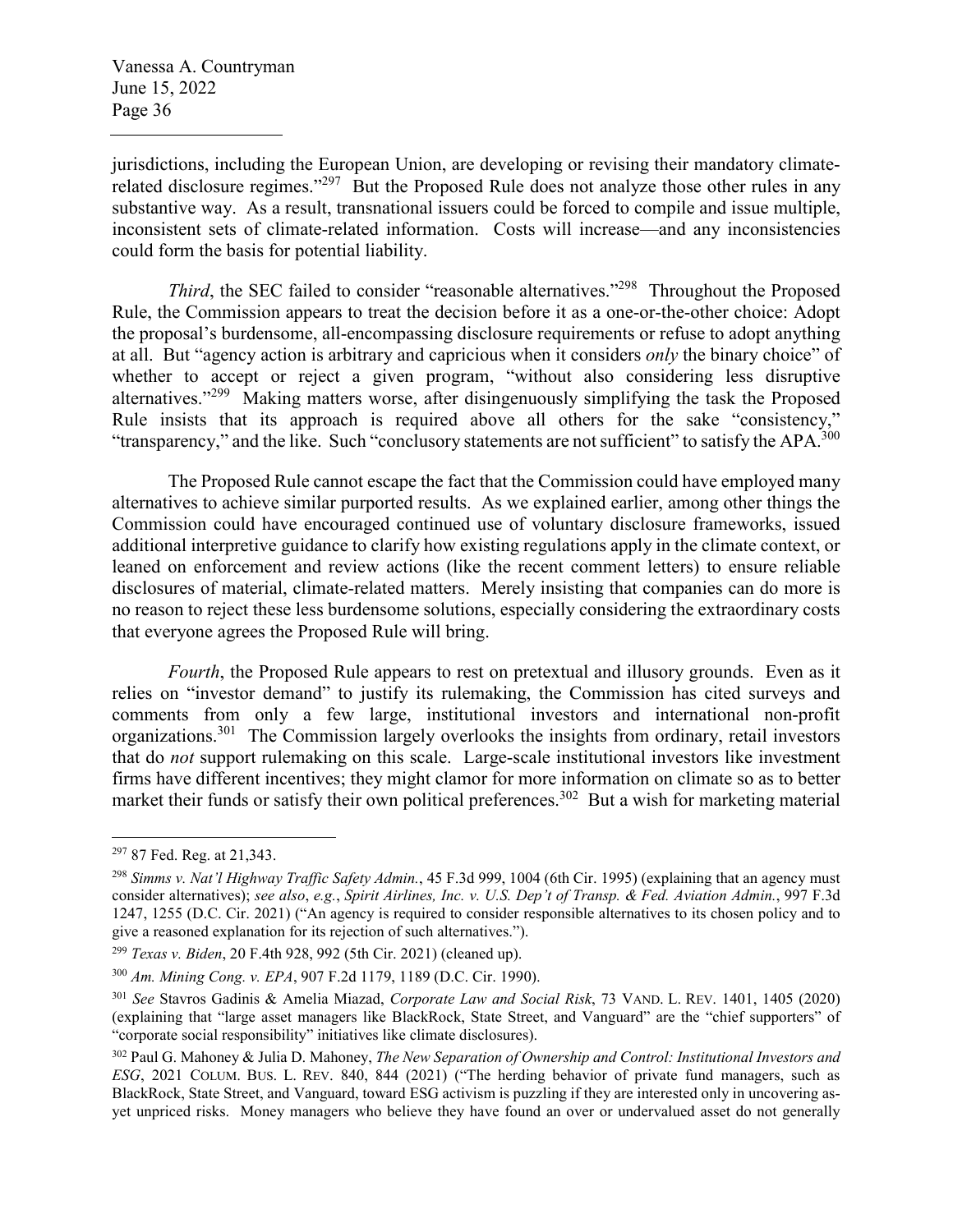is not evidence of a genuine problem *for investors*. <sup>303</sup> Thus, the Commission has not provided evidence that these onerous disclosures address any real problem—let alone evidence that the speculative disclosures would *solve* that problem. And where "no evidence of a real problem" exists, the action is pretextual.<sup>304</sup>

Rather than responding to empirical evidence and genuine market demand, the Commission seems to be reacting to the political influences of the present administration and its allies.<sup>305</sup> Witness how the agency moved in response to direction from the White House and Senator Elizabeth Warren. The Proposed Rule also cites a single institutional investor guided by progressive political motivations—BlackRock—more than a dozen times.<sup>306</sup> Consider too how the Commission has been so willing to dispense with central elements of its regulatory framework, such as materiality, in service of its new agenda. Each of these factors is a clue that the agency is not being forthright about the reasons for the Proposed Rule. Although "a court may not reject an agency's stated reasons for acting simply because the agency might also have had other unstated reasons," including political ones, a court may set aside agency action where the record demonstrates that "the sole stated reason" for the action is pretextual and "contrived."<sup>307</sup> We think a court would likely do so here. The Proposed Rule appears to be another step in the recent "politicization of agency expertise—a particular problem that, while not new, has steadily evolved into a more dangerous phenomenon."<sup>308</sup> It appears targeted against fossil-fuel companies and others like them as part of a larger partisan game. To be sure, presidents have considerable sway over many agencies' directions (though again, *this* agency is independent). But when a proposed regulation stumbles over itself providing an adequate justification beyond the administration's will, the agency has left reasoned rulemaking behind.

*Fifth*, the SEC has not properly accounted for other agencies' responsibilities. The Commission is not an environmental regulator. It does not possess the core competency to draft

broadcast that fact to the world and invite others to share in the investment opportunity. Political activism, by contrast, relies heavily on bandwagon effects."). Mahoney and Mahoney further detail the lack of evidence of any market failure to justify ESG disclosures. *Id.* at 847-51.

<sup>303</sup> *See* Cunningham, *supra* note 132, at 4-5 ("While index funds may be interested in using climate-friendly voting and engagement as a marketing device, they cannot afford to incur substantial new costs to do so. A mandatory climate disclosure regime requiring publicly traded companies to bear the cost of producing and standardizing the climate-related information would save such funds costs while advancing their agendas.").

<sup>304</sup> *See*, *e.g.*, *Nat'l Fuel Gas Supply*, 468 F.3d at 841.

<sup>&</sup>lt;sup>305</sup> For instance, the "vocal investment managers [who] run state or union pension funds" (and praise climate disclosure measures like these) "are ultimately overseen by politically elected officials" who may act out of political interest, not the interest of their beneficiaries. Verret, *supra* note 68, at 8.

<sup>306</sup> *See* 87 Fed. Reg. at 21,337-38, 21,343, 21,346-47, 21,356, 21,361, 21,367, 21,375, 21,390, 21,425; Bernard S. Sharfman, *The Conflict Between Blackrock's Shareholder Activism and ERISA's Fiduciary Duties*, 71 CASE W. RES. L. REV. 1241, 1271-72 (2021) ("BlackRock's engagement strategy is arguably not appropriate for enhancing the financial benefits of its beneficial investors …. This strategy exhibits significant principal conflict and competency costs. If BlackRock's investment stewardship team were truly interested in enhancing the financial benefits provided to ERISA plan participants and beneficiaries, it is extremely doubtful that it would do so by becoming a third-party monitor and manager of its portfolio companies' stakeholder relationships.").

<sup>307</sup> *Dep't of Com.*, 139 S. Ct. at 2573-75.

<sup>308</sup> Jack Thorlin, *Can Agencies Lie?: A Realist's Guide to Pretext Review*, 80 MD. L. REV. 1021, 1075 (2021).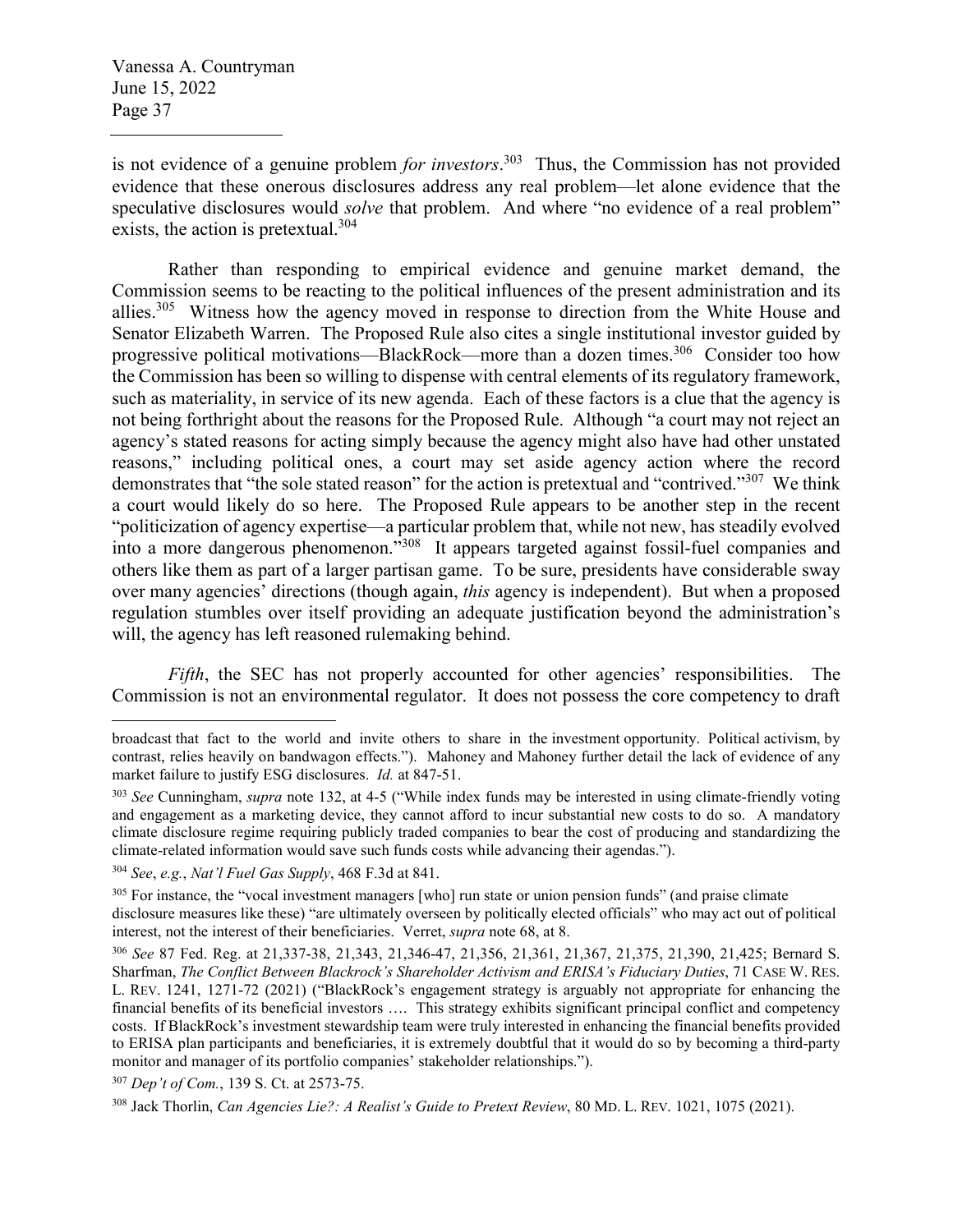regulations, let alone evaluate the accuracy information provided, the completeness of emissionrelated disclosures, the abilities of attestation providers, the methods used to produce the disclosed information, and the myriad other technical judgments that must be made under this disclosure scheme.<sup>309</sup> Indeed, it likely does not even have the technical knowledge necessary to assess what facts would be of genuine interest to environmentally conscious investors. The Environmental Protection Agency, of course, is the agency charged with regulating environmental matters, including those pertaining to climate change. And Congress authorized the EPA—not the SEC to collect emission information and disclose them to the public: The annual Greenhouse Gas Reporting Program covers thousands of facilities. Yet like other existing programs, the Commission dismissed the EPA's disclosure regime as incomplete.<sup>310</sup>

The Proposed Rule gives passing reference to its substantial intrusion into the EPA's domain, $311$  but it is simply not enough. As the D.C. Circuit has explained:

[A]n agency, faced with alternative methods of effectuating the policies of the statute it administers, (1) must engage in a careful analysis of the possible effects those alternative courses of action may have on the functioning and policies of other statutory regimes, with which a conflict is claimed; and (2) must explain why the action taken minimizes, to the extent possible, its intrusion into policies that are more properly the province of another agency or statutory regime.<sup>312</sup>

The Proposed Rule provides *no* discussion of how its disclosures might affect the EPA's mandate—or whether the EPA's powers preclude the SEC from acting at all.<sup>313</sup> Certainly it does not explain how the Commission plans to "minimize" any intrusion. In fact, the Proposed Rule speaks as though the EPA's regulatory power and that agency's existing disclosure requirements present no constraint on the SEC's work. This inter-agency administrative blindness is arbitrary and capricious.

*Sixth*, the Commission has not justified its substantial shift from past practice. "Reasoned decision making … necessarily requires the agency to acknowledge and provide an adequate

<sup>309</sup> *See*, *e.g.*, Mahoney & Mahoney, *supra* note 302, at 842-43 ("The SEC has neither the expertise nor the political accountability to pursue climate, diversity, and other public policy goals.").

<sup>310</sup> 87 Fed. Reg. at 21,434.

<sup>311</sup> *Id.* at 21,414, 21,434.

<sup>312</sup> *N.Y. Shipping Ass'n, Inc. v. Fed. Mar. Comm'n*, 854 F.2d 1338, 1370 (D.C. Cir. 1988); *cf. Int'l Bhd. of Teamsters, Chauffeurs, Warehousemen & Helpers of Am. v. Daniel*, 439 U.S. 551, 569 (1979) (explaining that certain pension plans' coverage under ERISA defeated the argument that the same plans were regulated by the SEC).

<sup>313</sup> *See* Joseph A. Grundfest, *The SEC Is Heading Toward A Climate Train Wreck*, WASH. POST (Apr. 5, 2022, 11:05 AM), https://wapo.st/38Wllbi (former SEC commissioner explaining why EPA's authority under the Clean Air Act likely precludes SEC from implementing the Proposed Rule).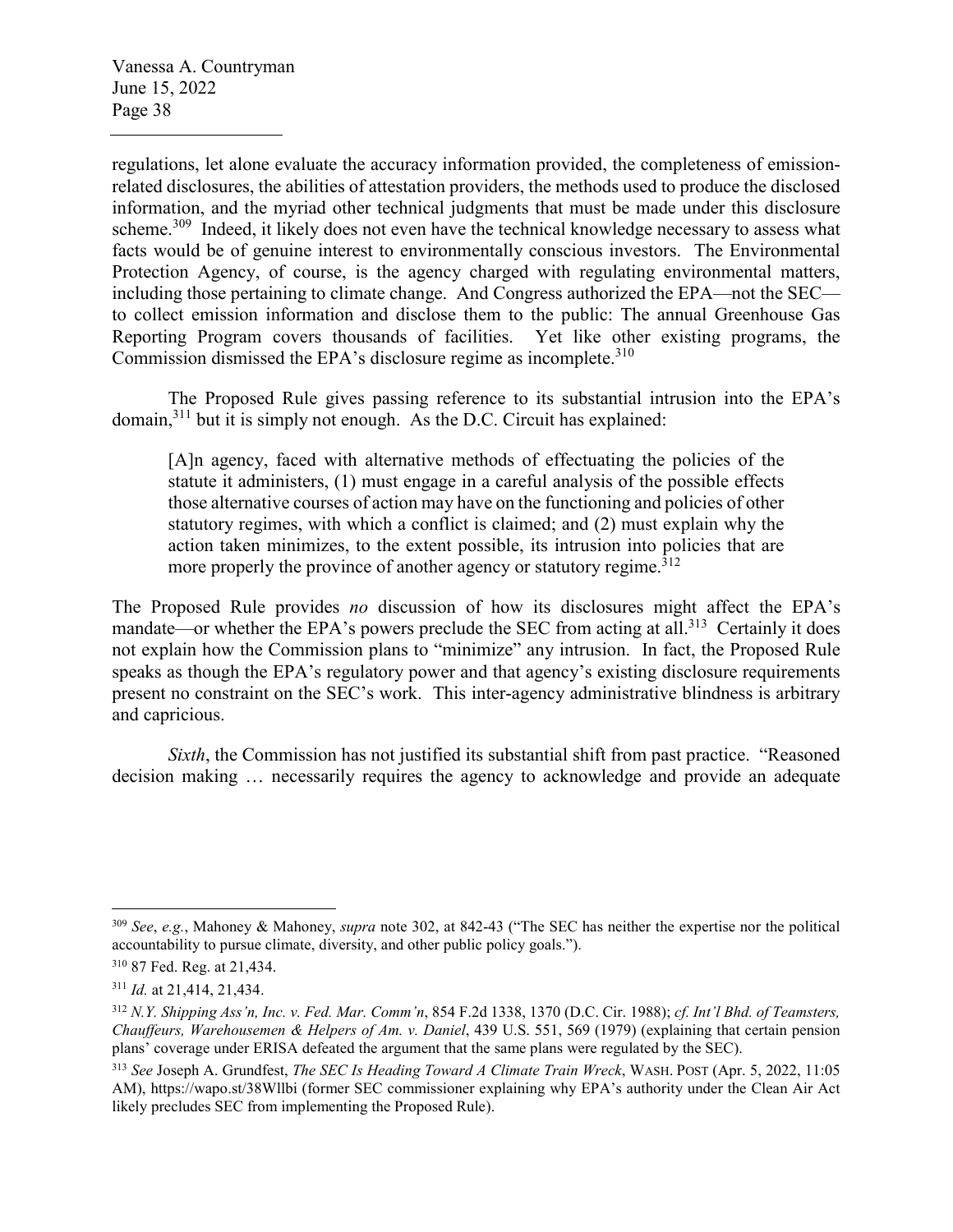explanation for its departure from established precedent."<sup>314</sup> The Proposed Rule marks one such unexplained departure.

As early as 1975, the Commission explained at length why requiring "comprehensive disclosure of the environmental effects of corporate activities" would be inappropriate.<sup>315</sup> Among other things, the Commission concluded that "both the costs to registrants and the administrative burdens involved in the proposed disclosure would be excessive."<sup>316</sup> Further, "there appear[ed] to be virtually no direct investor interest in voluminous information of this type."<sup>317</sup> Comprehensive environmental disclosure could have "dwarf[ed] the disclosure which the Commission [then] require $[d]$ ."<sup>318</sup> In later years, the Commission continued to take a circumscribed view of its authority to promulgate environmental requirements. "[D]isclosure relating to environmental and other matters of social concern should not be required of all registrants," the Commission insisted just a few years ago, "unless appropriate to further a specific congressional mandate or unless, under the particular facts and circumstances, such matters are material."<sup>319</sup>

The Commission has not explained its about-face from these conclusions. Yes, the Proposed Rule claims that investor interest has increased—but it has not established that investors are now clamoring for the exhaustive requirements that the SEC wants to set. Nor has it explained how cost concerns from decades ago have improved; if anything, with the proliferation of data and ever-growing complexity and size of modern corporations, these concerns have likely *increased*. No new "congressional mandate" has appeared, but the Commission has nevertheless unmoored its proposed requirements from materiality. And individual investors are just as likely to be swamped by never-ending disclosures as they would have been before.

More generally, the Commission also appears poised to reject without explanation the principles-based approach that it championed just a few years ago. In 2016 (and in a prior study a decade before), staff agreed that the Commission should "emphasize a principles-based approach as an overarching component of the disclosure framework."<sup>320</sup> Staff did so despite the recognition that principles-based disclosure requirements sometimes undermine "comparability, consistency and completeness."<sup>321</sup> Now, though, the Commission seems to consider existing disclosure requirements wanting precisely *because* they are principles based.<sup>322</sup> And it cites favorably the

<sup>314</sup> *Dillmon v. NTSB*, 588 F.3d 1085, 1089-90 (D.C. Cir. 2009); *see also FCC v. Fox Television Stations, Inc.*, 129 S. Ct. 1800, 1811 (2009) (explaining that when an agency changes course from a prior policy, it must provide a "reasoned explanation … for disregarding facts and circumstances that underlay … the prior policy").

<sup>315</sup> *Environmental and Social Disclosure*, 40 Fed. Reg. 51,656, 51,662 (Nov. 6, 1975).

<sup>316</sup> *Id.*

<sup>317</sup> *Id.*

<sup>318</sup> *Id.* at 51,660 n.27.

<sup>319</sup> 81 Fed. Reg. at 23,970.

<sup>320</sup> *Business and Financial Disclosure Required by Regulation S-K*, 81 Fed. Reg. 23,916, 23,927 (Apr. 22, 2016). <sup>321</sup> *Id.*

<sup>322 87</sup> Fed. Reg. at 21,413 ("A number of the Commission's existing disclosure requirements may elicit disclosure about climate-related risks; however, many of these requirements are principles-based in nature and thus the nature and extent of the information provided depends to an extent on the judgment of management.").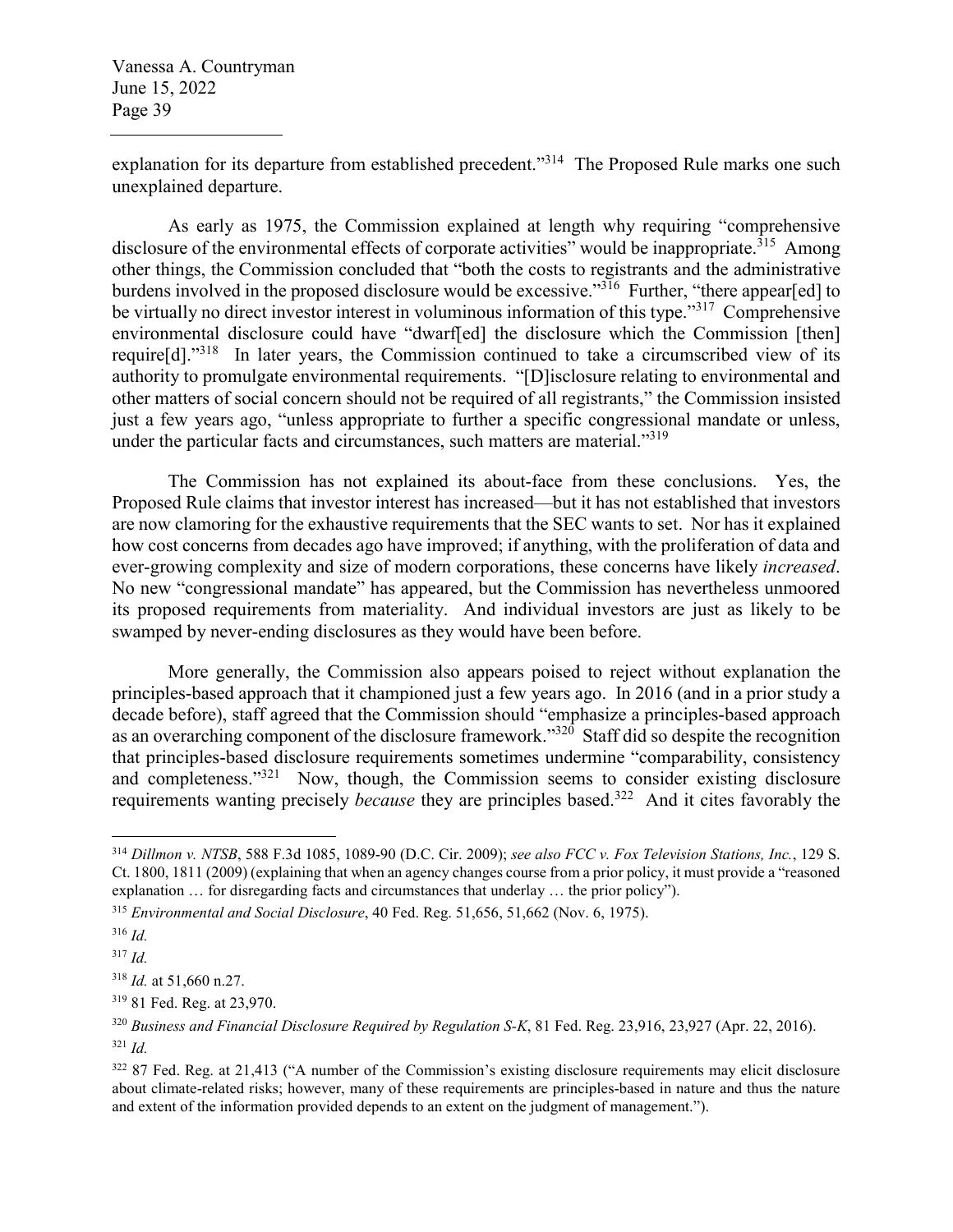very interests that it found *insufficient* before, including concerns about "comparability and consistency."<sup>323</sup> The Proposed Rule explains this inconsistency nowhere.

*Seventh*, the Commission has not shown that registrants will be able to calculate the required emissions disclosures. The Proposed Rule does not explain with any specificity how companies can undertake on-the-ground efforts to meaningfully measure Scope 1 or Scope 2 emissions, let alone emissions from *outside* the company in Scope 3. Public companies do not have subpoena powers. They have no realistic way of compelling other entities within the distribution chain to disclose their emissions, even assuming those entities could calculate them. Thus, the Proposed Rule appears to be positioning registrants—especially large registrants—for failure. It creates an impossible-to-meet standard that will create guesswork figures that provide no information to investors and create significant litigation risk for the companies.

*Eighth* and finally, the Commission has not considered its statutory mandate to simplify disclosures. In two separate laws, Congress instructed the SEC to "modernize and simplify" disclosure requirements.<sup>324</sup> As should be obvious by this point, nothing about the Proposed Rule would "simplify" corporate obligations. The Commission proposes to saddle public companies with an unprecedented new form of disclosure running potentially hundreds of pages long at a cost of millions (or billions) each year. Even assuming the Commission *could* explain why this gross expansion is consistent with Congress's intent to make disclosure easier, not harder, the Proposed Rule doesn't make the attempt.

For any one of these reasons, finalizing the Proposed Rule would be arbitrary and capricious. The Commission should table it.

\* \* \* \*

Though the federal government should not stand as an obstacle to the success of American business, the Proposed Rule would do just that. The Commission should end this farce and give up its dalliance as an amateur environmental watchdog. It should return to its rightful role as a securities regulator focused on preventing fraud through requiring material disclosures that reasonable investors both want and need.

Sincerely,

PATTUCK MOMS

Patrick Morrisey West Virginia Attorney General

Mark Brnovich Arizona Attorney General

<sup>323</sup> *Id.* at 21,366; *see also id.* at 21,444 ("While a more principles-based approach would provide additional flexibility for registrants, it also may impose certain costs if they are unsure of what climate-related measures are needed to satisfy legal requirements. Such an approach could entail additional judgment on the part of management.").

<sup>324</sup> *See* Jumpstart Our Business Startups Act, Pub. L. No. 112-106, sec. 108, 126 Stat. 306, 313-14 (2012); Fixing America's Surface Transportation Act, Pub. L. No. 114-94, 129 Stat. 1312 (2015).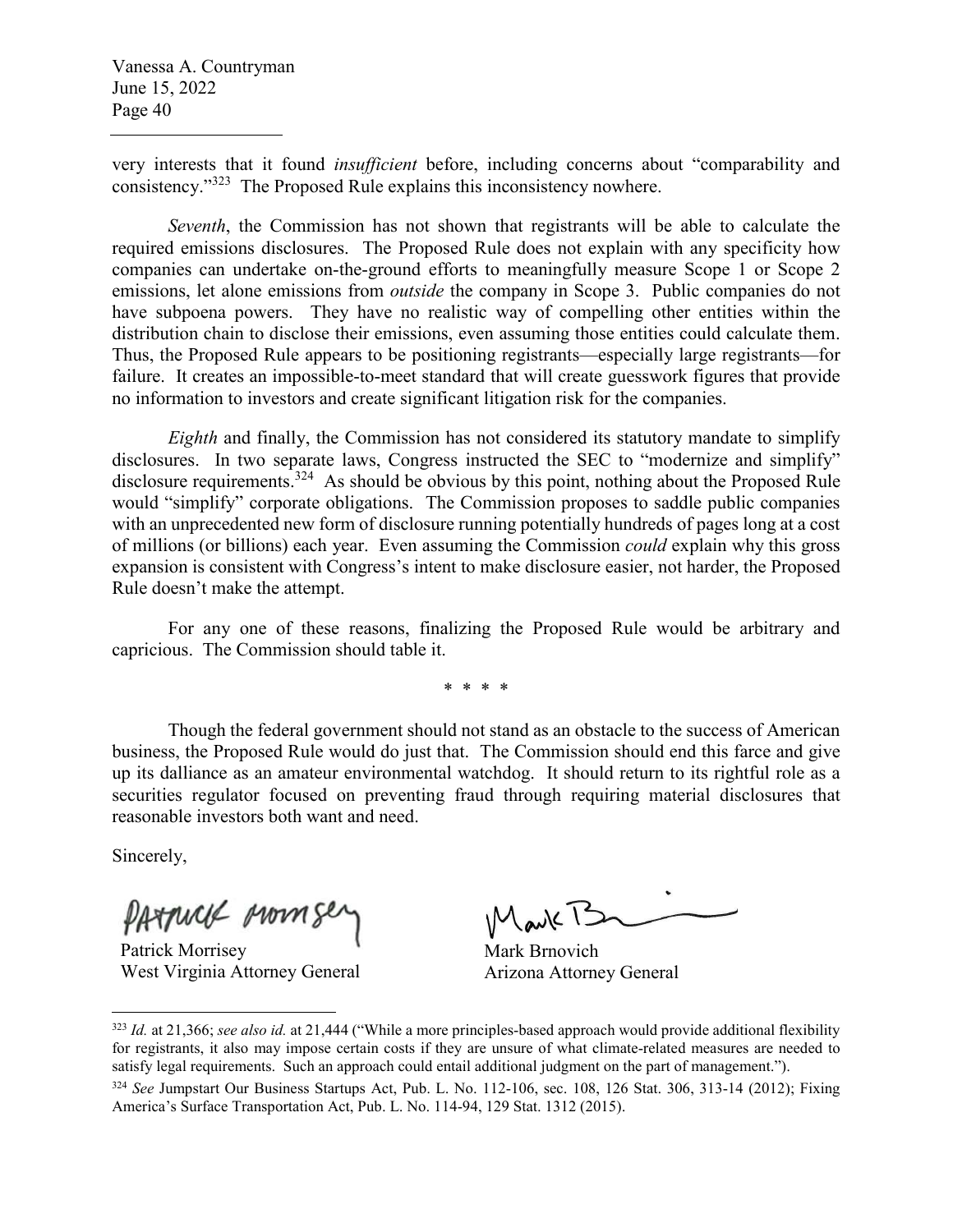Steve Marshall Alabama Attorney General

i 1. Rolliday

Leslie Rutledge Arkansas Attorney General

fla a

Christopher M. Carr Georgia Attorney General

Todd Rokita Indiana Attorney General

Daniel Cameron Kentucky Attorney General

JcA

Lynn Fitch Mississippi Attorney General

Treg Taylor Alaska Attorney General

My Mordy

Ashley Moody Florida Attorney General

warsh

Lawrence Wasden Idaho Attorney General

 $k$  Schmit

Derek Schmidt Kansas Attorney General

Jeff Landry Louisiana Attorney General

(Christ)

Eric Schmitt Missouri Attorney General